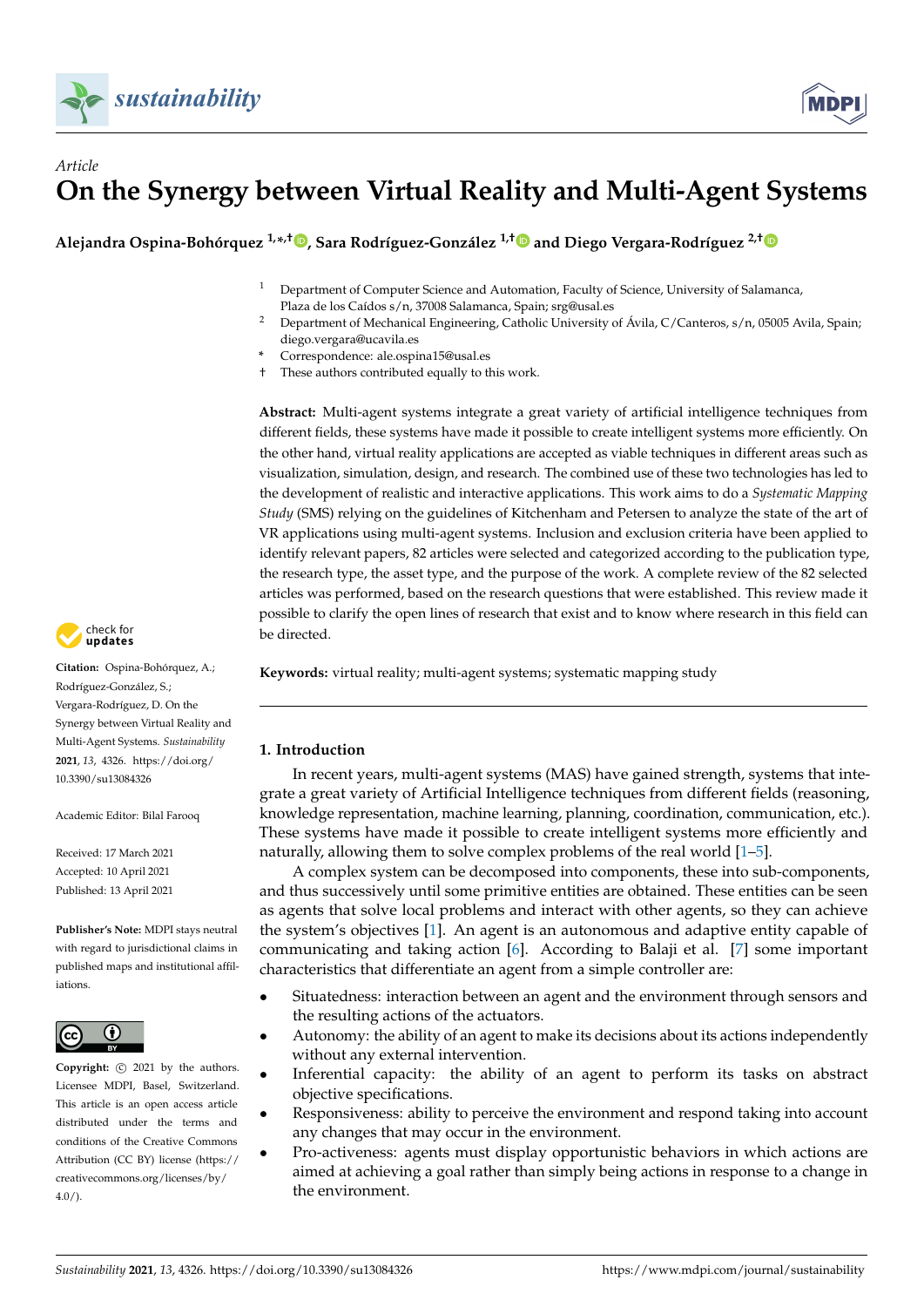• Social behavior: although the agent's decisions must be free from any external intervention, they must be able to interact with external sources when the situation requires it to achieve their objectives.

A MAS is a system composed of agents, in most cases these agents are computational processes (the agents can be distributed on different computers), but they also could be a robot, a human, etc. In a multi-agent system, a group of autonomous agents acts in an environment to accomplish an objective, which is achieved by cooperating or competing, sharing or not sharing knowledge among them.

For example, imagine that you want to simulate the situation in which a group of predators (a pack of wolves) is trying to hunt prey (a moose). In a MAS, each wolf in the pack and the moose are represented as agents with abilities and objectives. The wolf agents must be able to interact with their environment to decide which is the best way to achieve their objective (hunting the moose) but they must also be able to interact with the rest of the members of the pack. The moose agent, for his part, must also interact with his environment to know which way to take so as not to be reached and remain safe (for example, crossing a river that it knows that wolves cannot cross).

On the other hand, in recent times there has been a boom in the development and use of virtual reality (VR) applications  $[8-10]$  $[8-10]$ . In the beginning, 3D virtual environments were used almost exclusively for military purposes, however, lately, a new software tool to develop virtual 3D environments called game engine has been developed. These can maintain high visual quality and allow high interactivity with the user [\[11\]](#page-24-6) while the environment is being built.

With virtual reality, the user is placed in a scene (sometimes as close as possible to reality) where he/she can interact with the objects in it. Nowadays, this technology is mostly used for videogames development, nevertheless, it also has begun to be used in many other fields (education [\[8,](#page-24-4)[9\]](#page-24-7), architecture [\[12,](#page-24-8)[13\]](#page-24-9), engineering [\[14\]](#page-24-10), medicine [\[15\]](#page-24-11), emergency services [\[16\]](#page-24-12), tourism [\[17\]](#page-24-13), marketing [\[18\]](#page-24-14), etc.).

<span id="page-1-0"></span>Today, VR is accepted as a viable technique in different areas such as visualization, simulation, design, and research. Virtual reality enables the user to interact with a threedimensional scenario where the reality that is simulated may not be accessible to users in the real world due to being dangerous or physically inaccessible [\[19](#page-24-15)[,20\]](#page-24-16).

Nowadays, the combined use of these two technologies has led to the development of increasingly realistic and interactive applications in different areas such as videogames [\[21\]](#page-24-17), education [\[6\]](#page-24-2), or human behavior [\[21](#page-24-17)[–23\]](#page-24-18).

Taking this into account, it can be said that the use of VR combined with multi-agent systems makes available to anyone a useful and safe environment for the development of different practices without incurring costly testing, and also allows the development of powerful and versatile applications, useful in countless fields.

This work aims to analyze the state of the art of VR applications using multi-agent systems. *Systematic mapping study* (SMS) methodology was used, relying on the guidelines given by Kietchenham et al. [\[24\]](#page-24-19) and Petersen et al. [\[25\]](#page-24-20). Thanks to this kind of study, it is possible to categorize existing studies in a specific research area through a scheme and structure indicating the frequency in which an investigation is carried out in the area [\[26](#page-24-21)[,27\]](#page-25-0).

### **2. Methods**

A SMS based on the methodology and process proposed by Kitchenham et al. [\[24\]](#page-24-19) and Petersen et al. [\[25\]](#page-24-20) is implemented in this paper. Furthermore, an investigation following this methodology will be carried out. The procedure will consist of three phases: Planning, Development, and Report.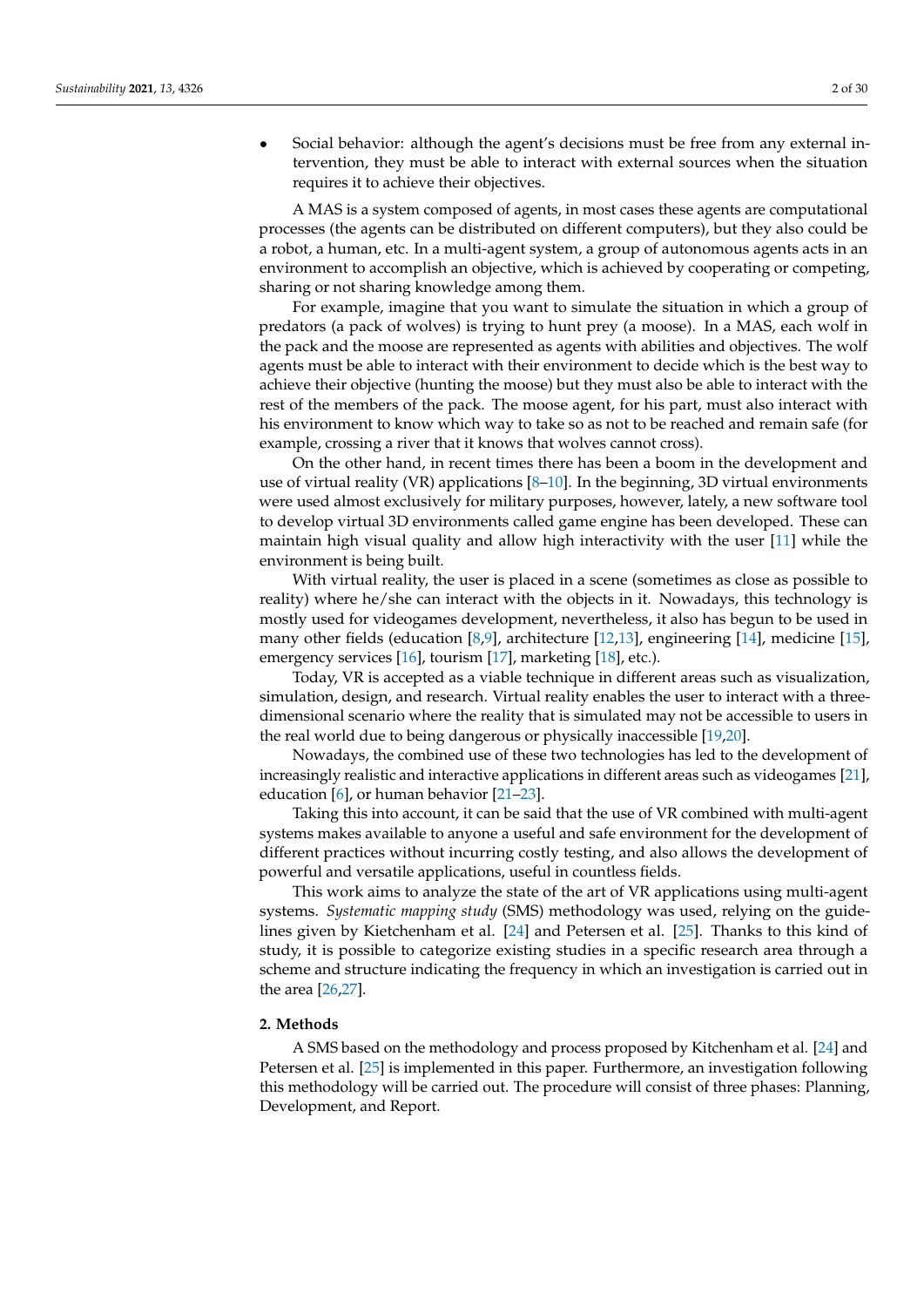### <span id="page-2-1"></span><span id="page-2-0"></span>*2.1. Planning*

Using as reference the work of Kitchenham et al. [\[24\]](#page-24-19), Petersen et al. [\[25\]](#page-24-20), and Sittón-Candanedo et al. [\[27\]](#page-25-0), three activities were included within the planning phase: motivation, objective, and research questions.

#### <span id="page-2-2"></span>2.1.1. Motivation

The motivation for this *Systematic Mapping Study* is to get a general idea of the evolution of the use of MAS in Virtual Reality applications in different fields. The main objective of this research is to review the state of the art of studies that propose the combined use of multi-agent systems and VR to provide new and more effective solutions in different areas. Likewise, it is intended to find new lines of research in the area of MAS and VR.

#### 2.1.2. Objective

<span id="page-2-3"></span>In recent times, it has been seen that the use of MAS in different fields allows the creation of more complete and efficient applications. On the other hand, Virtual Reality has been gaining importance thanks to the fact that it allows simulating situations that if done in real life can be dangerous or/and expensive. Besides, it appreciates the great functionality that the multi-agent systems provide in VR applications in different areas such as education, human behavior, staff training, videogames, etc. Due to the importance that both MAS and VR have gained, the prime objective of this research is to identify the trend, evolution, and main research on the use of multi-agent systems within virtual reality applications, so that a fairly comprehensive view of current research on MAS and VR is obtained.

#### <span id="page-2-4"></span>2.1.3. Research Questions

The research questions used as the basis for the *Systematic mapping study* are:

- What applications have been developed with *Multi-agent systems* in the field of *Virtual reality*?
- How does *Virtual Reality* benefit from the use of *Multi-agent systems*?

Answering these questions will allow categorizing the works found up to 18 November 2020, and present the results obtained in Section [3.](#page-6-0)

### *2.2. Development of the Study*

During the development of the study, all the tasks associated with the SMS will be performed in this phase. As in the article of Sittón-Candanedo et al. [\[27\]](#page-25-0), both the strategy and the study's inclusion and exclusion criteria must be established.

### 2.2.1. Search Strategy

The Search strategy refers to the establishment of search guidelines to conduct the study. *Population, Intervention, Comparison,* and *Outcomes* (PICO), proposed by Kitchenham et al. [\[28\]](#page-25-1), was chosen as a search strategy. This strategy was developed to identify keywords and formulate search guidelines taking into account the research questions [\[25\]](#page-24-20):

- Population: everything that the study covers, in this case, research articles.
- Intervention: refers to the methods, models, architectures, etc. of MAS that are used within VR solutions.
- Comparison: a comparison of the different solutions find during the process.
- Outcomes: not applicable to this SMS.

After applying the PICO search strategy, the keywords that were initially considered for the database search were *Virtual Reality* and *Multi-agent systems*. However, to increase the results obtained during the search, other keywords were also included: *Multi-agent architecture*, *3D application*, *3D model*, and *3D simulation* (Figure [1\)](#page-3-0). The Web of Science and Scopus were used for the research and the deadline for the article search was 18 November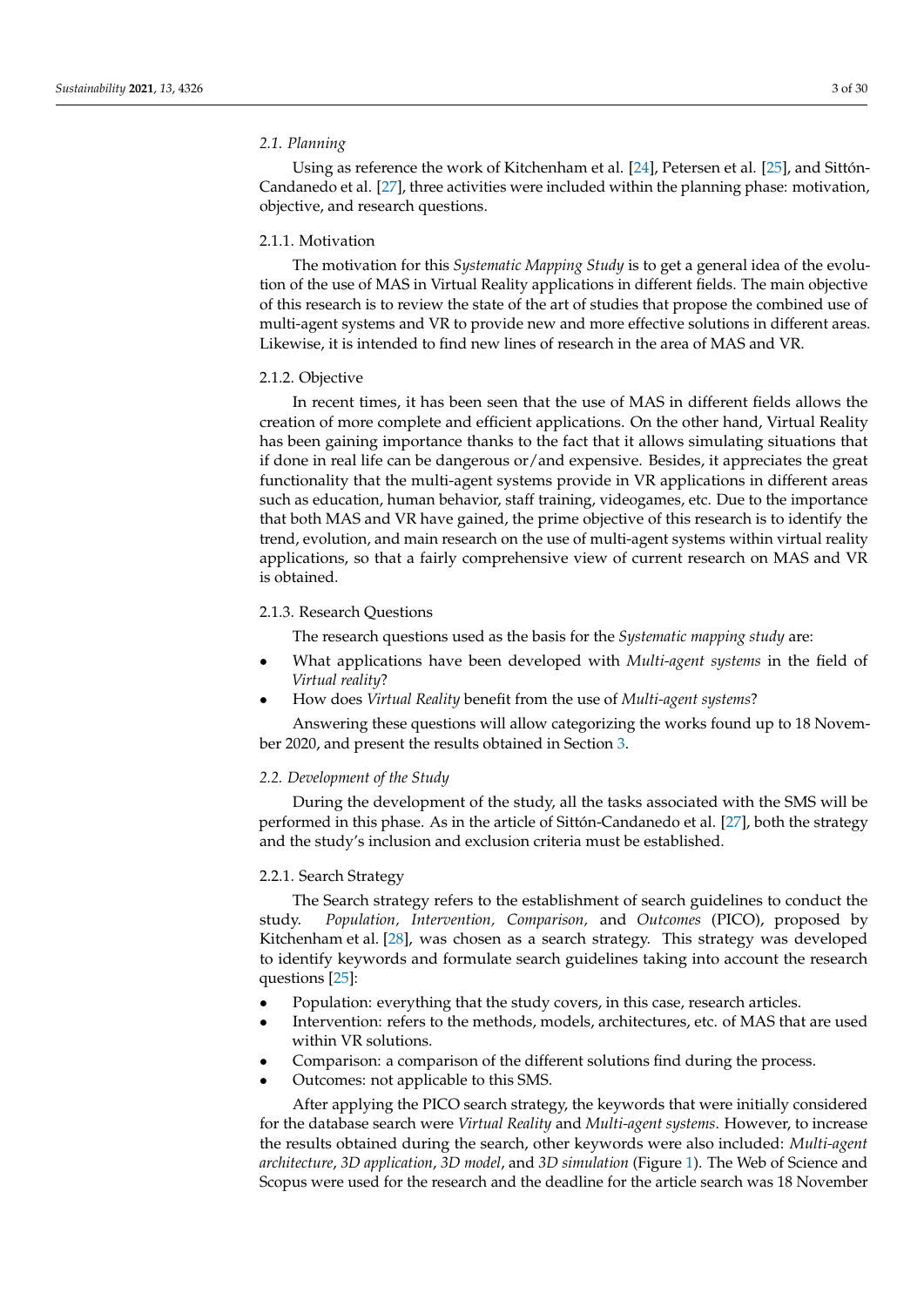<span id="page-3-2"></span>2020. In Table [1](#page-3-1) search strings are detailed, for each database, three search strings were created thinking of maximizing the number of works obtained in the preliminary results.

<span id="page-3-0"></span>

**Figure 1.** Keywords and databases used in this research work.

<span id="page-3-1"></span>**Table 1.** Search strings used.

<span id="page-3-3"></span>

| <b>Database</b>       | <b>Search String</b>                                                                                         |
|-----------------------|--------------------------------------------------------------------------------------------------------------|
| Web of Science (WoS1) | (TS=(virtual reality AND multi-agent systems)) Bases de<br>datos=WOS, CCC, DIIDW, KJD, MEDLINE, RSCI, SCIELO |
|                       | Período de tiempo=2016-2020 Idioma de búsqueda=Auto                                                          |
| Web of Science (WoS2) | (TS=((virtual reality OR 3D applications OR 3D model OR 3D                                                   |
|                       | simulation) AND multi-agent systems)) Bases de datos=WOS,                                                    |
|                       | CCC, DIIDW, KJD, MEDLINE, RSCI, SCIELO Período de                                                            |
|                       | tiempo=2016-2020 Idioma de búsqueda=Auto                                                                     |
| Web of Science (WoS3) | (TS=((virtual reality OR 3D applications OR 3D model OR                                                      |
|                       | 3D simulation) AND (multi-agent systems OR multi-agent                                                       |
|                       | architecture))) Bases de datos=WOS, CCC, DIIDW, KJD, MED-                                                    |
|                       | LINE, RSCI, SCIELO Período de tiempo=2016-2020 Idioma de                                                     |
|                       | búsqueda=Auto                                                                                                |
| Scopus (S1)           | TITLE-ABS-KEY ("virtual reality" AND "multi-agent sys-                                                       |
|                       | tems") AND PUBYEAR $> 2015$                                                                                  |
| Scopus (S2)           | TITLE-ABS-KEY (("virtual reality" OR "3D applications" OR                                                    |
|                       | "3D model" OR "3D simulation" ) AND "multi-agent systems")                                                   |
|                       | $AND$ PUBYEAR $> 2015$                                                                                       |
| Scopus (S3)           | TITLE-ABS-KEY (("virtual reality" OR "3D applications" OR                                                    |
|                       | "3D model" OR "3D simulation") AND ("multi-agent systems"                                                    |
|                       | OR "multi-agent architecture")) AND PUBYEAR > 2015                                                           |

2.2.2. Inclusion and Exclusion Criteria

Regarding the inclusion and exclusion criteria, according to the guidelines set by Petersen et al. [\[25\]](#page-24-20), it is important to establish the characteristics that the selected studies must have to be included or excluded from the SMS. Using this guide and the SMS developed by Sittón-Candenado et al. [\[27\]](#page-25-0), the following inclusion and exclusion criteria were considered to select a paper:

- Inclusion criteria:
	- **–** IC1: Studies about *multi-agent systems* and *virtual reality*.
	- **–** IC2: Studies published between 2016 and 2020.
	- **–** IC3: Articles published in conferences or journals and peer-reviewed book chapters.
- **Exclusion criteria:** 
	- **–** EC1: Duplicated papers.
	- **–** EC2: Papers that do not address the topic of *MAS* and *VR*.
	- **–** EC3: Papers in which the authors doubt whether there were contributions to the field or not.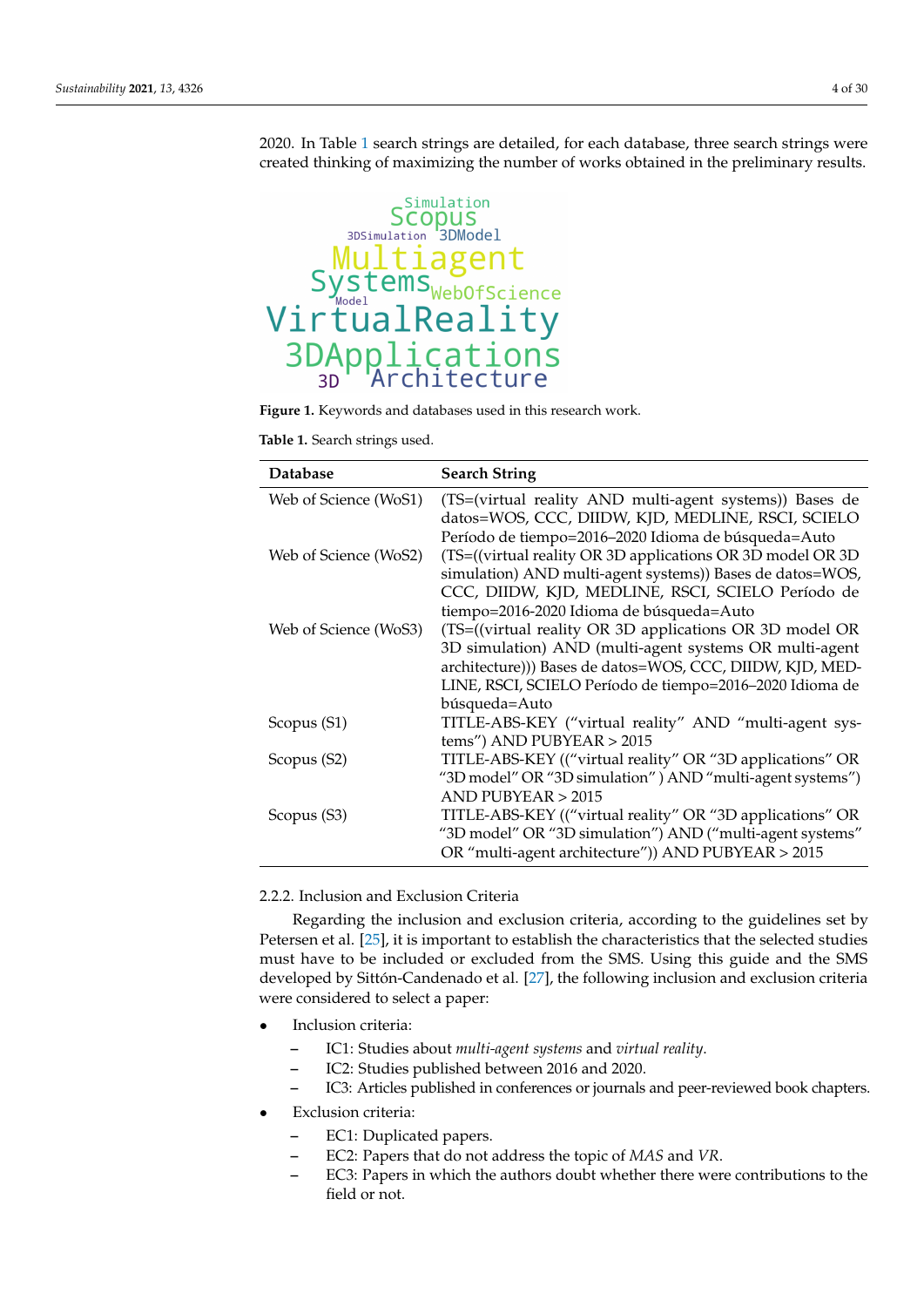<span id="page-4-0"></span>**–** EC4: Papers that are not in English or Spanish.

#### *2.3. Report*

To make this study a complete work, the report includes an outline of the information extracted, which includes the asset and the type of investigation. While the study filtering process was being performed, there were doubts about the relevance and/or fit of 43 studies within this SMS. To solve this issue, the other authors were asked about these studies, and from this discussion, it was decided whether or not a study should be included, this was an iterative process that was carried out in different stages of the filtering of studies.

### <span id="page-4-1"></span>2.3.1. Filtering Studies

In the first phase, a total of 572 studies were found. The process of filtering studies applying the aforementioned inclusion and exclusion criteria was carried out by the first author. In case it was not clear, the other authors were consulted if a paper should be included or excluded.

#### 2.3.2. Classification Process

Taking as reference the work of Sittón-Candanedo et al. [\[27\]](#page-25-0), when the filtering process has been concluded, the papers obtained were classified taking into account the following categories: Author, Title, Year, Publication type, Research type, and Asset type. The Publication type can be a Journal article, a Conference article, or a Book chapter. The Research type can be Conceptual, Experimental, or Validation, being non-exclusive so that a study can be classified into different types. In the Asset type category, it is intended to determine the main contribution of a work: Model, Framework, Architecture, Platform, etc. As in the previous category, the types are not exclusive. The results of this work can be seen in Appendix [A.](#page-19-0)

### 2.3.3. Validation Process

For the validation of Systematic Mapping Studies, Petersen et al. [\[25\]](#page-24-20) established guidelines that indicated a series of activities that should be accomplished when performing a study of this type. This evaluation consists of 26 activities that should be performed when conducting an SMS, also, it is indicated that a well-developed SMS must carry out at least 33% of the activities. Taking into account this validation system, it is necessary to calculate the relation between the number of activities and the 26 activities proposed by Petersen et al. to measure the validity of an SMS. Taking as an example the SMS conducted by Sitton-Cadenado et al. [\[27\]](#page-25-0), we elaborated the Table [2](#page-5-0) where it is seen the mapping phases (Planning, Development, and Report) along with the activities that were executed (based on Petersen's guidelines) to ensure the validity of our study, 16 activities were performed, constituting 61% of the total, an amount that allows us to say that it is a well-developed SMS.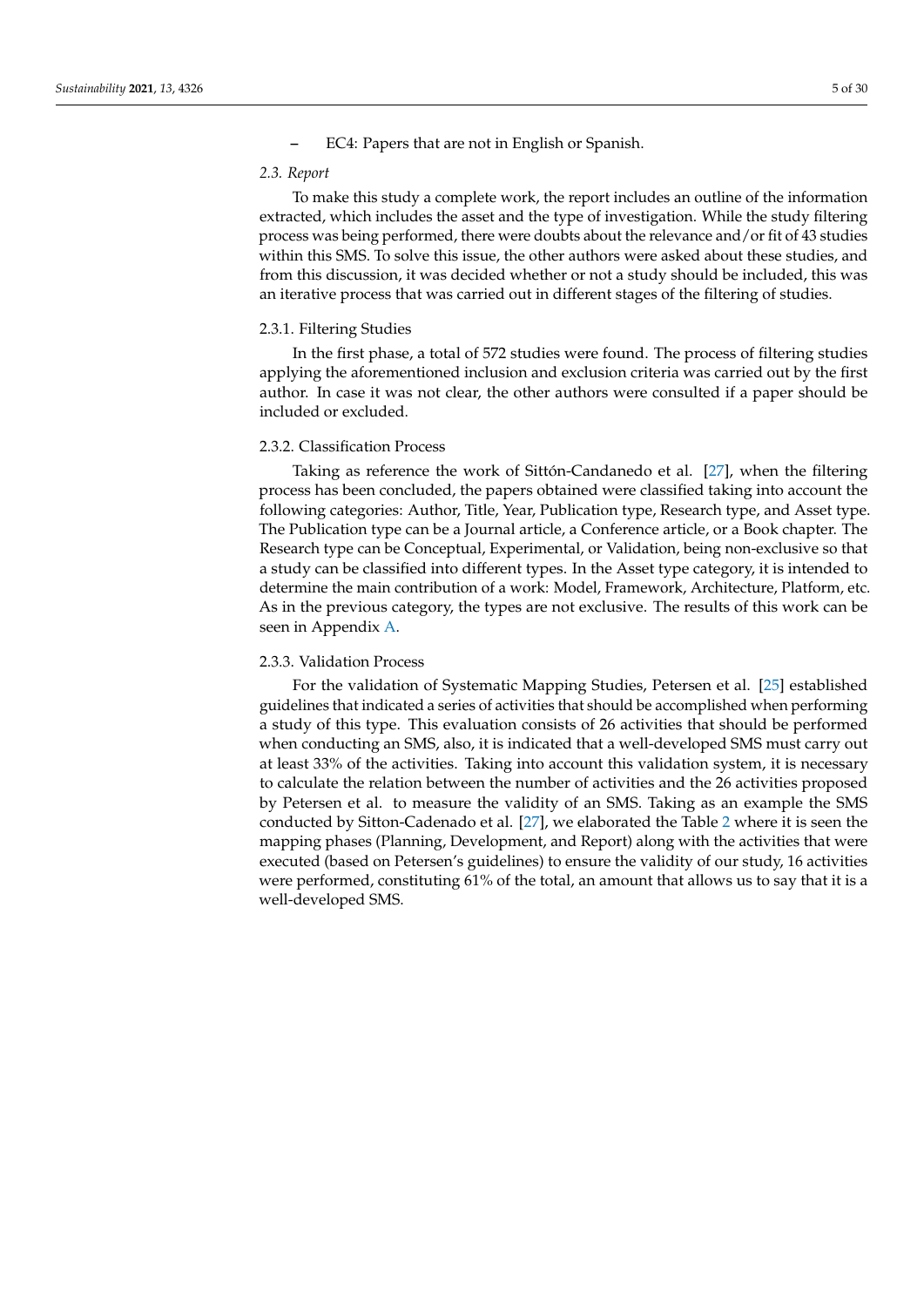<span id="page-5-0"></span>

|             | <b>Research Process</b>   |                                                      | Applied<br>$(Yes = \checkmark, No = \checkmark)$ | Defined in:                                                          |
|-------------|---------------------------|------------------------------------------------------|--------------------------------------------------|----------------------------------------------------------------------|
|             |                           | 1. Motivate the need and relevance                   |                                                  | Introduction (1), Motivation (Section 2.1.1), Discussion (Section 4) |
| Planning    | Need for the map          | 2. Define objective and questions                    |                                                  | Objective (Section 2.1.2), Research Questions (Section 2.1.3)        |
|             |                           | 3. Consult with target audience to define questions  |                                                  |                                                                      |
|             |                           | 4. Snowballing                                       |                                                  |                                                                      |
|             | Choosing search strategy  | 5. Manual search                                     |                                                  |                                                                      |
|             |                           | 6. Database search                                   |                                                  | Search Strategy (Section 2.2.1), Results (Section 3)                 |
|             |                           | 7. PICO                                              |                                                  | Search Strategy (Section 2.2.1)                                      |
|             |                           | 8. Consult experts                                   |                                                  |                                                                      |
|             | Develop the search        | 9. Iteratively improve search                        |                                                  | Report (Section 2.3)                                                 |
| Development |                           | 10. Keywords from known papers                       |                                                  | Table 1                                                              |
|             |                           | 11. Use standards, encyclopedias                     |                                                  |                                                                      |
|             |                           | 12. Paper test-set                                   |                                                  | Validation process (Section 2.3.3)                                   |
|             | Search evaluation         | 13. Expert evaluation                                |                                                  |                                                                      |
|             |                           | 14. Author's web pages                               |                                                  |                                                                      |
|             |                           | 15. Test-retest                                      |                                                  |                                                                      |
|             | Inclusion/Exclusion       | 16. Identify objective criteria for decision         |                                                  | Search Strategy (2.2.1), Inclusion and Exclusion Criteria (2.2.2)    |
|             |                           | 17. Resolve disagreements among multiple researchers |                                                  | Report (Section 2.3)                                                 |
|             |                           | 18. Decision rules                                   |                                                  | Inclusion and Exclusion Criteria (Section 2.2.2)                     |
|             |                           | 19. Identify objective criteria for decision         |                                                  | Inclusion and Exclusion Criteria (Section 2.2.2)                     |
|             | <b>Extraction Process</b> | 20. Obscuring information that could bias            |                                                  |                                                                      |
|             |                           | 21. Resolve disagreements among multiple researchers |                                                  | Report (Section 2.3)                                                 |
| Report      |                           | 22. Test-retest                                      |                                                  |                                                                      |
|             |                           | 23. Research type                                    |                                                  | Methods (Section 2)                                                  |
|             | Classification scheme     | 24. Research method                                  |                                                  | Methods (Section 2)                                                  |
|             |                           | 25. Venue type                                       |                                                  | Results (Section 3)                                                  |
|             | Validity and discussion   | 26. Validity discussion / limitations provided       |                                                  | Validation process (Section 2.3.3)                                   |

**Table 2.** Evaluation realized in this systematic mapping study (SMS), taking into account the guidelines proposed by Petersen et al. [\[25\]](#page-24-22)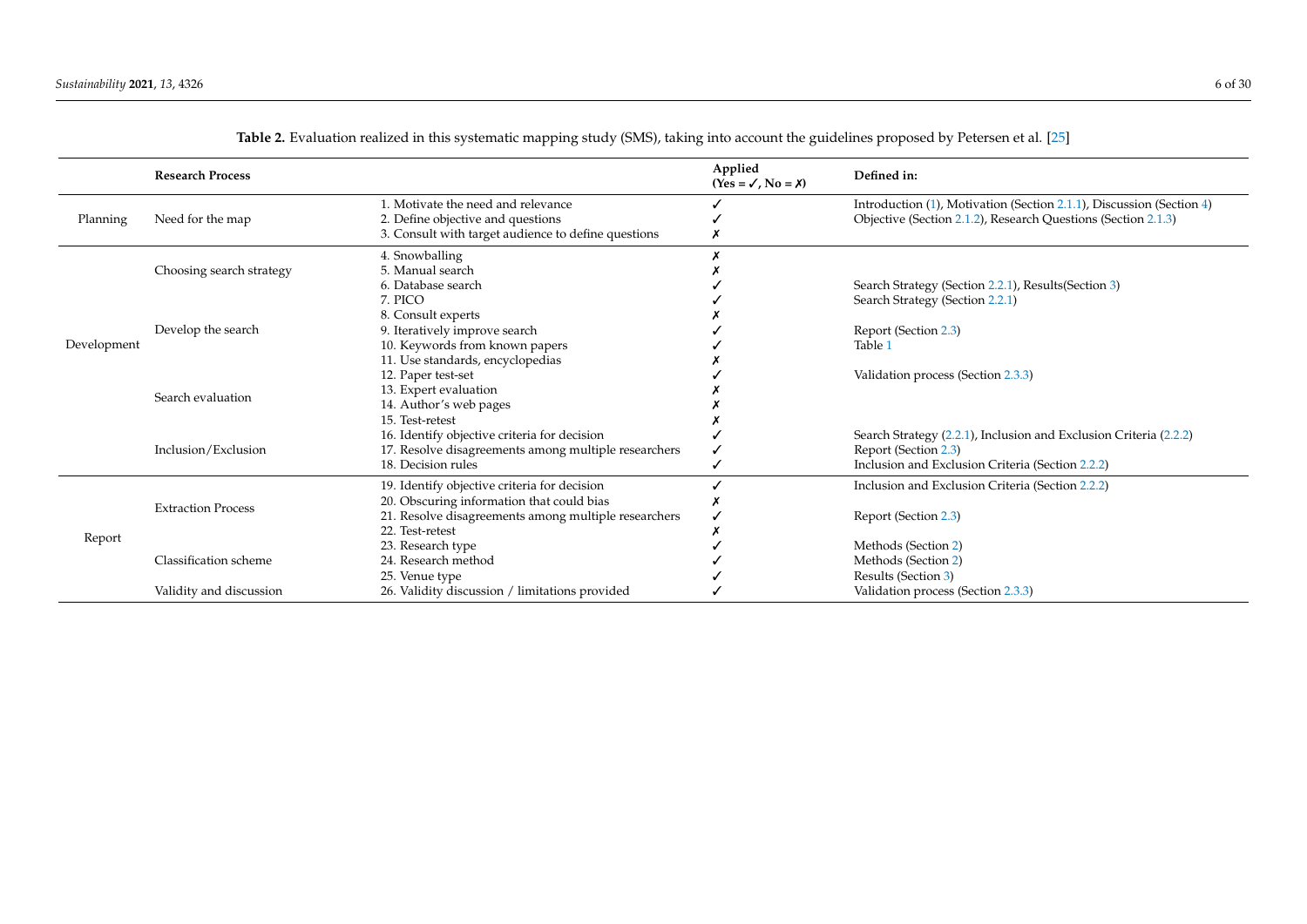### <span id="page-6-1"></span><span id="page-6-0"></span>**3. Results**

This section includes the Systematic Mapping study report. As detailed above, *Virtual Reality* and *Multi-agent Systems* were used at first as keywords for searching in databases, both for Web of Science and Scopus, but to increase the number of works obtained, the search was extended using the keywords seen in Table [1](#page-3-1) (the preliminary results per database are shown in Table [3\)](#page-6-2), finally obtaining 572 studies that were reviewed and filtered applying the inclusion and exclusion criteria.

<span id="page-6-2"></span>**Table 3.** Search strings used.

| <b>Database</b>       | <b>Search String</b> |
|-----------------------|----------------------|
| Web of Science (WoS1) | 171                  |
| Web of Science (WoS2) | 296                  |
| Web of Science (WoS3) | 299                  |
| Scopus (S1)           | 246                  |
| Scopus (S2)           | 272                  |
| Scopus (S3)           | 273                  |
| Total                 | 572                  |

This process of filtering studies is detailed in Figure [2,](#page-6-3) which includes the activities performed.

<span id="page-6-3"></span>

**Figure 2.** Flow chart illustrating the different phases of SMS.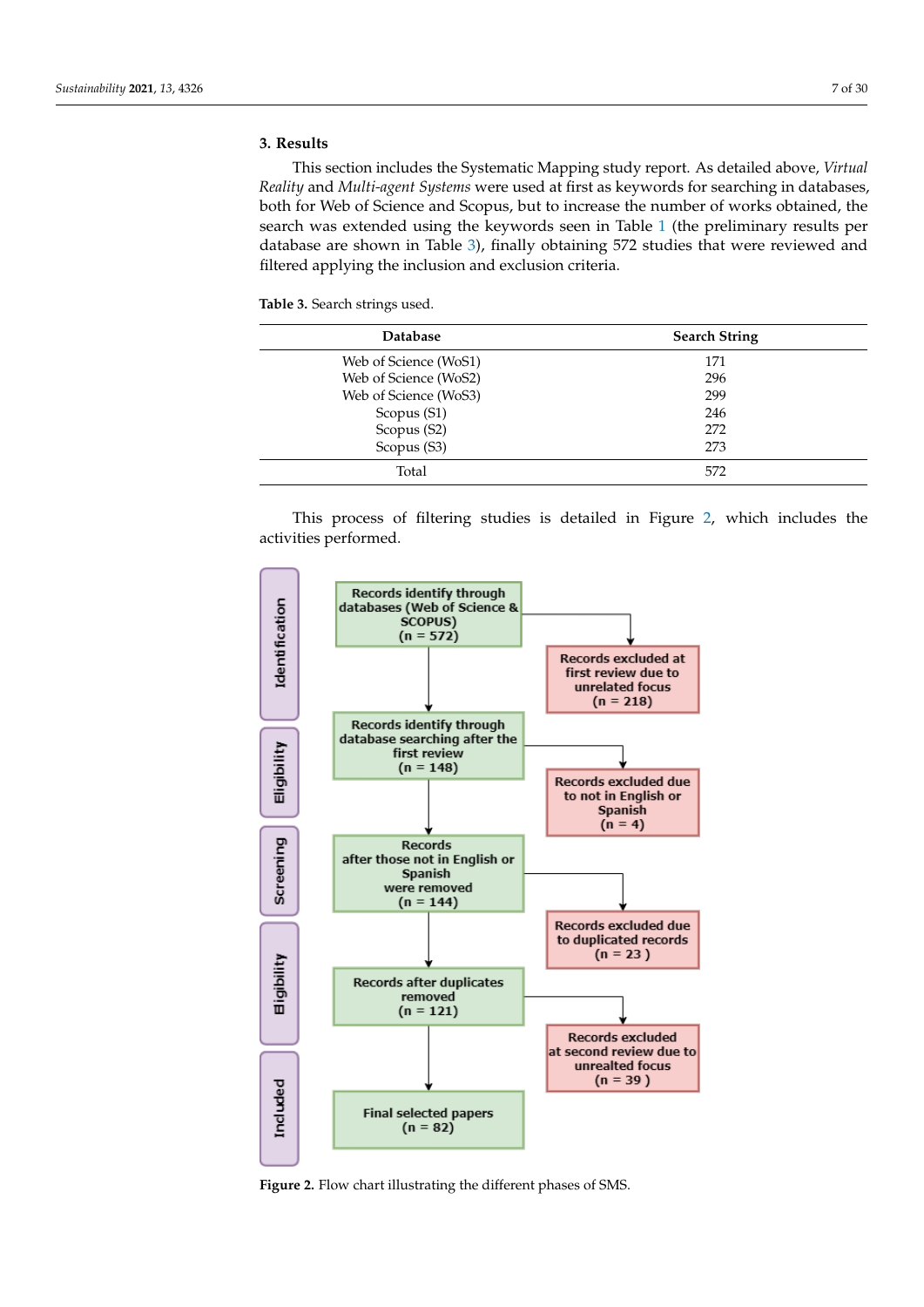<span id="page-7-0"></span>

The results of the categorization of the works according to the *Research type* can be seen in Figure [3](#page-7-0) and according to the *Asset type* in Figure [4.](#page-7-1)

**Figure 3.** Classification of the works according to the *Publication type* and the *Research type*.

<span id="page-7-1"></span>

**Figure 4.** Classification of the works according to the *Publication type* and the *Asset type*.

As the SMS progressed, it became necessary and natural to carry out a new categorization based on the purpose of each of the works included in this study. This category will later allow making a classification that will be shown in the Discussion (Section [4\)](#page-8-1). The works, according to the research carried out, may be directed to the development of videogames, the human behavior simulation, the dissemination of cultural heritage, urban planning, the development of autonomous vehicles, the machinery simulation, the development of intelligent virtual environments (IVEs) and robot simulation.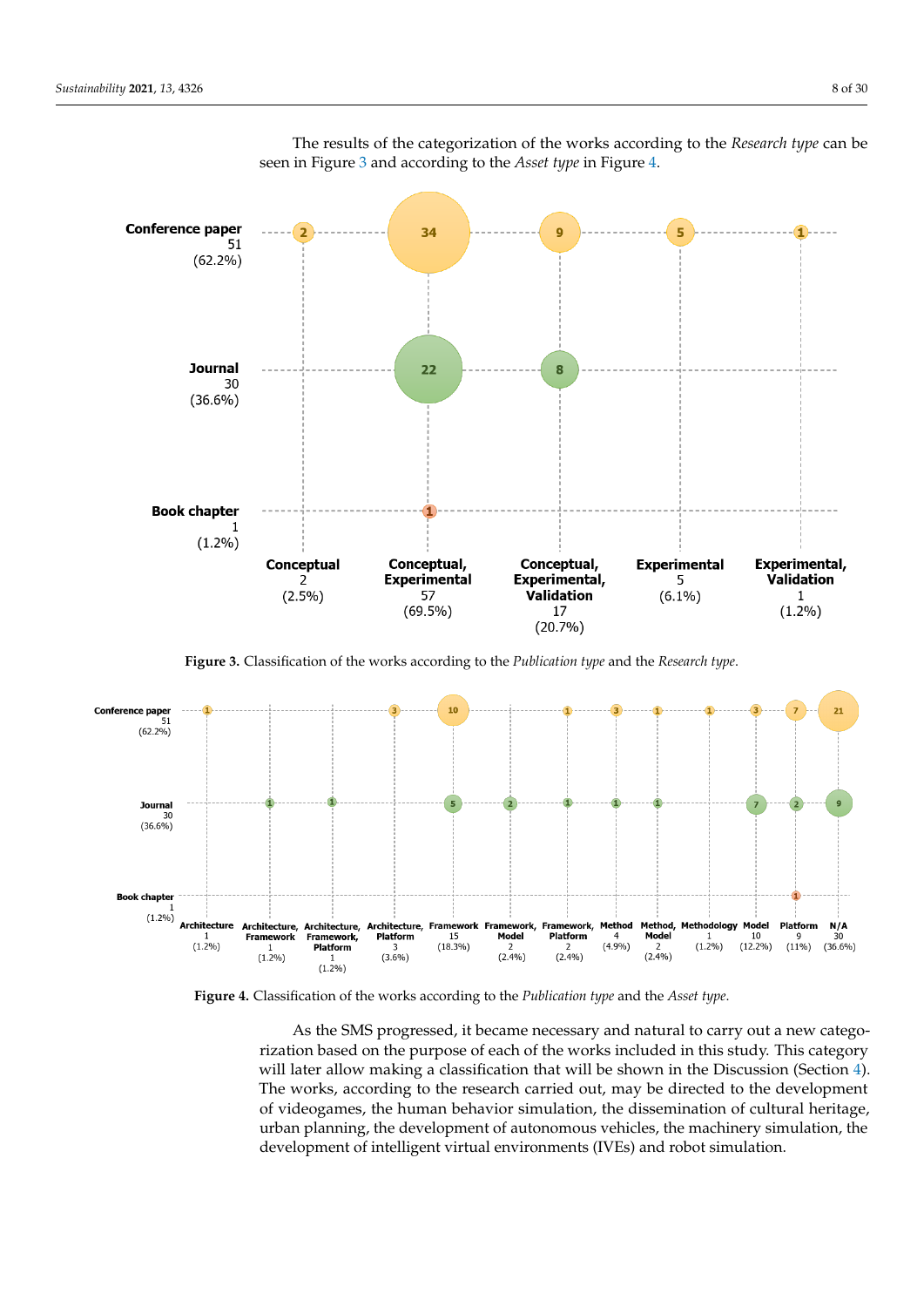### <span id="page-8-1"></span><span id="page-8-0"></span>**4. Discussion**

A SMS is a systematic review of the literature that aims to identify and categorize the research works available in a specific area  $[24,29]$  $[24,29]$ . The main goal of this type of study is to determine the scope of a specific research field, analyzing the frequency of publications in different categories in a schematic way [\[27\]](#page-25-0).

In the field of computer science, at first, *Systematic mapping studies* were used mainly in the area of software engineering. These allowed researchers to reach a fairly comprehensive understanding of the field of study and helped to refine research questions and topics of interest [\[27\]](#page-25-0). Today, this type of study has begun to be used in more specific areas, as in this research work, which focuses on the use of multi-agent systems in virtual reality applications.

As the study progressed, it became very clear that the form of categorization of the works that had to be followed to capture the studies found was according to their purpose (Figure [5\)](#page-14-0), then, taking into account the keywords and titles of each work, it was decided to do the following categorization: *videogames development, robot simulation, interactive environment development, human behavior simulation, dissemination of cultural heritage, urban development, development of autonomous vehicles*, and *simulation of machinery*. Some works have been identified and are presented below.

#### *4.1. Videogames*

As is known, the development of videogames using virtual reality has become quite popular in recent times, so it was to be expected to find studies in the field of VR and MAS that would get involved in videogames [\[30](#page-25-3)[–36\]](#page-25-4). Within the area of virtual reality videogames, MAS are used to improve the user experience during the game. In the study of Lakshika et al. [\[30\]](#page-25-3), it is proposed a multi-objective evolutionary framework to develop low-complexity, high fidelity MAS through the use of machine learning trained taking into account human aesthetic judgment to achieve a realistic animation of non-player characters (NPCs). García-Ortega et al. [\[31\]](#page-25-5) proposed a three-layered system: evolutionary computation, agent-based model, and logical reasoner, that is applied to the promotion of the myth of the hero's journey to improve the experience of videogames users by creating more complex and interesting backstories. Narang et al. [\[32\]](#page-25-6) developed a real-time algorithm based on a multi-agent simulation that allows inferring the intention of the user's avatar, it is intended to improve the response of virtual agents to make the experience more realistic and comfortable for the user.

On the other hand, in the study of Makarov et al. [\[33\]](#page-25-7), a first-person shooter game with advanced and intelligent NPCs was presented, the authors developed an intelligent agent that derives its skills from the experience in the game and makes decisions through the same cognitive patterns as humans. Likewise, they created smart teams in which each player can make their own decisions under the supervision of an expert team goal system.

In the paper of Seele et al. [\[34\]](#page-25-8), it was highlighted that populating virtual worlds with virtual agents with realistic behavior improves the user's sense of presence and therefore their experience inside those worlds. Taking this into account a framework for improving the user's synthetic perception is proposed, and another work of Seele et al. [\[35\]](#page-25-9) also presented a framework to address this issue, the main objective of this framework is to achieve a natural behavior for the agents and to get real-time performance and controllability. There is also a framework proposed by Nunnari et al. [\[36\]](#page-25-4) for the creation of real-time interactive virtual humans, it allows the deployment of new characters in a short time of work.

### Interactive Narratives

Matthew et al. [\[37,](#page-25-10)[38\]](#page-25-11) go beyond the subject of videogames and address the subject of Interactive Storytelling, specifically the way narrative agents are visualized in complex scenes. They proposed a framework to automate aspects of a staging of the activities of narrative agents and their interactions. Along the same lines, Porteous et al. [\[39\]](#page-25-12) studied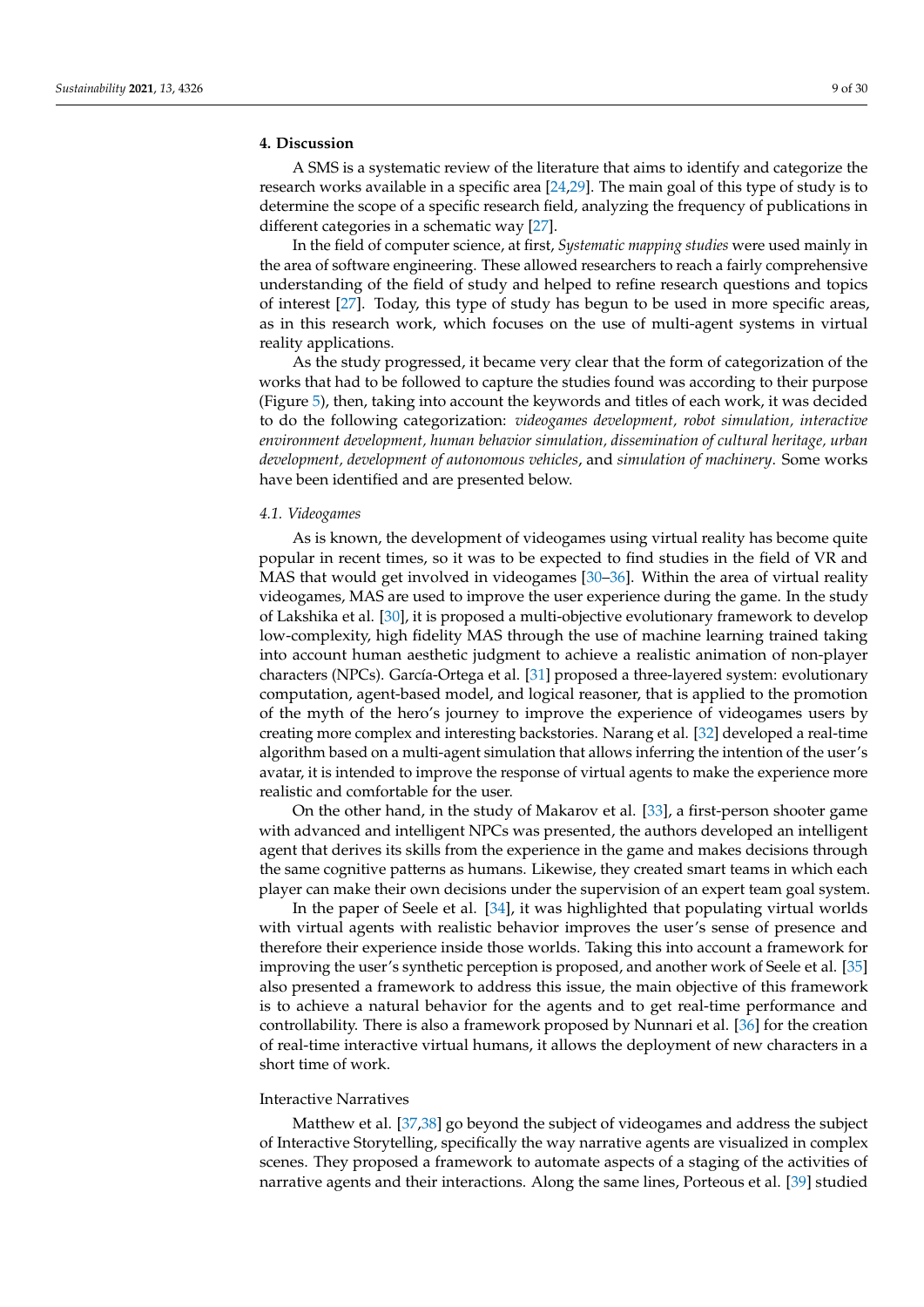the use of interactive narratives to support psychology experiments in understanding stories. For this, they developed an interactive narrative generation mechanism that allows variations of the original story that facilitates the understanding of the story.

#### *4.2. Robots*

In the field of robot simulation, these technologies have also begun to be used, where the MAS agents serve as a representation of robots. Raza et al. [\[40\]](#page-25-13) presented an imitationbased solution that learns a weighted Bayes structure, to learn collaborative strategies between multiple agents through imitation. The applicability of this approach was evaluated in the RoboCup Soccer 3D simulation environment.

Seghour et al. [\[41\]](#page-25-14) investigated the control of multiple mobile robots based on a consensus approach, ensuring collision avoidance. For this, a consensus algorithm was developed, including a fuzzy logic system to calculate the translation and the angular velocity of the robot to maintain the formation and obtain the direction of the leading robot.

### *4.3. Intelligent Virtual Environments (IVEs)*

For the development of IVEs, MAS have also been used within VR. Rincon et al. [\[42\]](#page-25-15) presented the *JaCalIVE* framework design for the execution and adaptation of Intelligent Virtual Environments (IVEs). This framework is based on the MAM5 ontology (also proposed by Rincón et al. [\[43\]](#page-25-16)) that describes the environment for MAS as populated not only by agents but also by other entities called artifacts. This ontology improves the knowledge representation characteristics and reasoning capabilities of an agent-based IVE. Continuing with this line, as an improvement of the previous ontology, Okreša et al. [\[44\]](#page-25-17) proposed MAMbO5 ontology that allows all agents to reason and deal with the elements of the environment, and it is also integrated with the *JaCalIVE* framework.

Subagdja et al. [\[45\]](#page-25-18) proposed a framework for the creation of interactive systems where the system components are considered autonomous agents that the user can configure. This framework allows non-expert users to configure all components at run time.

#### *4.4. Human Behavior*

Likewise, there are some studies in the field of human movement and behavior that combine both technologies [\[46–](#page-25-19)[56\]](#page-26-0). Within this line, the field of crowd simulation has also gained strength, and we also find some studies on it using VR and MAS [\[57](#page-26-1)[–68\]](#page-26-2). This type of simulation has multiple purposes: planning emergency plans [\[69](#page-26-3)[–72\]](#page-27-0), improvement of the work environment [\[73](#page-27-1)[–78\]](#page-27-2), improvement of the educational environment [\[79–](#page-27-3)[86\]](#page-27-4), people training [\[87](#page-27-5)[–95\]](#page-28-0), interactions between humans and avatars [\[96](#page-28-1)[,97\]](#page-28-2), smart buildings and commerce simulation [\[98](#page-28-3)[,99\]](#page-28-4), etc.

Narang et al. [\[46\]](#page-25-19) proposed an algorithm called *Body Aware Movement* (BAM) to generate plausible movements for human-like agents. They integrated BAM with the Unreal game engine, so they could demonstrate the benefits of the algorithm generating agentagent and avatar-agent interactions. Likewise, Cafaro et al. [\[47\]](#page-25-20) presented an interactive system for generating plausible non-verbal behaviors realized by virtual agents in a small group. Song et al. [\[48\]](#page-26-4), for their part, proposed a form of simulation of individual behavior combining *Geographical Information Science* (GIS) and MAS, thus creating *Grid Object and Agent Model* (GOAM). In like manner, Starzyk et al. [\[49\]](#page-26-5) presented the development of a motivated learning agent that is equipped with impulses and pains that establish their motivations to learn to respond to events and create related goals. This agent was implemented within a virtual environment to explore the autonomous development of motivations and memory in agents.

Bönsch et al. [\[50\]](#page-26-6) devise a multi-agent system that models the transition between an anonymous and an individual agent when the user approaches.

Zhang et al. [\[51\]](#page-26-7) proposed a form of simulation of virtual humans behaviors in built environments, in which task-based behaviors are simulated. They integrated the traditional approaches of behavior authoring frameworks into a single framework, which allows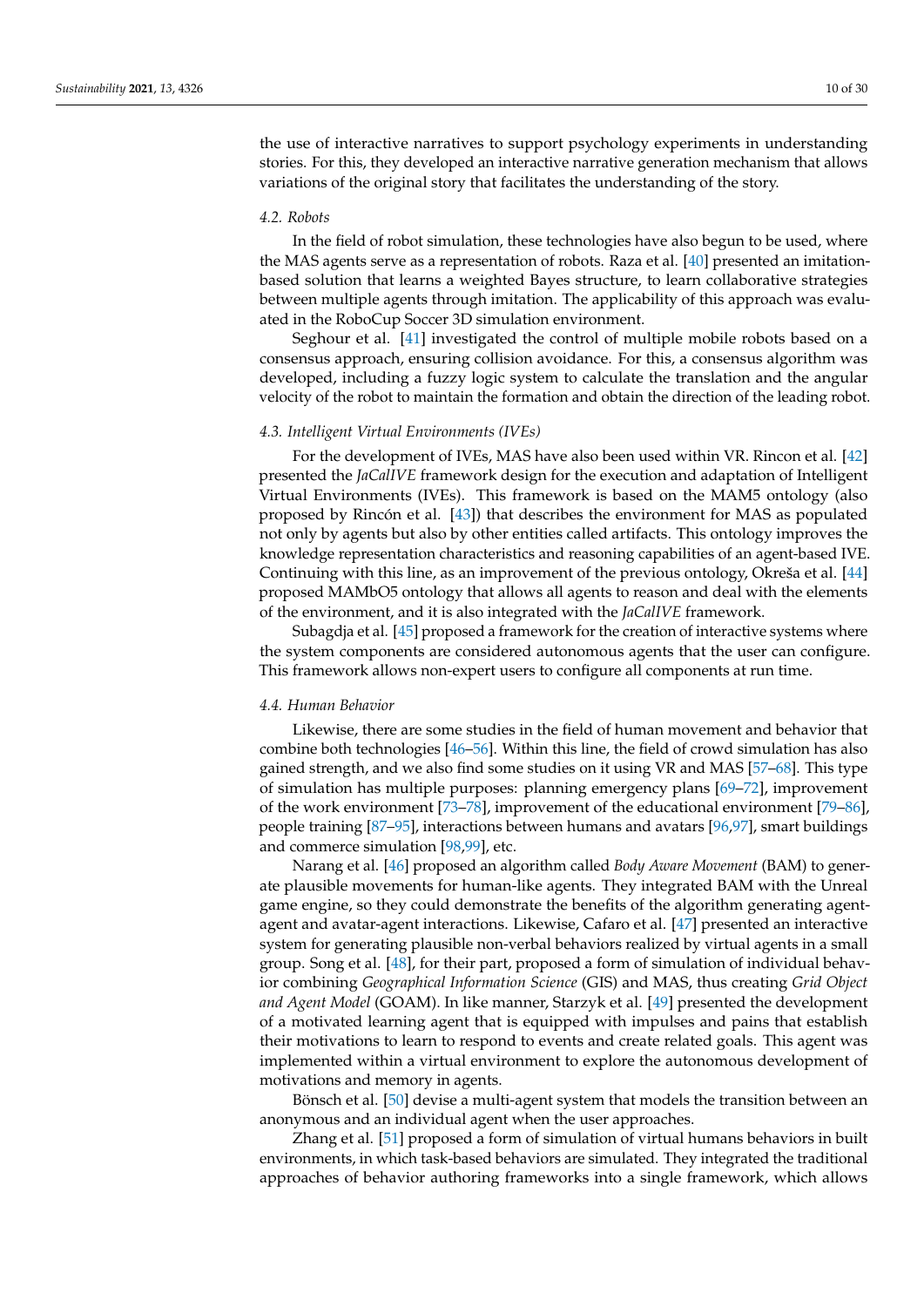satisfying the temporal variation, the specification of the level occupancy of buildings, the distribution of the behavior in rooms, and the motivation of the agents. In the same manner, the objective of Puig et al. [\[52\]](#page-26-8) is to model activities that occur at home, so it proposes to use programs as a high-level representation of complex tasks.

In the paper of Andelfinger et al. [\[53\]](#page-26-9), it is proposed an incremental calibration of pedestrian models using virtual environments where computational agents and humancontrolled agents interact, with each calibration cycle, the computational agents adapt to previously observed human behavior. Bera et al. [\[54\]](#page-26-10) emphasize that large and cohesive groups of people can be threatening to observers, therefore they propose an algorithm to predict the socio-emotional impact of these groups on observers. To validate this algorithm, they presented an interactive multi-agent simulation that models this type of group with VR.

Ranjbartabar et al. [\[55\]](#page-26-11) investigated the usefulness of a virtual agent performing therapy on a user using the Emotional Freedom Technique (EFT) (psychological acupressure technique to optimize physical and mental health), comparing two types of therapeutic agents (one empathic and the other non-empathic).

Ohmoto et al. [\[56\]](#page-26-0) proposed an agent behavior model that induces intentional stance in multiple to multiple human-agent interactions.

#### 4.4.1. Crowd Simulation

On the other hand, Kim et al. [\[57\]](#page-26-1) and Bera et al. [\[58\]](#page-26-12) proposed a crowd simulation approach that combines data-driven methods with the interactivity of multi-agents techniques. Multi-agent models are used to change each individual's behavior in response to an external event such as an external stressor resulting in a panic situation. Phone-Amnuaisuk et al. [\[59\]](#page-26-13) also proposed a form of crowd simulation with realistic animations for the agent's activities in a 3D environment. They used a multi-agent approach to simulate crowd movements, where an agent can perceive and interact with other agents and their environment.

To try to solve the problem of team-building with realistic crowd behaviors, Wang et al. [\[60\]](#page-26-14) proposed a crowd formation framework through hierarchical planning (CFHP), consisting of three layers of automatic and intelligent planning: cooperative-task, coordination behavior, and action-control planning.

For their part, Agil et al. [\[61\]](#page-26-15) proposed a model that allows virtual agents to produce plausible gaze behaviors within crowds, predicting the points of interest of the characters at each timestamp, the generated framework can be added as a plugin in game engines. Narang et al. [\[62\]](#page-26-16) also presented an interactive approach to generate realistic movements for virtual agents, such as looking and gesturing and allowing a more natural interaction between humans and agents. Following this line, Novick et al. [\[63\]](#page-26-17) presented a virtual reality scene where the user interacts with different virtual agents and initiates conversations with them either by approaching or gazing at them, likewise, the agent can initiate a conversation if the user approaches, a model was used for examining interpersonal distances. Likewise, Randhavane et al. [\[64\]](#page-26-18) showed an approach to multi-agent navigation that facilitates face-to-face interaction between a user and a virtual agent that is part of a crowd. The authors described a model of approach behavior to predict if the user is approaching to have a face-to-face interaction or not, besides, they presented an interaction velocity prediction (IVP) algorithm that combines with the restrictions of movement of the human body and facial actions to improve the realism of the behavior.

Dickinson et al. [\[65\]](#page-26-19) explored the impact of crowd density on a person's experience and behavior, for which they created an agent-based simulation using VR in which participants walk freely and perform some task while interacting with agents controlled by a social simulation model. A form of crowd simulation is also proposed by Montana et al. [\[66\]](#page-26-20), it is suggested a way to control pedestrian real-time simulations in which non-expert users can interact with the simulation by creating actions and objects from the scene.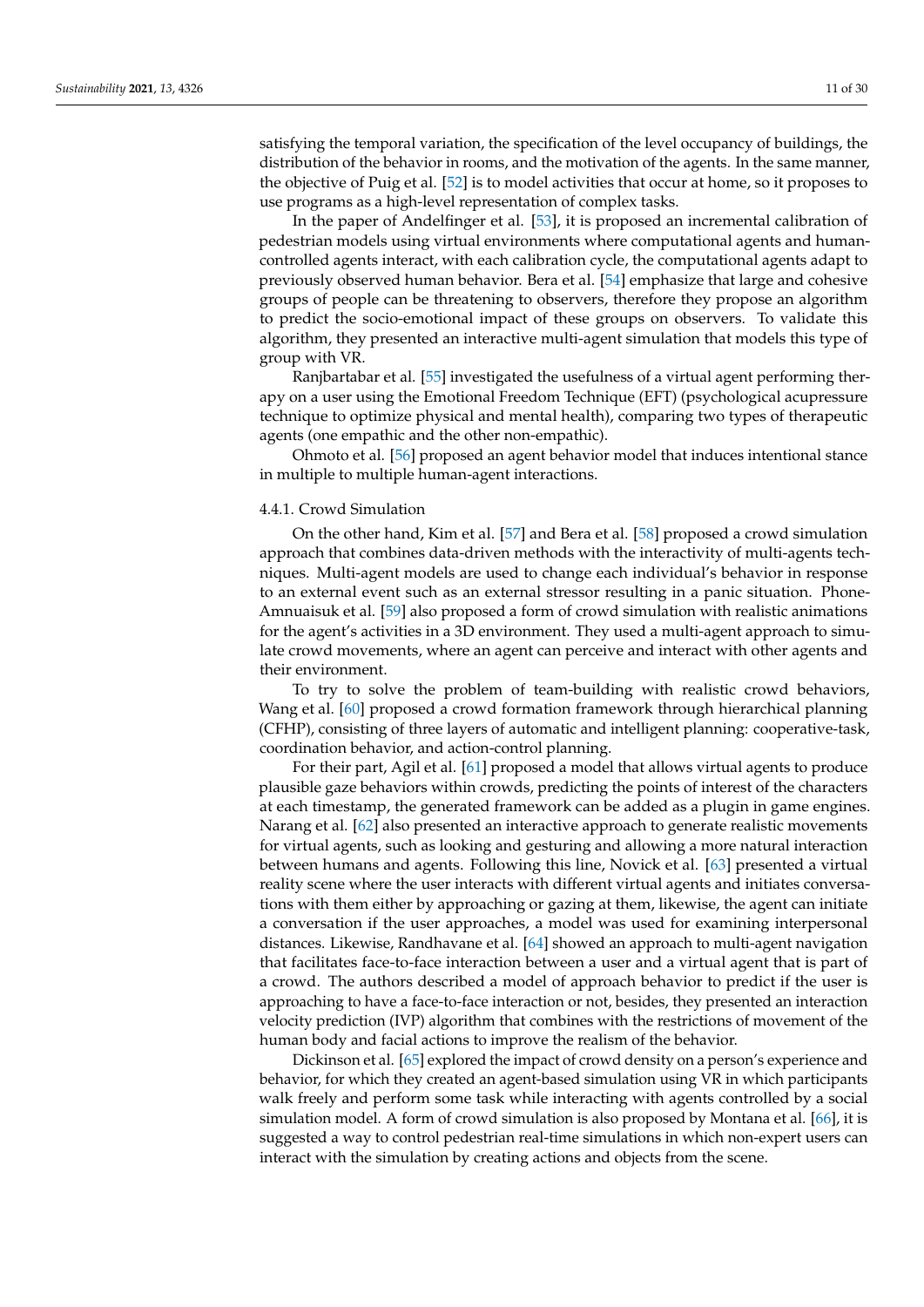Jayalath et al. [\[67\]](#page-26-21), more than a form of crowd simulation, showed a form of simulation of individuals within a crowd, they presented an agent-based behavior model that simulates the decision-making abilities of individual characters within social groups in crowd simulations, including a decision function for each character to select the most appropriate target. Also, Chen et al. [\[68\]](#page-26-2) proposed a system that simulates agents transporting objects in virtual environments with pedestrians. They proposed techniques to achieve different kinds of cooperation behaviors between agents in crowd simulations.

#### 4.4.2. Emergency Plans

In the case of emergency plans, Yi Li et al. [\[69\]](#page-26-3) studied the human environment during flooding and promoted a simulation model that combines cellular automata and a MAS to simulate crowd evacuations in flood disasters. The model proposed to integrate the evolution of water, land cover, objective domain, crowd, and individual movements data. For their part, Wang et al. [\[70\]](#page-27-6) proposed a way to model the behavior characteristics of objects in a scene applying behavior tree and multi-agent model in-game artificial intelligence. The objective is to improve and serve as a guide for emergency plans and public safety deployments at different kinds of events.

Mao et al. [\[71\]](#page-27-7) presented a form of simulations for emergency evacuations, also simulating emotional contagion in groups during these events. The authors presented an agent-based framework to simulate these evacuations in a virtual environment. Montecchiari et al. [\[72\]](#page-27-0) also presented an agent-based evacuation tool that enables human interaction through immersive VR.

#### 4.4.3. Work Environment

Barriuso et al. [\[73\]](#page-27-1) proposed a multi-agent system called *MOVICLOUD* based on virtual organizations (VO), with the ability to perform social simulations in 3D environments. This study focuses on the integration of disabled people in workspaces, trying to improve the building's accessibility and adapting work processes so that they continue to be efficient while allowing these people integration. Also to improve the work environment, Zeng et al. [\[74\]](#page-27-8) proposed a platform that simulates the activity of an office building to determine and improve sedentary lifestyle at work, it is believed that the improvement in the design of these buildings can promote an active and healthy workforce. Antakli et al. [\[75,](#page-27-9)[76\]](#page-27-10) proposed a framework for the 3D simulation of hybrid equipment (robots, humans, etc.) in production scenarios to evaluate the critical properties of such scenarios and the assignment of tasks to team members. Antakli et al. [\[77\]](#page-27-11) proposed an agent platform (*HumanSim*), a combination of *Belief, Desire, Intention* (BDI) paradigm and Answer Set Programming (ASP) to simulate worker agents in a shop floor domain. In the paper of Cai et al. [\[78\]](#page-27-2), the use of an interactive virtual environment is proposed for the simulation of the behavior of miners inside an underground coal mine, for which a behavioral framework based on emotional states and motivational needs is proposed. The main objective of this system is to be able to simulate human behaviors that can generate accidents inside the mine.

### 4.4.4. Educational Environment

In the educational field, Calvo et al. [\[79\]](#page-27-3) developed the *Deployment Representation Model* to work with MAS in *immersive virtual environments* systems applied to educational projects. Baierle et al. [\[80\]](#page-27-12) proposed a logic programming environment with BDI and multi-agent concepts integrated with VR used to create an interactive virtual environment, focused on teaching the beginnings of Industrial Evolution. There is also a project proposed by Tazouti et al. [\[81\]](#page-27-13) and Boulaknadel et al. [\[82\]](#page-27-14), whose objective is Amazigh language learning in a virtual environment, using 3D serious games combine with MAS to improve interactivity.

Within this field, but aimed at teacher training, Nilsson et al. [\[83\]](#page-27-15) proposed the simulation of human behavior but to train the gestures and body language of teachers in front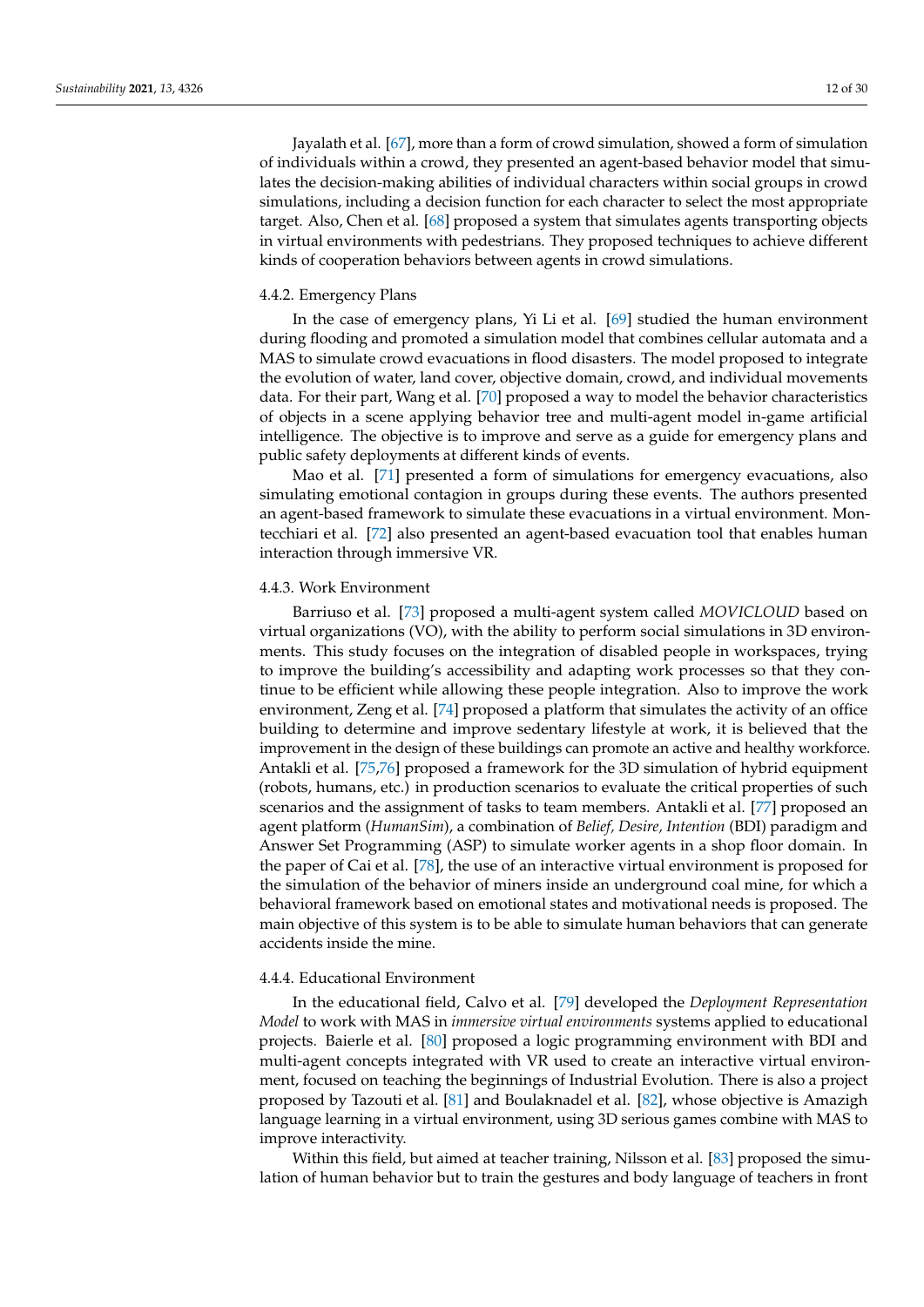of an audience. Therefore, they presented a MAS that uses the BDI model that emulates human behavior with a group of agents that would constitute a virtual audience. Likewise, Lugrin et al. [\[84\]](#page-27-16) proposed a system for teacher training that simulates virtual classes with different levels of discipline. Their contribution was a method for the development and systematic evaluation of virtual human groups in VR and their ability to simulate specific atmospheres. In the same way, Barange et al. [\[85\]](#page-27-17) proposed the design of an agent architecture for the generation of reactive, proactive, and pedagogical behaviors for agents. The project aims to support instructors as well as improve the learning experience for trainees. The proposed architecture is based on the BDI model and allows the coordination of activities between agents using communication in natural language. Moreover, Fukuda et al. [\[86\]](#page-27-4) created a virtual classroom using VR where virtual students (agents) can interact through the atmosphere, then teachers can improve their class by taking into account this atmosphere.

#### 4.4.5. Training

Within the scope of staff training, Blankendaal and Bosse [\[87\]](#page-27-5) carried out a study which it is discussed how biofeedback can be shown and used in the context of virtual training based on social skills agents, it is simulated an adaptive scenario where the user interacts with a threatening virtual interlocutor. In the same sense, Feng et al. [\[88\]](#page-28-5) intend to examine the effects of negative feedback on users, with virtual instructors, taking into account the gender and non-verbal behavior of those instructors. Johnson et al. [\[89\]](#page-28-6) proposed a way to learn negotiation skills using virtual role-playing agents, they focused on the post-negotiation feedback, arguing that is the most crucial part of a training experience. They used an agent called *Conflict Resolution Agent* (CRA) that allows conversing with simulated negotiation partners.

Tavcar and Gams [\[90\]](#page-28-7) proposed an approach in which the simulated agents are virtual copies of humans being trained. These agents were built and tested to provide feedback and decision support in future rounds of human learning. The objective of these simulations is to facilitate training in simulated environments dealing with both cooperative and adversarial agents.

Barthès et al. [\[91\]](#page-28-8) discussed the design of training environments using a VR space to train medics to organize a medical post in a combat area so that all wounded can be treated efficiently. Also in the field of medicine, De Lima et al. [\[92\]](#page-28-9) presented a complementary environment for teaching medicine in which clinical cases are simulated to evaluate the knowledge of the students, this system uses a MAS and machine learning for the disease classification of virtual patients. In the paper of Benkhedda et al. [\[93\]](#page-28-10), to teach first aid in the event of cardiac arrest, serious games and multi-agent systems are combined to create an agent-based simulation that allows simulating this situation, integrating BDI agents into the NPCs.

In the article of Ooi et al. [\[94\]](#page-28-11), a VR training system focused on fire prevention was proposed, it is said that VR provides an experience closer to reality. It uses different types of agents: *fire smoke agent* showing the details of the fire over time and indicating whether or not the player can evacuate, and *student agent* showing an agent occupying an area.

Tianwu et al. [\[95\]](#page-28-0) proposed a travel training system for children with intellectual disabilities that would allow them to achieve a slightly more independent life. To simplify the interaction between all traffic entities and the virtual traffic environment, they implemented a MAS with a centralized data manager.

### 4.4.6. Interactions between Humans and Avatars

Best et al. [\[96\]](#page-28-1) proposed an approach for generating realistic interactions between virtual agents and user avatars, they called it *Sense-Plan-Ask* (SPA) and enables virtual agents to achieve their individual goals with uncertain information in complex multiagent and multi-avatar environments. Braz et al. [\[97\]](#page-28-2) described the development of a cognitive simulation game that integrates a group of agents that manage and monitor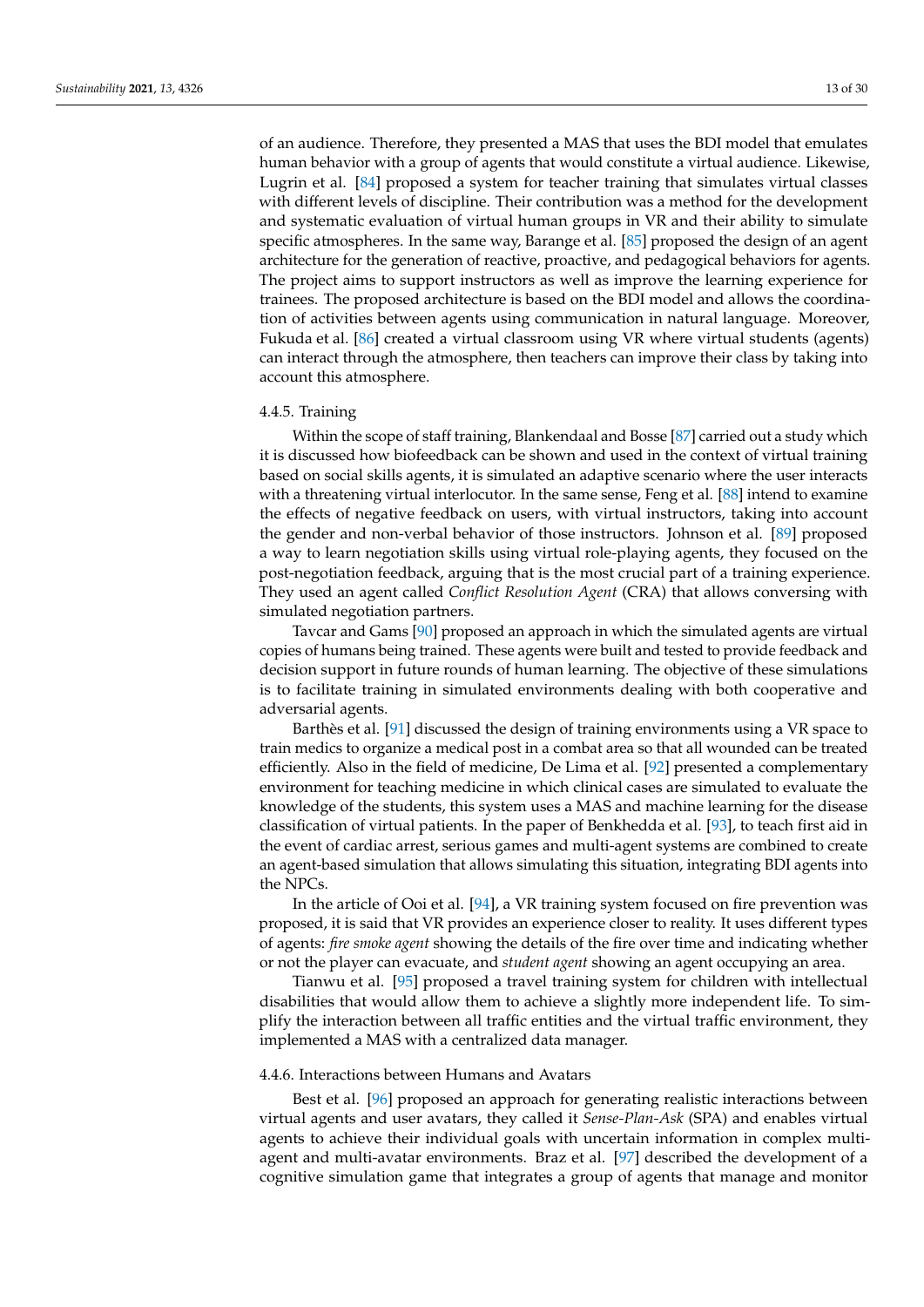user performance as they move around the environment, the main goal is to improve the attention and memory of patients with neuropsychiatric disorders.

### 4.4.7. Smart Buildings and Commerce

Christian et al. [\[98\]](#page-28-3) presented a prototype of a multi-agent simulation tool of a shopping center together with a fuzzy logic algorithm that uses the basic knowledge of the agents as input to determine the behavior of the agents in the system so that this behavior is the most realistic possible.

Zhao et al. [\[99\]](#page-28-4) proposed a multi-agent human activity simulator for the development and evaluation of activity analysis algorithms in smart buildings. Their proposal integrates the *Building Information Modeling* (BIM) with Unity 3D where they simulate multiple agents with different abilities and tasks.

### *4.5. Cultural Heritage*

3D simulations of human behavior have even been used for the dissemination of intangible cultural heritage as in the study of Vosinakis et al. [\[100\]](#page-28-12), where the ancient agora of Athens is reconstructed in a virtual world and an interactive scenario is created, where user can see what life was like there at that time. They used MAS to simulate people's behaviors using NPCs and create a world where users can explore the environment, observed the activities performed by NPCs, and discuss with them to learn more about their life and customs.

On the other hand, Kiourt et al. [\[101\]](#page-28-13) presented a framework for linking up Agents and Multi-agents Systems with virtual environments and cultural heritage.

#### *4.6. Urban Development*

Urban development also makes use of these two technologies because (i) it allows reducing costs when planning, designing, and building, (ii) it allows simulating different scenarios without putting anyone's life at risk, and (iii) it allows efficiently simulating different scenes.

Ren et al. [\[102\]](#page-28-14) presented an approach that combines physics-based simulation with data-based techniques to compute trajectories and behaviors of entities, this approach can simulate heterogeneous agents such as human crowds, traffic, or vehicles.

Rivalcoba et al. [\[103\]](#page-28-15) presented a system for simulate and visualize pedestrians inside urban environments, the system includes a MAS that assigns physical and psychological characteristics to the virtual agents.

Okamoto et al. [\[104\]](#page-28-16) also proposed a virtual simulator that optimizes the design factors of a lane from the point of view of reducing pedestrian stress to reduce accidents in the bicycle and pedestrian lanes. Also, in the work of Chen et al. [\[105\]](#page-28-17), VR is used for the operational simulation of urban rail traffic, it is required that pedestrians act realistically in the simulation, so this model was developed based on a multi-agent system that allows imitating the behavior of individuals and their interaction with the traffic system. For their part, Garg et al. [\[106\]](#page-28-18) developed a tool for traffic simulation that, through an interactive environment, allows a rigorous simulation that is close to reality. The idea is that this simulation serves to carry out an implementation in the real world.

#### *4.7. Autonomous Vehicles*

Chen et al. [\[107\]](#page-28-19) proposed a simulation platform for the validation of autonomous vehicles while using a multi-agent interaction system, it evaluates the perception of the scene, planning algorithms, decision-making, and control of vehicles. Elmquist et al. [\[108\]](#page-29-0) proposed a framework also related to the validation of autonomous vehicles, the idea is to evaluate the piloting control programs and improve them in a safe environment, one of the main components of this framework is a multi-agent simulated communication support.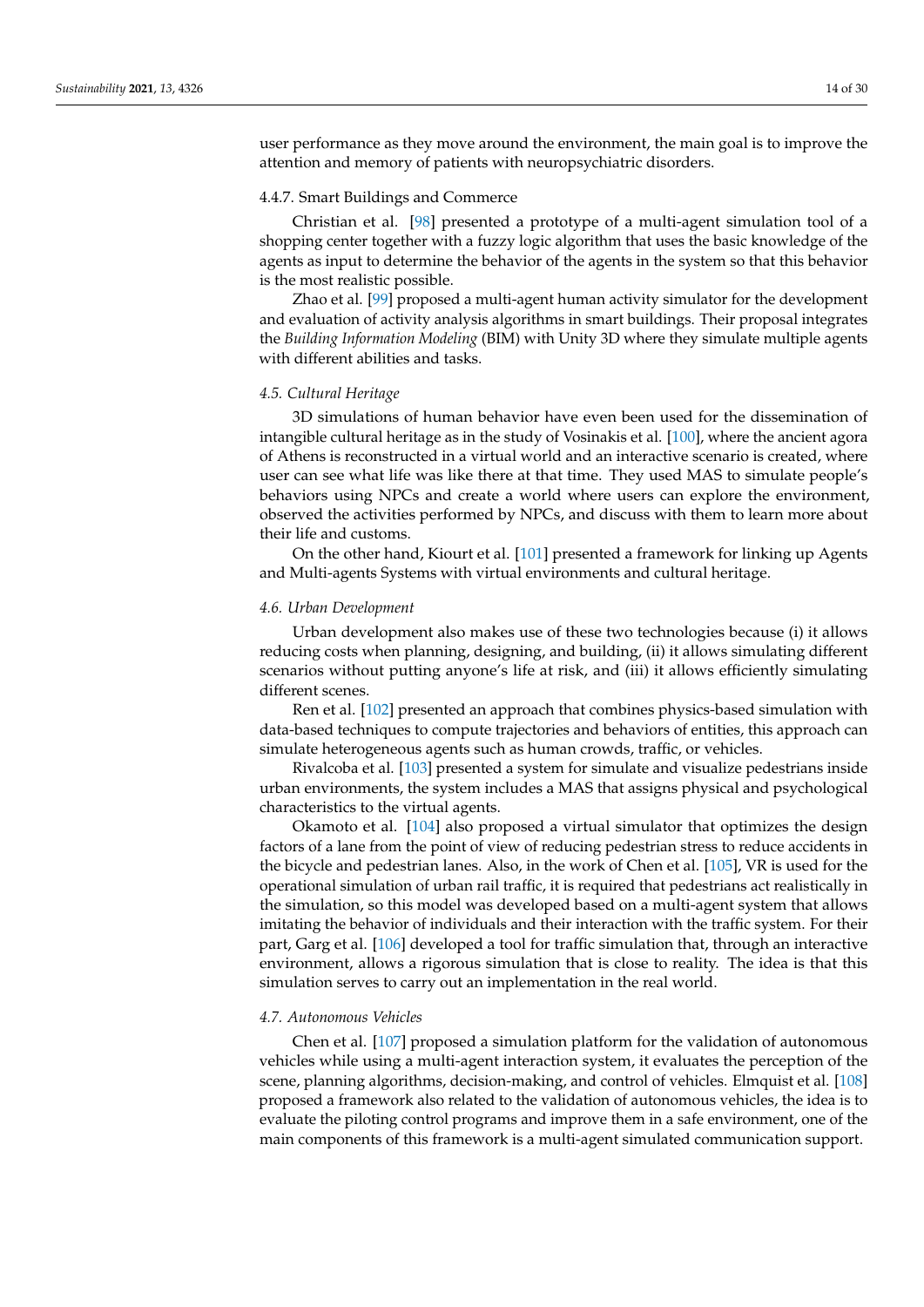### *4.8. Machinery*

For the application considered in the study of Durica et al.  $[109]$  $[109]$ , a continuous and decentralized route planner is necessary for a modular manufacturing line, therefore they proposed an approach in which a delegate multi-agent system (D-MAS) is used and this approach verified using a simulation with VR.

Xie et al. [\[110\]](#page-29-2) said that the existing control program for the machines in a mechanized coal mining face doesn't satisfy the dynamic environment of coal mines. Then the authors established a collaborative mathematical model that takes into account the effects of the dynamic environment. They also proposed a collaborative planning simulator in VR with MAS-based methods for the machines.

Wang et al. [\[111\]](#page-29-3) proposed a Multi-agent based virtual maintenance simulation system (MVMSS) where the virtual human, the tools, and the device can be considered agents. This system would allow a more realistic and natural interaction of the user with the environment.

### *4.9. Resolution of Research Questions*

This section will summarize the responses to the research questions posed in Section [2.1.3.](#page-2-4)

4.9.1. What Applications Have Been Developed with Multi-Agent Systems in the Field of Virtual Reality?

In the Discussion (Section [4\)](#page-8-1), a description of the different applications found while conducting this study was made. These applications are related to different purposes that are described and in which that section has been divided: videogames development [\[30](#page-25-3)[–39\]](#page-25-12), robot simulation [\[40,](#page-25-13)[41\]](#page-25-14), interactive virtual environments development [\[42–](#page-25-15)[45\]](#page-25-18), human behavior simulation [\[46–](#page-25-19)[99\]](#page-28-4), dissemination of cultural heritage [\[100](#page-28-12)[,101\]](#page-28-13), urban m development of autonomous vehicles [\[107](#page-28-19)[,108\]](#page-29-0), and machinery simulation [\[109–](#page-29-1)[111\]](#page-29-3) (Figure [5\)](#page-14-0).

<span id="page-14-0"></span>

**Figure 5.** Categorization by purposes of the works.

Also, simulation of human behavior can be divided into subcategories: crowds simulation [\[57](#page-26-1)[–68\]](#page-26-2), emergency plans [\[69–](#page-26-3)[72\]](#page-27-0), work environment [\[73–](#page-27-1)[78\]](#page-27-2), educational environment [\[79](#page-27-3)[–86\]](#page-27-4), staff training [\[87–](#page-27-5)[95\]](#page-28-0), interactions between humans and avatars [\[96](#page-28-1)[,97\]](#page-28-2), and smart buildings and commerce [\[98,](#page-28-3)[99\]](#page-28-4).

As shown in Figure [6,](#page-15-0) most of the works found during this study are aimed at simulating human behavior (65.9%). This is because it has applications in different areas, as seen in the diagram (Figure [5\)](#page-14-0), and those that have as-purpose crowd simulation, are the ones that represent the majority within the works about human behavior simulation (22.2%).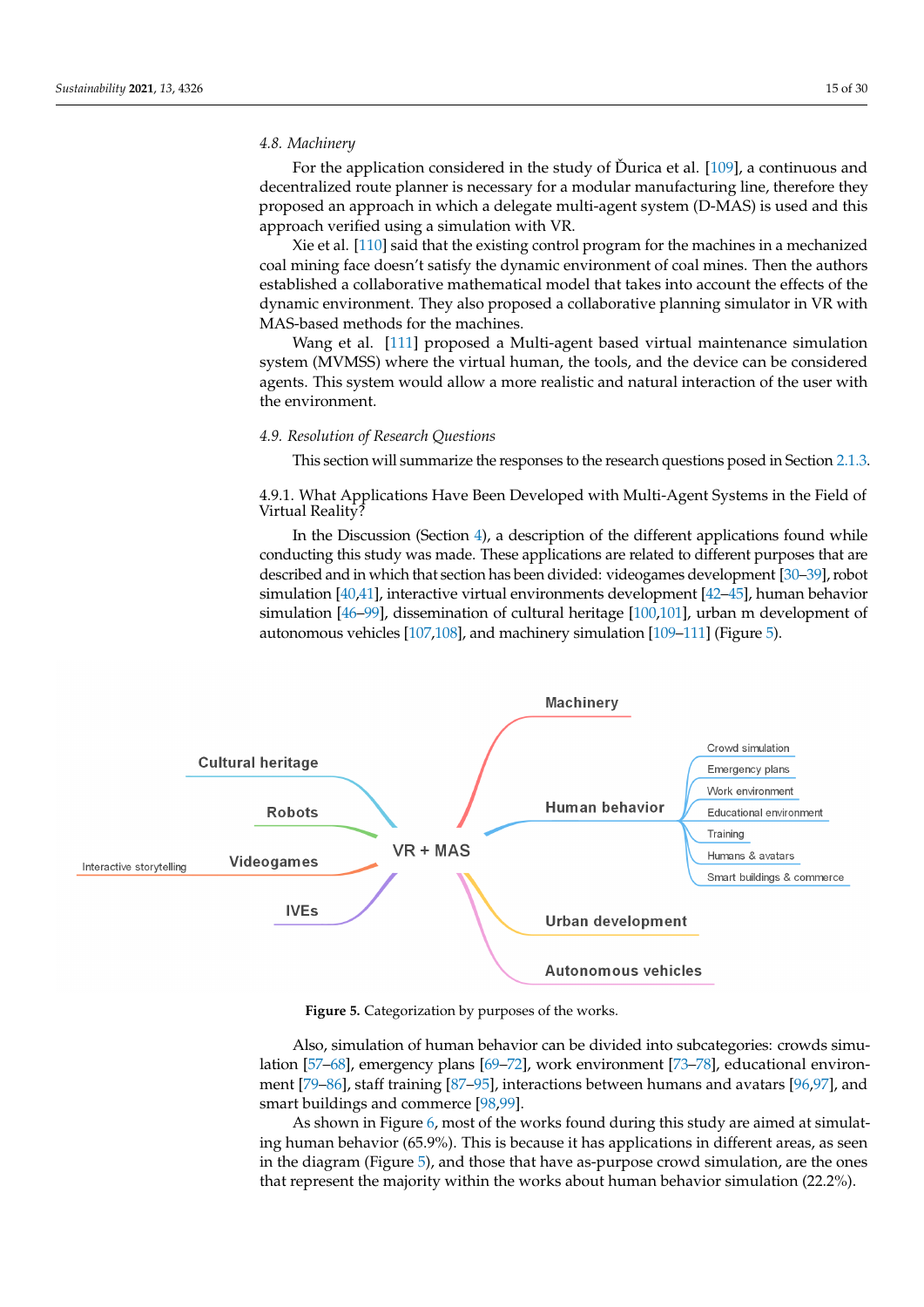<span id="page-15-0"></span>

#### Human behavior

**Figure 6.** Classification of the works according to the *Purpose*.

### 4.9.2. How Does Virtual Reality Benefit from the Use of Multi-Agent Systems?

In general, Virtual Reality applications benefit from Multi-Agent Systems since they allow the development of high-quality applications in a more efficient way. But according to the purpose of the works, Virtual Reality applications benefit in different ways from the use of Multi-Agent Systems, in the case of videogames, MAS serves to improve the user experience, improving the quality of the games [\[30,](#page-25-3)[32\]](#page-25-6) and creating more realistic stories [\[31\]](#page-25-5) and characters [\[33](#page-25-7)[–36\]](#page-25-4). On the other hand, in the case of robot simulation, the agents are used to make simulations closer to the reality that allows the user to see the movement of the robot when programming them without the need for the physical robot [\[40](#page-25-13)[,41\]](#page-25-14).

In the case of the development of IVEs, frameworks were presented for their creation in which MAS serve to represent all the objects in the environment [\[42–](#page-25-15)[45\]](#page-25-18). In the human behavior simulation, multi-agent systems are used to create different types of movements [\[46](#page-25-19)[,47\]](#page-25-20) and behaviors [\[48](#page-26-4)[–56\]](#page-26-0) for avatars and NPCs that are appreciated by the user as realistic so that they can be used for more serious simulations such as emergency plans [\[69–](#page-26-3)[72\]](#page-27-0), improvements of the labor [\[73](#page-27-1)[–78\]](#page-27-2) and educational [\[79–](#page-27-3)[86\]](#page-27-4) environment, personnel training [\[87–](#page-27-5)[95\]](#page-28-0), etc. For the dissemination of cultural heritage, MAS serve to represent people in the past as well as objects and artifacts [\[100](#page-28-12)[,101\]](#page-28-13), so that users could learn about it.

Regarding urban development, MAS are used to make realistic simulations of pedestrians, traffic objects, cars, etc., in this way improvements can be made in urban planning [\[103](#page-28-15)[–106\]](#page-28-18). In the development of autonomous vehicles, multi-agent systems are used to create an interactive system to validate vehicles in the real world [\[107,](#page-28-19)[108\]](#page-29-0), in a way that reduces costs and avoids accidents. Likewise, in the simulation of machinery, the MAS are used to simulate the objects that make up the machinery [\[109](#page-29-1)[–111\]](#page-29-3) in a way that serves as a form of training for the personnel who have to use it.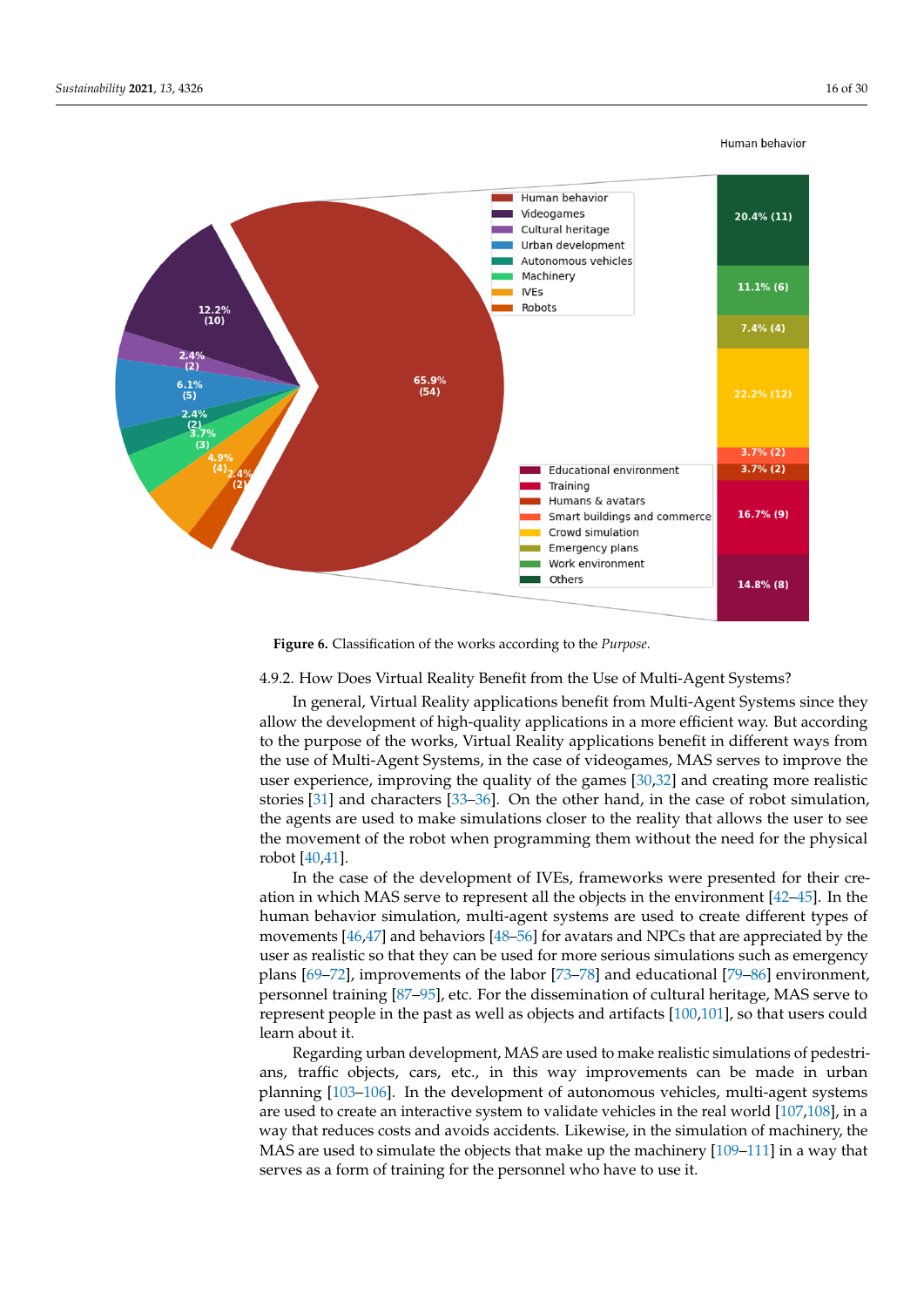### *4.10. Future Research*

To talk about future research in this field it is necessary to discuss the research gap. First of all, it can be seen that VR and MAS are technologies with a lot of potentials that, combined, can be very useful in different fields, as has been seen throughout Section [4.](#page-8-1)

Now, although in all fields it is possible to find ways to improve what already exists and create new applications, here the importance of the simulation of human behavior is highlighted. This study made it possible to demonstrate the simulation of human behavior is useful in many directly associated fields such as education, training, emergency plans, work environment, etc., but these simulations are also useful in areas in which the main thing is not human behavior such as videogames, dissemination of cultural heritage, urban development, etc.

Many works focus on the relationship between the user and avatars. An important part for the improvement of the user-avatar relationship is the gestural response of the agents, however, this topic has rarely been addressed and less in simulations where there are a large number of agents. There are different studies in which an attempt is made to infer the user's intention, based on that, the agents make a decision. However, these behaviors do not usually also occur between agents, this makes the simulations lose realism since the agents only interact with the user and never between them. Also, this type of inference usually only generates two intentions: avoiding the agent as if it were an obstacle or having face-to-face interaction, a situation that makes simulations unrealistic by not being able to emulate other types of interactions.

Following this line, some studies focus on the changes in the agents' gaze behavior after the inference of the user's intention. However, most of the time this intention has no impact on other aspects of the agent such as changes in their movements or objectives. Likewise, in the real world, gaze behavior is usually accompanied by a change in steering behavior, and this is not usually taken into account in simulations. In the same way, changes in behavior due to events that occur in the environment such as people running or loud noises are rarely taken into account.

On the other hand, when creating human simulations, only the environment is usually taken into account both for decision-making and for the movement of agents, but if what is sought is to make simulations close to reality, it would be necessary to include the mental state of agents (emotions, personality, etc.) as part of the agent's perception process, since these factors influence human attention processes in the real world.

As it is seen, there are quite a few future research lines, here some related to improving the simulation of human behavior were highlighted.

### **5. Conclusions**

Advances in both technologies, MAS and VR, have allowed the development of applications of higher quality and realism in different fields. These applications have allowed advances in different areas that are exposed in this paper: videogames development, robot simulation, IVEs development, human behavior simulation, dissemination of cultural heritage, urban development, autonomous vehicles development, and simulation of machinery; either by allowing the simulation of real situations that can become dangerous and expensive to emulate in real life, or allow more realistic simulations and more interesting characters.

To carry out this study, two research questions were established: *What applications have been developed with Multi-agent systems in the field of Virtual reality?* and *How does Virtual Reality benefit from the use of Multi-agent systems?* The answers to these questions made it possible to demonstrate the magnitude of research that has been carried out so far in this area.

In the area of development of videogames with virtual reality, multi-agent systems are used mostly to improve the user experience during the game, either by achieving more realistic animations, creating more realistic and complex characters, improving communication between the user and the avatars and characters of the game, among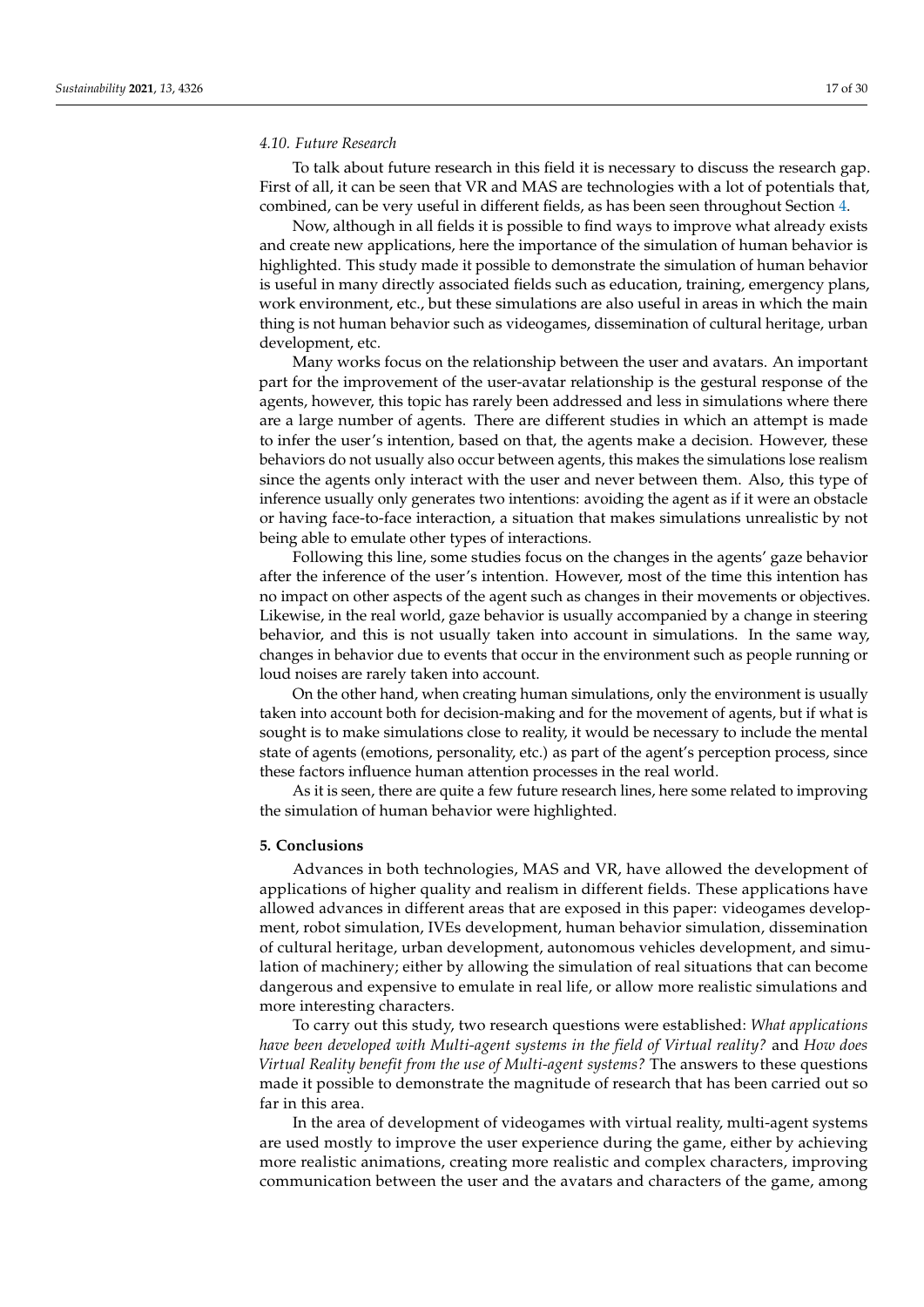others. In the field of robot simulation, the MAS agents serve as representations of the robots, so that collaboration and movement strategies between multiple agents can be simulated. Within the development of intelligent virtual environments, frameworks were proposed that describe the environment for multi-agent systems, environments composed of agents and entities configurable by the user.

It was found that most of the research in this area focuses on the simulation of human behavior, either studying the generation of plausible humans movements for the agents, creating realistic interactions of the human agents with the user, among others. Now, within the simulation of human behavior different fields are addressed: simulation of crowds, simulation of emergency plans, simulation of the work environment, simulation of the educational environment, simulation for the training of personnel, interactions between humans and avatars, and simulation of smart buildings and commerce.

These technologies have also been used to disseminate knowledge about cultural heritage, for this purpose scenarios of the past are usually reconstructed in virtual environments and an interactive environment is created where the user can appreciate all the agents and components of the scenario. Likewise, it can be seen that different research works were carried out in the field of urban development, which in general try through simulations to improve urban planning and then implement it in the real world.

In the development of autonomous vehicles, VR and MAS have also been used, generally to validate, through simulations, the algorithms and other components of these vehicles before putting them into operation in the real world. In the same way, in the field of machinery development, simulations have been created that allow to validate and improve the processes carried out by these machines and can also serve as training for the personnel in charge of putting this machinery into operation.

Performing this study made it possible to demonstrate the magnitude of research that has been carried out on this topic, in addition to highlighting that the majority of research attempts to solve the problem of conducting realistic human behavior simulations, and especially in the simulation of crowds and training staff.

Developments in these areas open the possibility of creating virtual reality applications that use multi-agent systems to train personnel in the field of driving, in an environment in which all objects typical of a city and necessary for training are included as agents, in this way, a realistic environment could be established that serves as a complement to driver training in an environment in which nobody's life is put at risk.

**Author Contributions:** Conceptualization and methodology A.O.-B., S.R.-G., and D.V.-R.; validation A.O.-B., S.R.-G., and D.V.-R.; formal analysis A.O.-B.; data curation S.R.-G., and D.V.-R.; writing original draft preparation A.O.-B.; writing, review and editing A.O.-B., S.R.-G., and D.V.-R.; All authors have read and agreed to published version of the manuscript.

**Funding:** This research received no external funding.

**Institutional Review Board Statement:** Not applicable.

**Informed Consent Statement:** Not applicable.

**Data Availability Statement:** Data sharing not applicable.

**Acknowledgments:** This research has been supported by the project "Intelligent and sustainable mobility supported by multi-agent systems and edge computing (InEDGEMobility): Towards Sustainable Intelligent Mobility: Blockchain-based framework for IoT Security", Reference: RTI2018- 095390-B-C32, financed by the Spanish Ministry of Science, Innovation and Universities (MCIU), the State Research Agency (AEI) and the European Regional Development Fund (FEDER).

**Conflicts of Interest:** The authors declare no conflict of interest.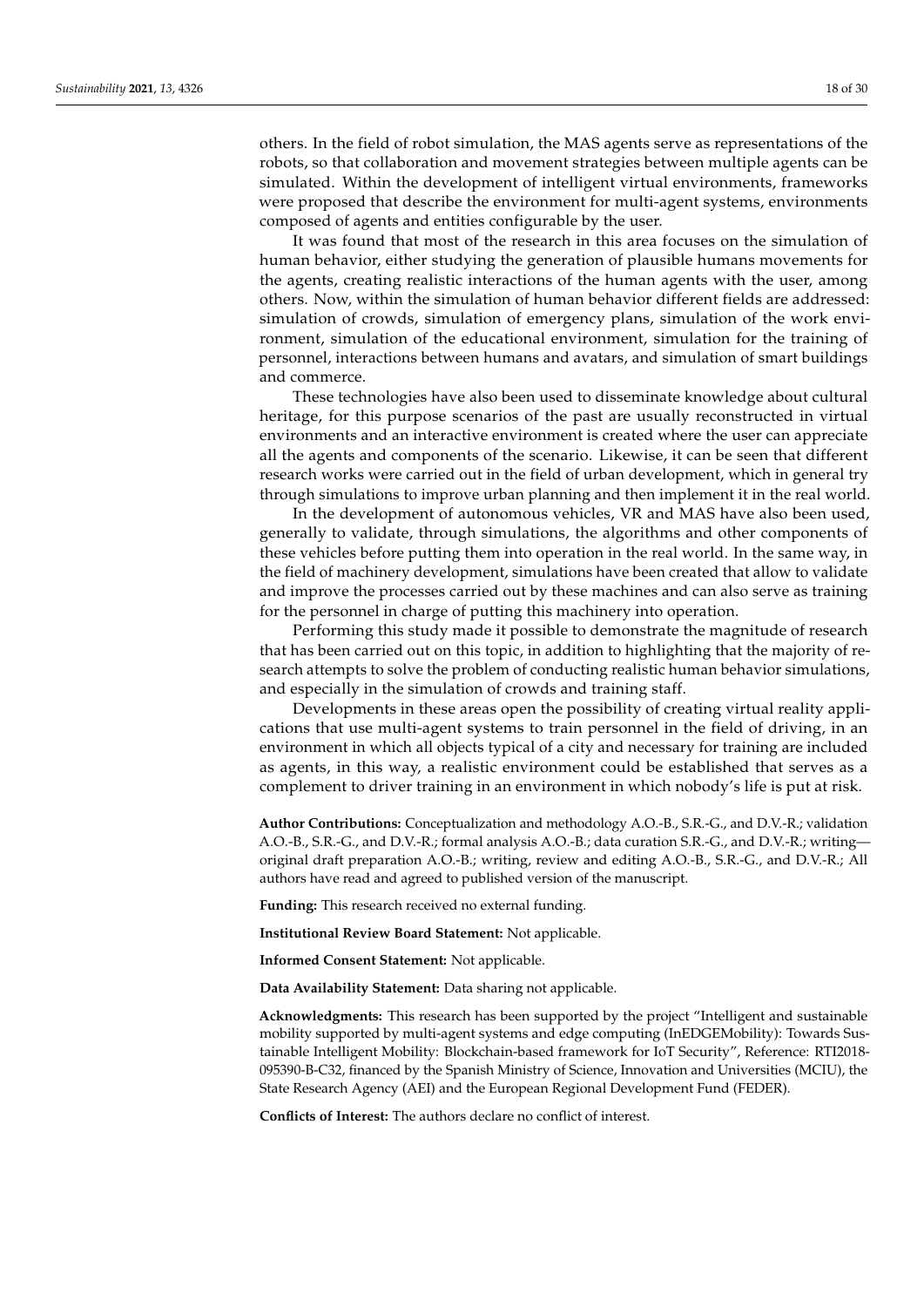## **Abbreviations**

The following abbreviations are used in this manuscript:

| <b>MAS</b>        | Multi-agent System                                      |
|-------------------|---------------------------------------------------------|
| <b>VR</b>         | Virtual Reality                                         |
| <b>SMS</b>        | Systematic Mapping Study                                |
| PICO              | Population, Intervention, Comparison, Outcomes          |
| IC1               | Inclusion Criteria 1                                    |
| IC <sub>2</sub>   | Inclusion Criteria 2                                    |
| IC <sub>3</sub>   | Inclusion Criteria 3                                    |
| EC1               | Exclusion Criteria 1                                    |
| EC <sub>2</sub>   | <b>Exclusion Criteria 2</b>                             |
| EC <sub>3</sub>   | <b>Exclusion Criteria 3</b>                             |
| EC <sub>4</sub>   | Exclusion Criteria 4                                    |
| WoS1              | Web of Science Search String 1                          |
| WoS2              | Web of Science Search String 2                          |
| W <sub>o</sub> S3 | Web of Science Search String 3                          |
| S1                | Scopus Search String 1                                  |
| S2                | Scopus Search String 2                                  |
| S <sub>3</sub>    | Scopus Search String 3                                  |
| <b>NPCs</b>       | Non-player Characters                                   |
| <b>IVEs</b>       | <b>Intelligent Virtual Environments</b>                 |
| BAM               | <b>Body Aware Movement</b>                              |
| <b>GOAM</b>       | Grid Object and Agent Modeling                          |
| <b>EFT</b>        | Emotional Freedom Technique                             |
| <b>CFHP</b>       | Crowd Formation framework through Hierarchical Planning |
| <b>IVP</b>        | <b>Interaction Velocity Prediction</b>                  |
| VO                | Virtual Organization                                    |
| <b>BDI</b>        | Belief, Desire, Intention                               |
| ASP               | Answer Set Programming                                  |
| <b>CRA</b>        | <b>Conflict Resolution Agent</b>                        |
| <b>SPA</b>        | Sense-Plan-Ask                                          |
| BIM               | <b>Building Information Modeling</b>                    |
| D-MAS             | Delegate Multi-agent System                             |
| <b>MVMSS</b>      | Multi-agent based Virtual Maintenance Simulation System |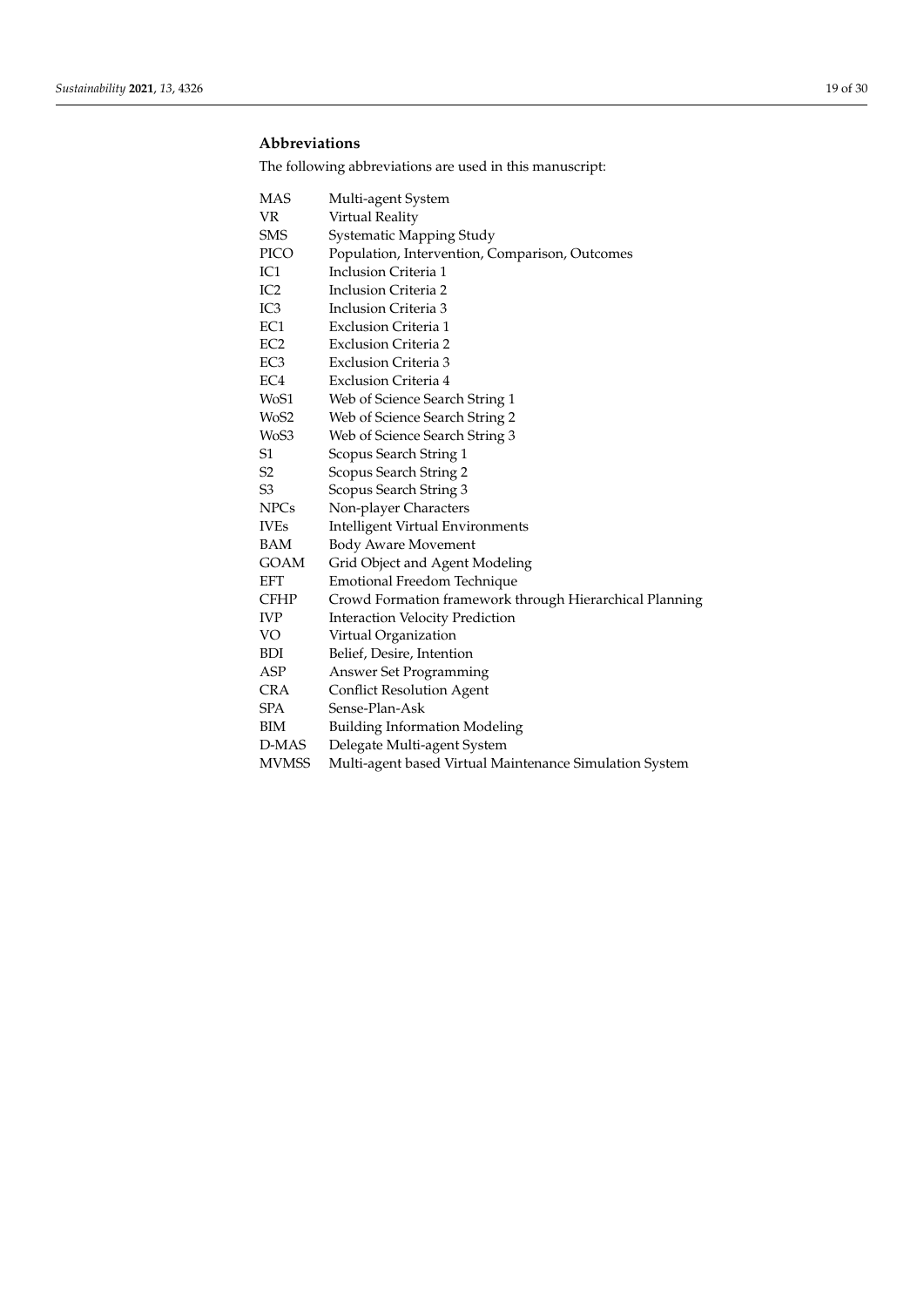# **Appendix A**

**Table A1.** Included papers.

<span id="page-19-0"></span>

| Author                  | <b>Title</b>                                                                                                       | Year | <b>Publication Type</b> | <b>Research Type</b>                      | <b>Asset Type</b>                    |
|-------------------------|--------------------------------------------------------------------------------------------------------------------|------|-------------------------|-------------------------------------------|--------------------------------------|
| Ağıl et al. [61]        | A group-based approach for gaze behavior of virtual<br>crowds incorporating personalities                          | 2018 | Journal                 | Conceptual, Experimental                  | Model, Framework                     |
| Andelfinger et al. [53] | Incremental calibration of seat selection preferences in<br>agent-based simulations of public transport scenarios  | 2018 | Conference paper        | Conceptual, Experimental                  | Model                                |
| Antakli et al. [75]     | Intelligent Distributed Human Motion Simulation in<br>Human-Robot Collaboration Environments                       | 2018 | Conference paper        | Conceptual, Experimental                  | Framework                            |
| Antakli et al. [76]     | Agent-based web supported simulation of human-robot<br>collaboration                                               | 2019 | Conference paper        | Conceptual, Experimental                  | Framework                            |
| Antakli et al. [77]     | ASP-Driven BDI-Planning Agents in Virtual 3D Environ-<br>ments                                                     | 2016 | Conference paper        | Conceptual, Experimental                  | Architecture, Platform               |
| Baierle et al. [80]     | Programming intelligent embodied pedagogical agents to<br>teach the beginnings of industrial revolution            | 2018 | Conference paper        | Conceptual, Experimen-<br>tal, Validation | Architecture, Platform               |
| Barange et al. [85]     | Pedagogical agents as team members: Impact of proactive<br>and pedagogical behavior on the user                    | 2017 | Conference paper        | Conceptual, Experimen-<br>tal, Validation | Architecture                         |
| Barriuso et al. [73]    | MOVICLOUD: Agent-based 3D platform for the labor inte-<br>gration of disabled people                               | 2018 | Journal                 | Conceptual, Experimen-<br>tal, Validation | Framework, Platform                  |
| Barthes et al. [91]     | Designing Training Virtual Environments Supported by<br>Cognitive Agents                                           | 2018 | Conference paper        | Conceptual, Experimental                  | Architecture, Platform               |
| Benkhedda et al. [93]   | FASim: A 3D Serious Game for the First Aid Emergency                                                               | 2019 | Journal                 | Conceptual, Experimental                  | Architecture, Framework,<br>Platform |
| Bera et al. [54]        | Data-driven modeling of group entitativity in virtual envi-<br>ronments                                            | 2018 | Conference paper        | Conceptual, Experimen-<br>tal, Validation | Method                               |
| Bera et al. [58]        | Interactive and adaptive data-driven crowd simulation:<br>User Study                                               | 2016 | Conference paper        | Experimental, Validation                  | N/A                                  |
| Best et al. [96]        | SPA: Verbal Interactions between Agents and Avatars in<br>Shared Virtual Environments using Propositional Planning | 2020 | Conference paper        | Conceptual, Experimen-<br>tal, Validation | N/A                                  |
| Blankendaal et al. [87] | Using run-time biofeedback during virtual agent-based<br>aggression de-escalation training                         | 2018 | Conference paper        | Conceptual, Experimen-<br>tal, Validation | Platform                             |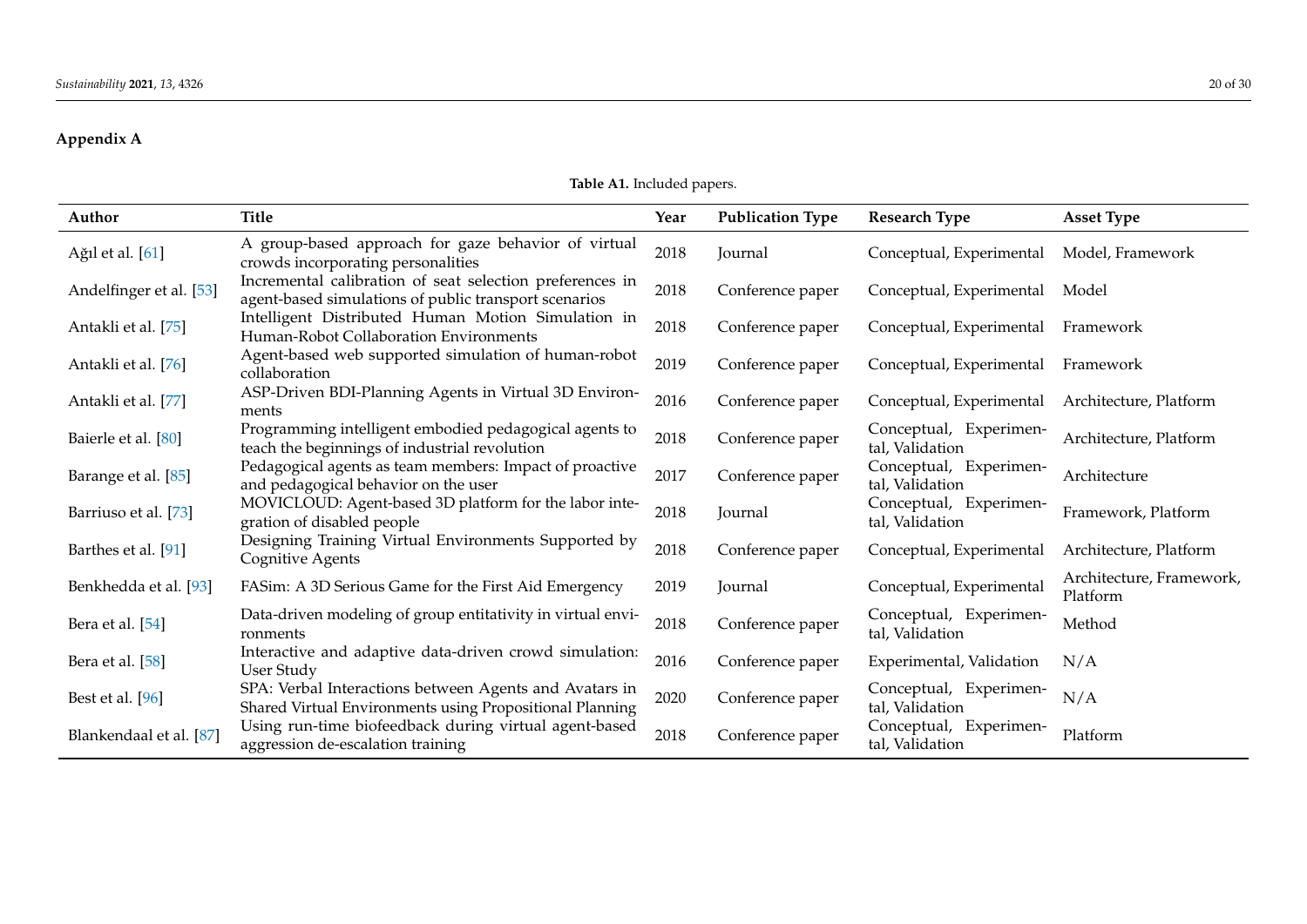**Table A1.** *Cont.*

| Author                  | <b>Title</b>                                                                                                               | Year | <b>Publication Type</b> | <b>Research Type</b>                      | <b>Asset Type</b>   |
|-------------------------|----------------------------------------------------------------------------------------------------------------------------|------|-------------------------|-------------------------------------------|---------------------|
| Bönsch et al. [50]      | Turning anonymous members of a multiagent system into<br>individuals                                                       | 2017 | Conference paper        | Conceptual                                | Method              |
| Bosse et al. [112]      | Virtually bad: A study on virtual agents that physically<br>threaten human beings                                          | 2018 | Conference paper        | Conceptual, Experimental                  | Framework, Platform |
| Boulaknadel et al. [82] | Towards a serious game for amazigh language learning                                                                       | 2019 | Conference paper        | Conceptual, Experimental                  | Platform            |
| Braz et al. [97]        | SMEC-3D: A Multi-agent 3D Game to Cognitive Stimula-<br>tion                                                               | 2018 | Conference paper        | Conceptual, Experimental                  | Platform            |
| Cafaro et al. [47]      | The effects of interpersonal attitude of a group of agents on<br>user's presence and proxemics behavior                    | 2016 | Journal                 | Conceptual, Experimen-<br>tal, Validation | Platform            |
| Cai et al. [78]         | Human behaviors modeling in multi-agent virtual environ-<br>ment                                                           | 2017 | Journal                 | Conceptual, Experimen-<br>tal, Validation | Framework, Model    |
| Chen et al. [107]       | Autonomous Vehicle Testing and Validation Platform: Inte-<br>grated Simulation System with Hardware in the Loop *          | 2018 | Conference paper        | Conceptual, Experimental                  | Platform            |
| Chen et al. [68]        | Transporting objects by multiagent cooperation in crowd<br>simulation                                                      | 2018 | Journal                 | Conceptual, Experimental                  | N/A                 |
| Chen et al. [105]       | Urban rail transit operation simulation based on virtual<br>reality technology                                             | 2018 | Conference paper        | Conceptual, Experimental                  | Method, Model       |
| Christian et al. [98]   | Simulating shopper behavior using fuzzy logic in shopping<br>center simulation                                             | 2016 | Journal                 | Conceptual, Experimen-<br>tal, Validation | N/A                 |
| De Lima et al. [92]     | A 3D serious game for medical students training in<br>clinical cases                                                       | 2016 | Conference paper        | Conceptual, Experimental                  | Platform            |
| Dickinson et al. [65]   | Virtual reality crowd simulation: effects of agent density<br>on user experience and behaviour                             | 2019 | Journal                 | Conceptual, Experimen-<br>tal, Validation | Model               |
| Durica et al. [109]     | A route planner using a delegate multi-agent system for a<br>modular manufacturing line: Proof of concept                  | 2019 | Journal                 | Conceptual, Expermental                   | N/A                 |
| Elmquist et al. [108]   | An overview of a Connected Autonomous Vehicle Emula-<br>tor (CAVE)                                                         | 2017 | Conference paper        | Conceptual, Experimental                  | Framework           |
| Feng et al. [88]        | Is it just me? : Evaluating attribution of negative feedback<br>as a function of virtual instructor's gender and proxemics | 2017 | Conference paper        | Conceptual, Experimental                  | N/A                 |
| Fukuda et al. [86]      | Investigation of class atmosphere cognition in a<br>VR classroom                                                           | 2018 | Conference paper        | Experimental                              | N/A                 |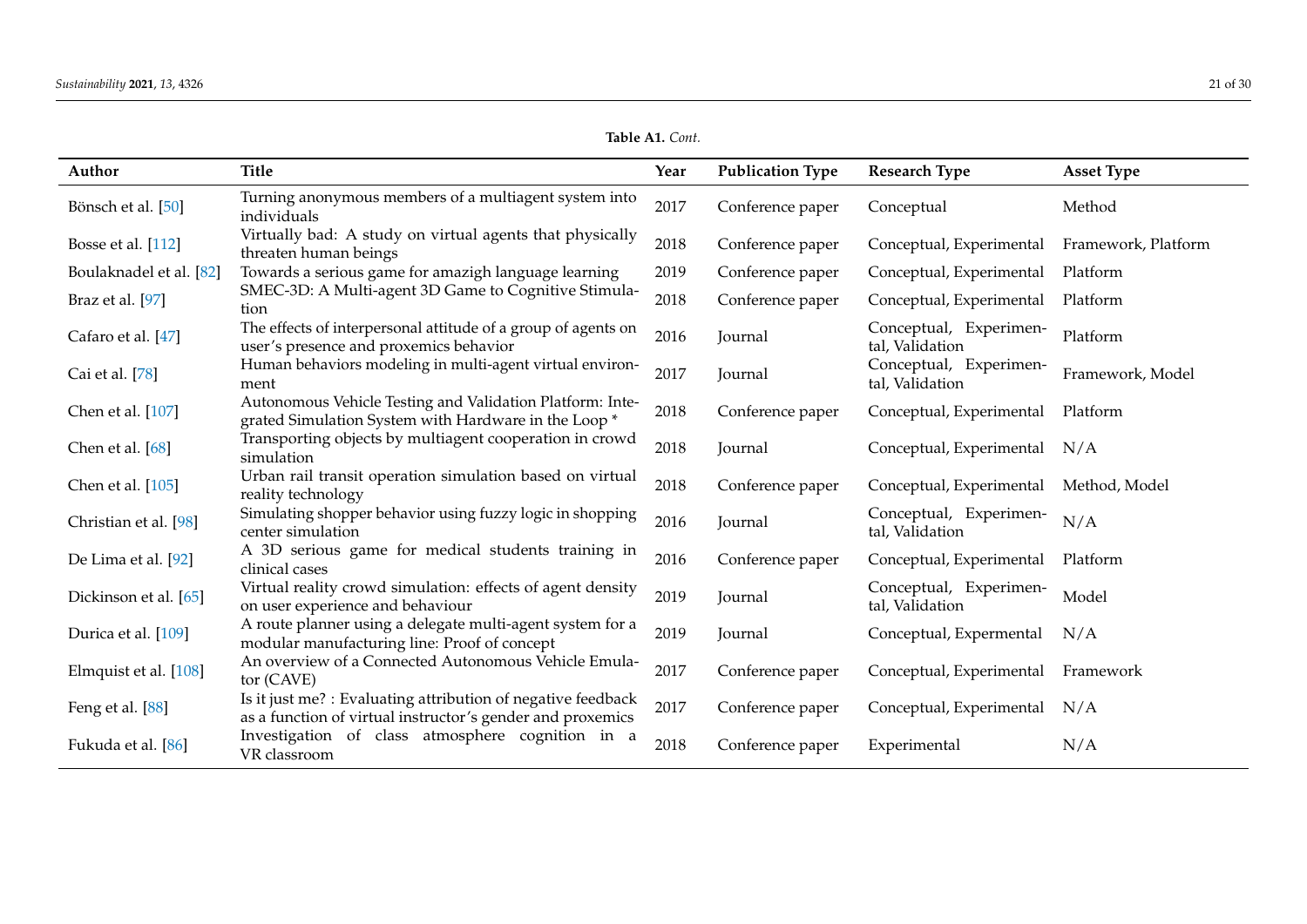**Table A1.** *Cont.*

| Author                    | <b>Title</b>                                                                                                                             | Year | <b>Publication Type</b> | <b>Research Type</b>                      | <b>Asset Type</b> |
|---------------------------|------------------------------------------------------------------------------------------------------------------------------------------|------|-------------------------|-------------------------------------------|-------------------|
| García-Ortega et al. [31] | The Story of Their Lives: Massive Procedural Generation<br>of Heroes' Journeys Using Evolved Agent-Based Models<br>and Logical Reasoning | 2016 | Conference paper        | Conceptual, Experimental                  | Methodology       |
| Garg et al. [106]         | Traffic3D: A new traffic simulation paradigm                                                                                             | 2019 | Conference paper        | Conceptual, Experimental                  | Platform          |
| Jayalath et al. [67]      | Modelling goal selection of characters in primary groups<br>in crowd simulations                                                         | 2016 | Journal                 | Conceptual, Experimental                  | Model             |
| Johnson et al. [89]       | Towards an autonomous agent that provides automated<br>feedback on students' negotiation skills                                          | 2017 | Conference paper        | Conceptual, Experimental                  | N/A               |
| Kim et al. [57]           | Interactive and adaptive data-driven crowd simulation                                                                                    | 2016 | Conference paper        | Conceptual, Experimental                  | N/A               |
| Kiourt et al. [101]       | Multi-agents based virtual environments for cultural her-<br>itage                                                                       | 2017 | Conference paper        | Conceptual, Experimental                  | Framework         |
| Lakshika et al. [30]      | Understanding the Interplay of Model Complex-<br>ity and Fidelity in Multiagent Systems via an<br><b>Evolutionary Framework</b>          | 2017 | Journal                 | Conceptual, Experimental                  | Framework         |
| Li et al. [69]            | Flood evacuation simulations using cellular automata and<br>multiagent systems -a human-environment relationship<br>perspective          | 2019 | Journal                 | Conceptual, Experimen-<br>tal, Validation | Model             |
| Lugrin et al. [84]        | Benchmark framework for virtual students' behaviours                                                                                     | 2018 | Conference paper        | Conceptual, Experimental                  | Method            |
| Makarov et al. [33]       | First-Person Shooter Game for Virtual Reality Headset with<br>Advanced Multi-Agent Intelligent System                                    | 2016 | Conference paper        | Conceptual, Experimen-<br>tal, Validation | N/A               |
| Mao et al. [71]           | Personality trait and group emotion contagion based crowd<br>simulation for emergency evacuation                                         | 2020 | Journal                 | Conceptual, Experimental                  | Framework         |
| Matthews et al. [38]      | Mise-en-scène of narrative action in interactive storytelling                                                                            | 2017 | Conference paper        | Experimental                              | Framework         |
| Matthews et al. [37]      | MISER: Mise-En-Scène region support for staging narrative<br>actions in interactive storytelling                                         | 2017 | Conference paper        | Conceptual, Experimen-<br>tal, Validation | Framework         |
| Montana et al. [66]       | A Sketch-based Interface for Real-time Control of Crowd<br>Simulations that Use Navigation Meshes                                        | 2019 | Conference paper        | Conceptual, Experimen-<br>tal, Validation | N/A               |
| Montecchiari et al. [72]  | Towards real-time human participation in virtual evacua-<br>tion through a validated simulation tool                                     | 2018 | Journal                 | Conceptual, Experimental                  | Model             |
| Narang et al. [62]        | PedVR: Simulating gaze-based interactions between a real<br>user and virtual crowds                                                      | 2016 | Conference paper        | Conceptual, Experimen-<br>tal, Validation | N/A               |
| Narang et al. [46]        | Simulating Movement Interactions between Avatars Agents<br>in Virtual Worlds Using Human Motion Constraints                              | 2018 | Conference paper        | Conceptual, Experimental                  | N/A               |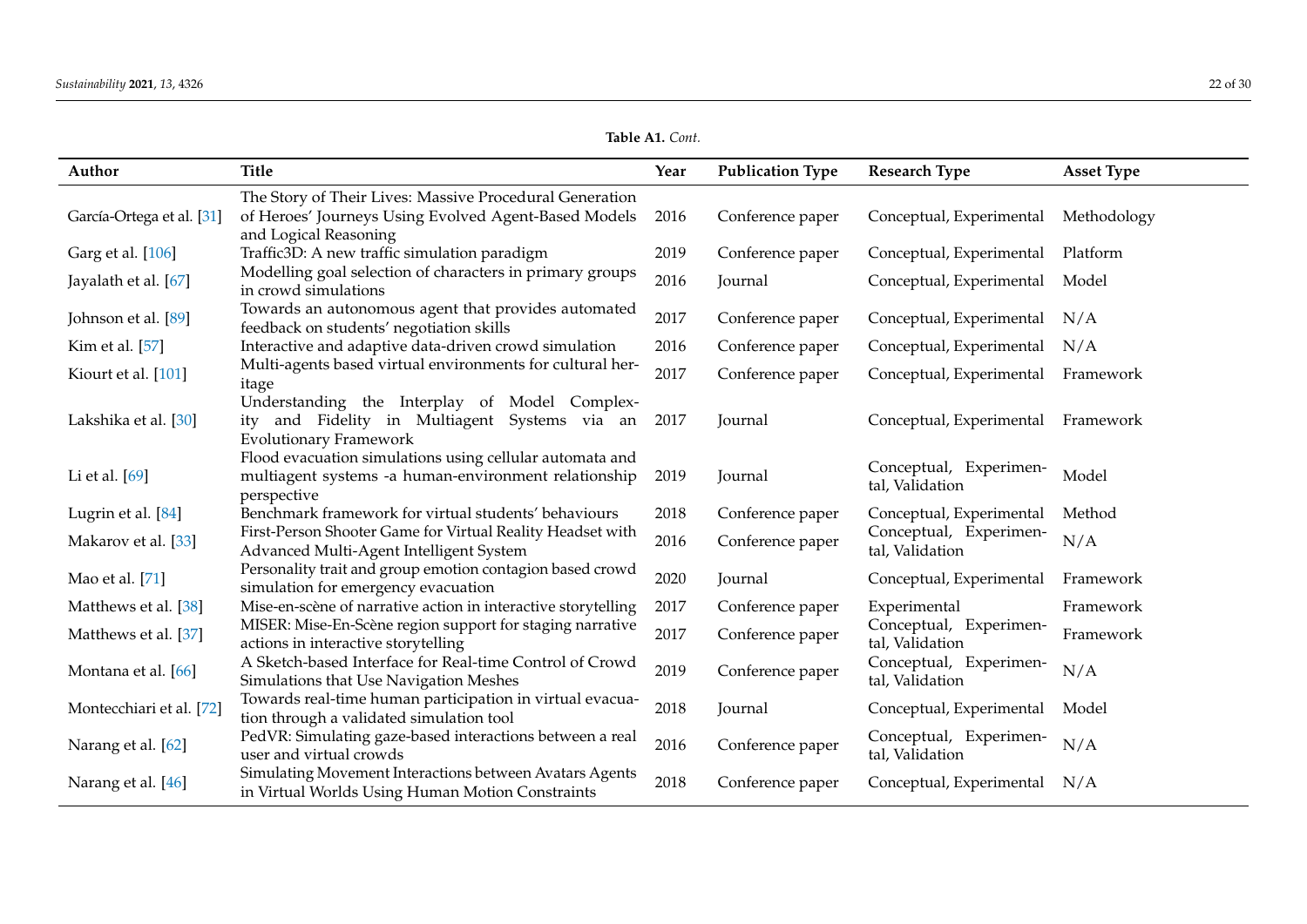**Table A1.** *Cont.*

| Author                                    | <b>Title</b>                                                                                                                     | Year         | <b>Publication Type</b>              | <b>Research Type</b>                      | <b>Asset Type</b> |
|-------------------------------------------|----------------------------------------------------------------------------------------------------------------------------------|--------------|--------------------------------------|-------------------------------------------|-------------------|
| Narang et al. [32]                        | Inferring User Intent using Bayesian Theory of Mind in<br>Shared Avatar-Agent Virtual Environments                               | 2019         | Journal                              | Conceptual, Experimental                  | N/A               |
| Nilsson et al. [83]<br>Novick et al. [63] | Human-in-the-loop Simulation of a virtual classroom<br>The market scene: Physical interaction with multiple agents               | 2016<br>2018 | Conference paper<br>Conference paper | Conceptual, Experimental<br>Experimental  | N/A<br>N/A        |
| Nunnari et al. [36]                       | Yet another low-level agent handler                                                                                              | 2019         | Journal                              | Conceptual, Experimen-<br>tal, Validation | Framework         |
| Ohmoto et al. [56]                        | Effects of the Perspectives that Influenced on the Human<br>Mental Stance in the Multiple-to-Multiple Human-Agent<br>Interaction | 2017         | Conference paper                     | Conceptual, Experimental                  | Model             |
| Okamoto et al. [104]                      | Development of Design Support System of a Lane for Cy-<br>clists and Pedestrians                                                 | 2016         | Conference paper                     | Conceptual, Experimental N/A              |                   |
| Okresa et al. [44]                        | MAMbO5: a new ontology approach for modelling and<br>managing intelligent virtual environments based on multi-<br>agent systems  | 2018         | Journal                              | Conceptual, Experimental N/A              |                   |
| Ooi et al. [94]                           | Virtual reality fire disaster training system for improving<br>disaster awareness                                                | 2019         | Conference paper                     | Conceptual, Experimental                  | N/A               |
| Phone-Amnuaisuk<br>et al. [59]            | Crowd simulation in 3D virtual environments                                                                                      | 2016         | Journal                              | Conceptual, Experimental N/A              |                   |
| Porteous et al. [39]                      | Using virtual narratives to explore children's story under-<br>standing                                                          | 2017         | Conference paper                     | Conceptual, Experimental                  | N/A               |
| Puig et al. [52]                          | VirtualHome:<br>Simulating<br>Household<br>Activities<br>Via Programs                                                            | 2018         | Conference paper                     | Conceptual, Experimental                  | N/A               |
| Randhavane et al. [64]                    | F2FCrowds: Planning Agent Movements to Enable Face-to-<br>Face Interactions                                                      | 2017         | Journal                              | Conceptual, Experimental                  | Model             |
| Ranjbartabar et al. [55]                  | A virtual emotional freedom therapy practitioner<br>(demonstration)                                                              | 2016         | Conference paper                     | Exerimental                               | N/A               |
| Raza et al. [40]                          | Using imitation to build collaborative agents                                                                                    | 2016         | Journal                              | Conceptual, Experimental                  | Model             |
| Ren et al. [102]                          | Heter-Sim: Heterogeneous multi-agent systems simulation<br>by interactive data-driven optimization                               | 2019         | Journal                              | Conceptual, Experimental                  | Method            |
| Rincon et al. [43]                        | Extending JaCallVE framework to create virtual worlds by<br>means of an OWL ontology                                             | 2017         | Conference paper                     | Conceptual                                | N/A               |
| Rincon et al. [42]                        | The JaCalIVE framework for MAS in IVE: A case study in<br>evolving modular robotics                                              | 2018         | Journal                              | Conceptual, Experimental                  | Framework         |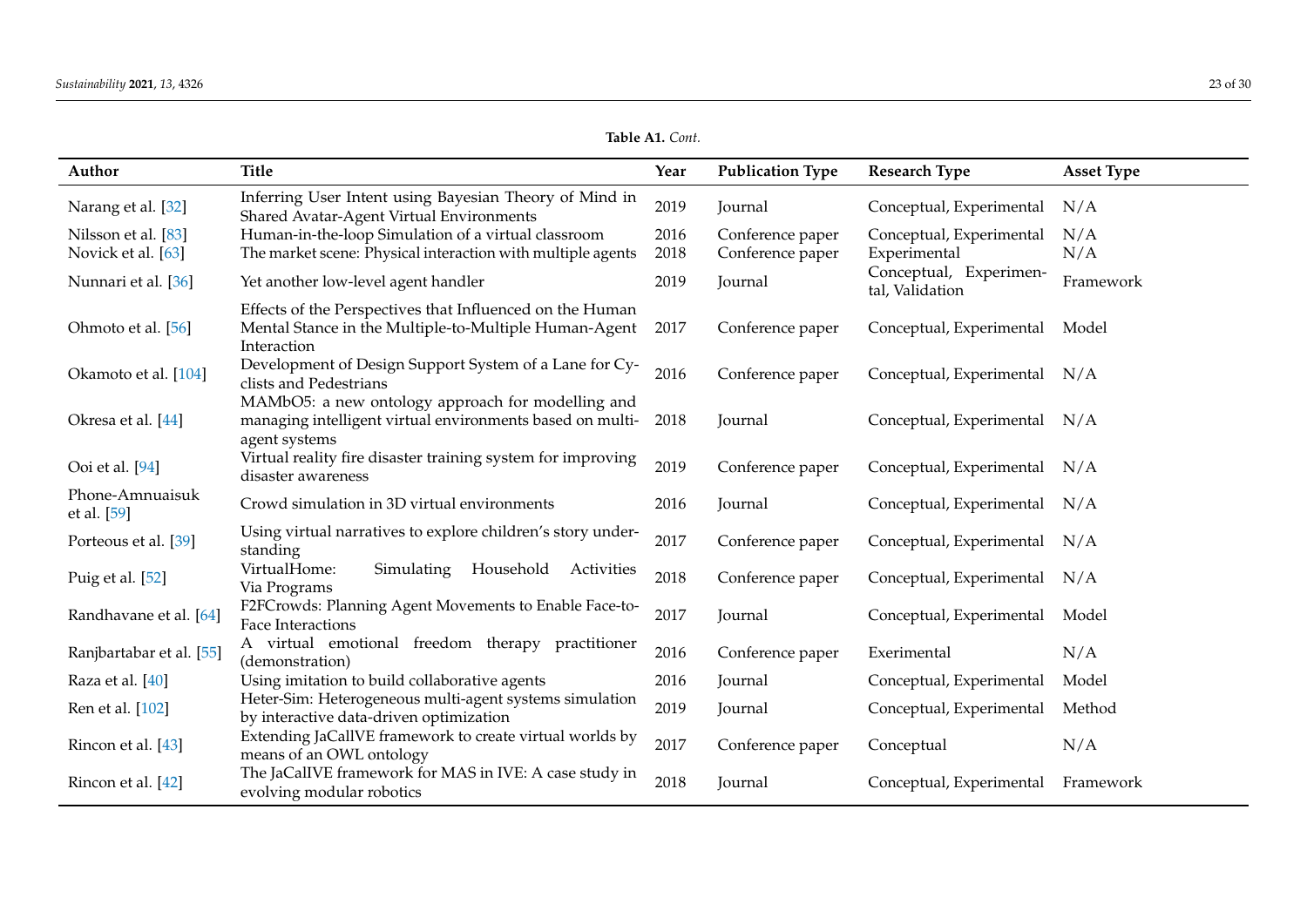| Author                 | <b>Title</b>                                                                                                                      | Year | <b>Publication Type</b> | <b>Research Type</b>                      | <b>Asset Type</b>       |
|------------------------|-----------------------------------------------------------------------------------------------------------------------------------|------|-------------------------|-------------------------------------------|-------------------------|
| Rivalcoba et al. [103] | Towards urban crowd visualization                                                                                                 | 2019 | Journal                 | Conceptual, Experimental                  | N/A                     |
| Seele et al. [34]      | Augmenting cognitive processes and behavior of intelligent<br>virtual agents by modeling synthetic perception                     | 2017 | Conference paper        | Conceptual, Experimental                  | Framework               |
| Seele et al. [35]      | Integration of Multi-modal Cues in Synthetic Attention<br>Processes to Drive Virtual Agent Behavior                               | 2017 | Conference paper        | Conceptual, Experimental                  | Framework               |
| Seghour et al. [41]    | Consensus-based approach and reactive fuzzy navigation<br>for multiple no-holonomic mobile robots                                 | 2017 | Conference paper        | Experimental                              | N/A                     |
| Song et al. [48]       | Individual behavior simulation based on grid object and<br>agent model                                                            | 2019 | Journal                 | Conceptual, Experimental                  | Model                   |
| Starzyk et al. [49]    | Needs, pains, and motivations in autonomous agents                                                                                | 2017 | Journal                 | Conceptual, Experimental                  | N/A                     |
| Subagdja et al. [45]   | Interactive Teachable Cognitive Agents: Smart Building<br><b>Blocks for Multiagent Systems</b>                                    | 2016 | Journal                 | Conceptual, Experimental                  | Architecture, Framework |
| Tavcar et al. [90]     | Surrogate-agent modeling for improved training                                                                                    | 2018 | Journal                 | Conceptual, Experimental                  | N/A                     |
| Tazouti et al. [81]    | ImALeG: A Serious game for amazigh language learning                                                                              | 2019 | Journal                 | Conceptual, Experimen-<br>tal, Validation | Platform                |
| Tianwu et al. [95]     | Virtual Reality Based Independent Travel Training System<br>for Children with Intellectual Disability                             | 2017 | Conference paper        | Conceptual, Experimental                  | N/A                     |
| Vosinakis et al. [100] | Dissemination of Intangible Cultural Heritage Using a<br>Multi-agent Virtual World Spyros                                         | 2018 | Book chapter            | Conceptual, Experimental                  | Platform                |
| Wang et al. [60]       | Crowd formation via hierarchical planning                                                                                         | 2016 | Conference paper        | Conceptual, Experimental                  | Framework               |
| Wang et al. [111]      | Multi-agent based modeling and simulation of virtual main-<br>tenance system                                                      | 2016 | Conference paper        | Conceptual, Experimental                  | Framework               |
| Wang et al. [70]       | Object behavior simulation based on behavior tree and<br>multi-agent model                                                        | 2017 | Conference paper        | Conceptual, Experimental                  | Model                   |
| Xie et al. [110]       | A Virtual Reality Collaborative Planning Simulator and Its<br>Method for Three Machines in a Fully Mechanized Coal<br>Mining Face | 2018 | Journal                 | Conceptual, Experimental                  | Method, Model           |
| Zeng et al. [74]       | Using intention recognition in a simulation platform to<br>assess physical activity levels of an office building                  | 2017 | Conference paper        | Conceptual, Experimental Platform         |                         |
| Zhang et al. [51]      | Coupling agent motivations and spatial behaviors for au-<br>thoring multiagent narratives                                         | 2019 | Journal                 | Conceptual, Experimental Framework        |                         |
| Zhao et al. [99]       | BIM Sim/3D: Multi-Agent Human Activity Simulation in<br><b>Indoor Spaces</b>                                                      | 2019 | Conference paper        | Conceptual, Experimental N/A              |                         |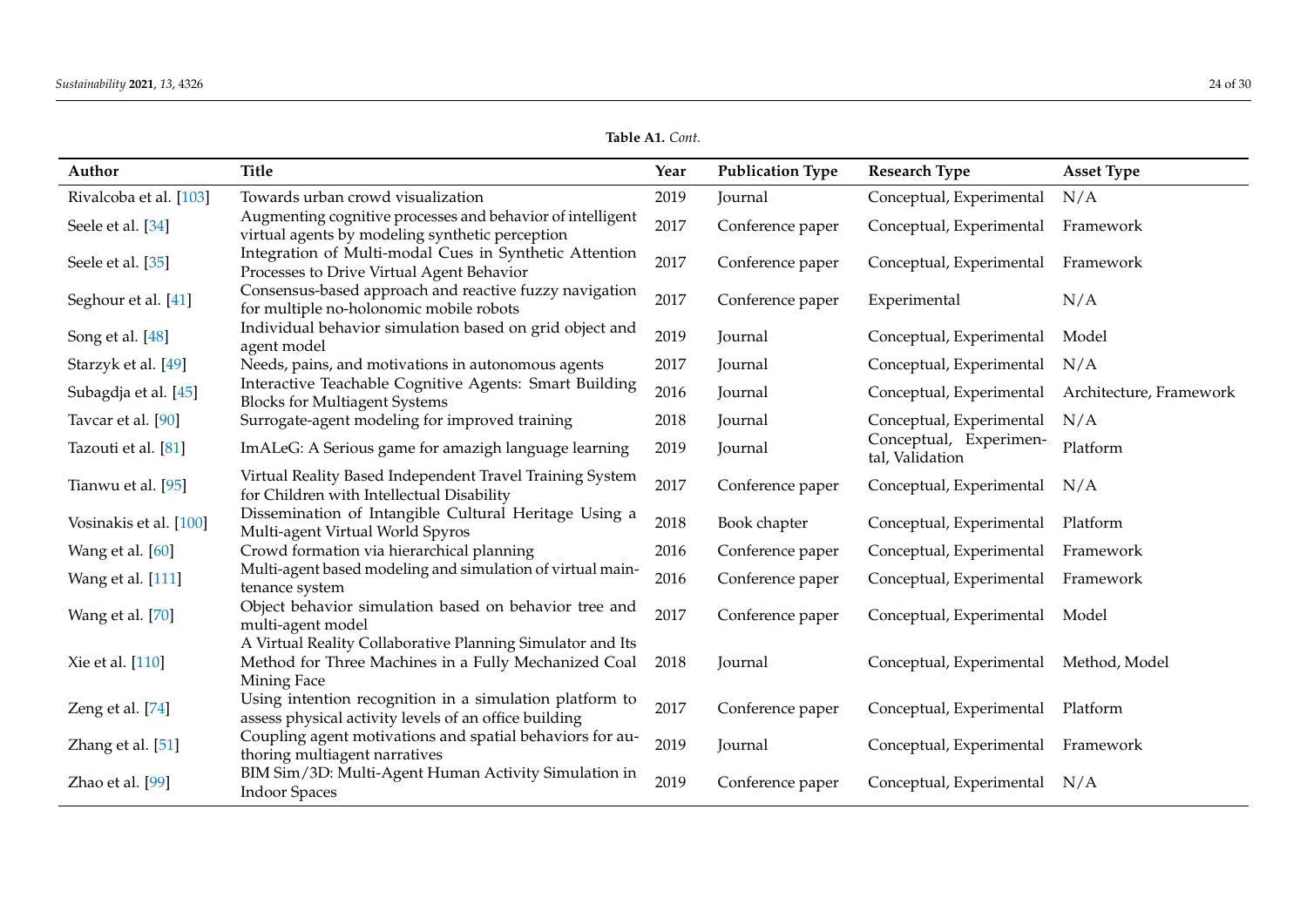### **References**

- <span id="page-24-0"></span>1. Oprea, M. Applications of multi-agenty systems. In Proceedings of the Information Technology. IFIP 18th World Computer Congress, Toulouse, France, 22–27 August 2004; Reis, R., Ed.; Springer: Boston, MA, USA, 2004; pp. 239–270.
- 2. De Paz, J.F.; Bajo, J.; Rodríguez, S.; Villarrubia, G.; Corchado, J.M. Intelligent system for lighting control in smart cities. *Inf. Sci.* **2016**, *372*, 241–255. [\[CrossRef\]](http://doi.org/10.1016/j.ins.2016.08.045)
- 3. Rodríguez, S.; De Paz, Y.; Bajo, J.; Corchado, J.M. Social-based planning model for multiagent systems. *Expert Syst. Appl.* **2011**, *38*, 13005–13023. [\[CrossRef\]](http://dx.doi.org/10.1016/j.eswa.2011.04.101)
- 4. Corchado, J.M.; Laza, R. Constructing deliberative agents with case-based reasoning technology. *Int. J. Intell. Syst.* **2003**, *18*, 1227–1241. [\[CrossRef\]](http://dx.doi.org/10.1002/int.10138)
- <span id="page-24-1"></span>5. Corchado, J.M.; Bajo, J.; Tapia, D.I.; Abraham, A. Using Heterogeneous Wireless Sensor Networks in a Telemonitoring System for Healthcare. *IEEE Trans. Inf. Technol. Biomed.* **2010**, *14*, 234–240. [\[CrossRef\]](http://dx.doi.org/10.1109/TITB.2009.2034369) [\[PubMed\]](http://www.ncbi.nlm.nih.gov/pubmed/19858034)
- <span id="page-24-2"></span>6. Grieu, J.; Lecroq, F.; Boukachour, H.; Galinho, T. Industrial Virtual Environments and Learning Process. In Proceedings of the Online Engineering and Internet of Things, 14th International Conference on Remote Engineering and Virtual Instrumentation (REV), Columbia University, New York, NY, USA, 15–17 March 2017; Auer, M.; Zutin, D., Eds.; Springer: Cham, Switzerland, 2018; pp. 609–618.
- <span id="page-24-3"></span>7. Balaji, P.G.; Srinivasan, D. An Introduction to Multi-Agent Systems. In *Innovations in Multi-Agent Systems and Applications—1. Studies in Computational Intelligence*; Srinivasan, D., Jain, L.C., Eds.; Springer: Berlin/Heidelberg, Germany, 2010; Volume 310, pp. 1–27.
- <span id="page-24-4"></span>8. Vergara, D.; Rubio, M.P.; Lorenzo, M. On the Design of Virtual Reality Learning Environments in Engineering. *Multimodal Technol. Interact.* **2017**, *1*, 11. [\[CrossRef\]](http://dx.doi.org/10.3390/mti1020011)
- <span id="page-24-7"></span>9. Vergara, D.; Extremera, J.; Rubio, M.P.; Dávila, L.P. The proliferation of virtual laboratories in educational fields. *Adv. Distrib. Comput. Artif. Intell. J.* **2020**, *9*, 85–97.
- <span id="page-24-5"></span>10. Extremera, J.; Vergara, D.; Dávila, L.P.; Rubio, M.P. Virtual and Augmented Reality Environments to Learn the Fundamentals of Crystallography. *Crystals* **2020**, *10*, 456. [\[CrossRef\]](http://dx.doi.org/10.3390/cryst10060456)
- <span id="page-24-6"></span>11. Ospina, A. Diseño de una Aplicación de Realidad Virtual Inmersiva de Simulación de Accidentes y su Conexión con un Sistema mecánico Real. Bachelor's Thesis, University of Salamanca, Zamora, Spain, June 2018.
- <span id="page-24-8"></span>12. Erkan, I. Investigation of the contribution of virtual reality to architectural education. *Art Des. Commun. High. Educ.* **2020**, *19*, 221–240. [\[CrossRef\]](http://dx.doi.org/10.1386/adch_00024_1)
- <span id="page-24-9"></span>13. Abdelhameed, W.A. Virtual Reality Use in Architectural Design Studios: A case of studying structure and construction. In Proceedings of the Procedia Computer Science, VARE 2013: International Conference on Virtual and Augmented Reality in Education, Puerto de la Cruz, Spain, 7–8 November 2013; Martin-Guitierrez, J., Ginter, E., Eds. Elsevier: Amsterdam, The Netherlands, 2013; pp. 220–230.
- <span id="page-24-22"></span><span id="page-24-10"></span>14. Singh, A.; Ferry, D.; Ramakrishnan, A.; Balasubramanian, S. Using Virtual Reality in Biomedical Engineering Education. *J. Biomech. Eng. Trans. ASME* **2020**, *142*, 11. [\[CrossRef\]](http://dx.doi.org/10.1115/1.4048005)
- <span id="page-24-11"></span>15. Agasthya, N.; Penfil, S.; Slamon, N. Virtual Reality Simulation for Pediatric Airway Intubation Readiness Education. *Cureus J. Med. Sci.* **2020**, *12*, e12059.
- <span id="page-24-12"></span>16. Grabowski, A.; Jach, K. The use of virtual reality in the training of professionals: with the example of firefighters. *Comput. Animat. Virtual Worlds* **2020**, 1–6.
- <span id="page-24-13"></span>17. Guttentag, D.A. Virtual reality: Applications and implications for tourism. *Tour. Manag.* **2010**, *31*, 637–651. [\[CrossRef\]](http://dx.doi.org/10.1016/j.tourman.2009.07.003)
- <span id="page-24-14"></span>18. Schnack, A.; Wright, M.J.; Holdershaw, J.L. An exploratory investigation of shopper behaviour in an immersive virtual reality store. *J. Consumer Behav.* **2019**, *19*, 182–195. [\[CrossRef\]](http://dx.doi.org/10.1002/cb.1803)
- <span id="page-24-15"></span>19. Pérez-Ramírez, M.; Zayas, B.; Rodrigo, B.; Márquez, D.; Ochoa-Zezzatti, C. Implementation of a Reactive Model for Responding to a Trembling Earthquake: A Perspective from Virtual Reality and Multiagent Systems. *Res. Comput. Sci.* **2018**, *122*, 25–35. [\[CrossRef\]](http://dx.doi.org/10.13053/rcs-122-1-2)
- <span id="page-24-16"></span>20. Vergara, D.; Rubio, M.P. The application of didactic virtual tools in the instruction of industrial radiography. *J. Mater. Educ.* **2015**, *37*, 17–26.
- <span id="page-24-17"></span>21. Granic, I.; Lobel, A.; Engels, R.C. The benefits of playing video games. *Am. Psychol.* **2014**, *69*, 66–78. [\[CrossRef\]](http://dx.doi.org/10.1037/a0034857)
- 22. Simonov, A.; Lebin, A.; Shcherbak, B.; Zagarskikh, A.; Karsakov, A. Multi-agent crowd simulation on large areas with utility-based behavior models: Sochi Olympic Park Station use case. *Procedia Comput. Sci.* **2018**, *136*, 453–462. [\[CrossRef\]](http://dx.doi.org/10.1016/j.procs.2018.08.266)
- <span id="page-24-18"></span>23. Rodríguez, S.; De La Prieta, F.; Tapia, D.; Corchado Rodríguez, J. Agents and Computer Vision for Processing Stereoscopic Images. In Proceedings of the Hybrid Artificial Intelligence Systems, 5th International Conference, HAIS 2010, San Sebastián, Spain, 23–25 June 2010; Corchado, E., Graña Romay, M., Manhaes Savio, A., Eds.; Springer: Berlin/ Heidelberg, Germany, 2010; pp. 93–100.
- <span id="page-24-19"></span>24. Kitchenham, B.; Budgen, D.; Brereton, P. Using mapping studies as the basis for further research—A participant-observer case study. *Inf. Softw. Technol.* **2011**, *53*, 638–651. [\[CrossRef\]](http://dx.doi.org/10.1016/j.infsof.2010.12.011)
- <span id="page-24-20"></span>25. Petersen, K.; Vakkalanka, S.; Kuzniarz, L. Guidelines for conducting systematic mapping studies in software engineering: An update. *Inf. Softw. Technol.* **2015**, *64*, 1–18. [\[CrossRef\]](http://dx.doi.org/10.1016/j.infsof.2015.03.007)
- <span id="page-24-21"></span>26. Odun-Ayo, I.; Goddy-Worlu, R.; Geteloma, V.; Grant, E. A Systematic Mapping Study of Cloud, Fog, and Edge/Mobile Devices Management, Hierarchy Models and Business Models. *Adv. Sci. Technol. Eng. Syst. J.* **2019**, *4*, 91–101. [\[CrossRef\]](http://dx.doi.org/10.25046/aj040212)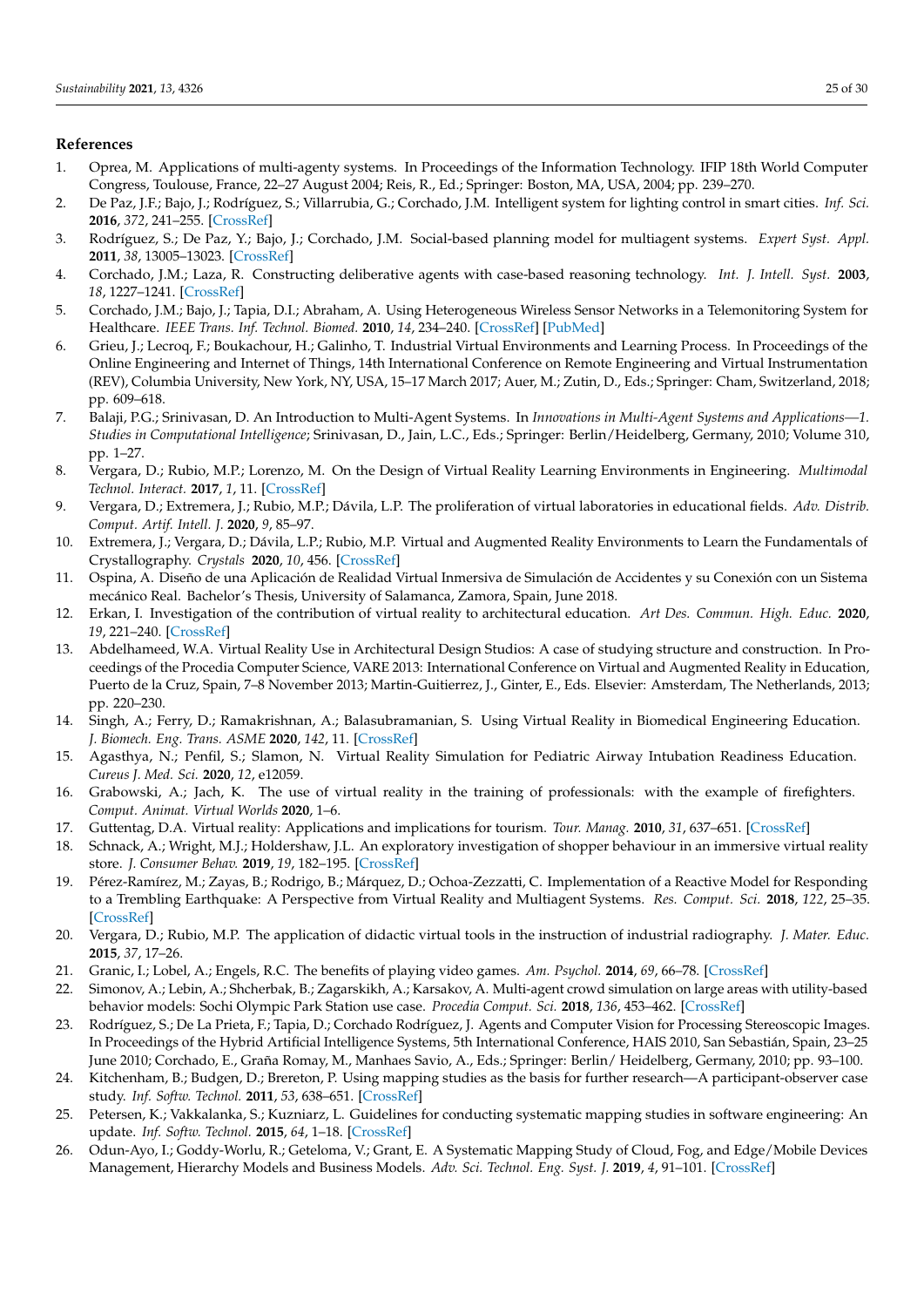- <span id="page-25-36"></span><span id="page-25-35"></span><span id="page-25-28"></span><span id="page-25-24"></span><span id="page-25-23"></span><span id="page-25-22"></span><span id="page-25-0"></span>27. Sittón-Candanedo, I.; Alonso, R.; García, Ó.; Gil, A.; Rodríguez, S. A Review on Edge Computing in Smart Energy by means of a Systematic Mapping Study. *Electronics* **2020**, *9*, 48. [\[CrossRef\]](http://dx.doi.org/10.3390/electronics9010048)
- <span id="page-25-1"></span>28. Kitchenham, B.; Charters, S. Guidelines for performing Systematic Literature Reviews in Software Engineering. In *Keele University and Durham University Joint Report*; EBSE Technical Report EBSE-2007-01; Software Engineering Group, School of Computer Science and Mathematics, Keele University and Department of Computer Science University of Durham: Durham, UK, 2007.
- <span id="page-25-29"></span><span id="page-25-26"></span><span id="page-25-2"></span>29. Petersen, K.; Feldt, R.; Mujtaba, S.; Mattsson, M. Systematic Mapping Studies in Software Engineering. In Proceedings of the 12th International Conference on Evaluation and Assessment in Software Engineering (EASE'08), Bari, Italy, 26–27 June 2008; Visaggio, G., Baldassarre, M.T., Linkman, S., Eds.; BCS Learning & Development Ltd.: Swindon, UK, 2008; pp. 68–77.
- <span id="page-25-3"></span>30. Lakshika, E.; Barlow, M.; Easton, A. Understanding the Interplay of Model Complexity and Fidelity in Multi-agent Systems via an Evolutionary Framework. *IEEE Trans. Comput. Intell. AI Games* **2017**, *9*, 277–289. [\[CrossRef\]](http://dx.doi.org/10.1109/TCIAIG.2016.2560882)
- <span id="page-25-25"></span><span id="page-25-5"></span>31. García-Ortega, R.; García-Sánchez, P.; Merelo Guervós, J.; San-Ginés, A.; Fernández-Cabezas, A. The Story of Their Lives: Massive Procedural Generation of Heroes' Journeys Using Evolved Agent-Based Models and Logical Reasoning. In Proceedings of the Applications of Evolutionary Computation, 19th European Conference, EvoApplications 2016, Porto, Portugal, 30 March–1 April 2016; Giovanni, S., Paolo, B., Eds.; Springer: Cham, Switzerland, 2016; pp. 604–619.
- <span id="page-25-31"></span><span id="page-25-6"></span>32. Narang, S.; Best, A.; Manocha, D. Inferring User Intent using Bayesian Theory of Mind in Shared Avatar-Agent Virtual Environments. *IEEE Trans. Vis. Comput. Graphics* **2019**, *25*, 2113–2122. [\[CrossRef\]](http://dx.doi.org/10.1109/TVCG.2019.2898800)
- <span id="page-25-37"></span><span id="page-25-32"></span><span id="page-25-7"></span>33. Makarov, I.; Tokmakov, M.; Poluakov, P. First-Person Shooter Game for Virtual Reality Headset with Advanced Multi-Agent Intelligent System. In Proceedings of the 24th ACM International Conference on Multimedia, Amsterdam, The Netherlands, 15–19 October 2016; Association for Computing Machinery: New York, NY, USA, 2016; pp. 735–736.
- <span id="page-25-34"></span><span id="page-25-8"></span>34. Seele, S.; Haubrich, T.; Schild, J.; Herpers, R.; Grzegorzek, M. Augmenting Cognitive Processes and Behavior of Intelligent Virtual Agents by Modeling Synthetic Perception. In Proceedings of the on Thematic Workshops of ACM Multimedia, Mountain View, CA, USA, 23–27 October 2017; Association for Computing Machinery: New York, NY, USA, 2017; pp. 117–125.
- <span id="page-25-33"></span><span id="page-25-9"></span>35. Seele, S.; Haubrich, T.; Schild, J.; Herpers, R.; Grzegorzek, M. Integration of Multi-modal Cues in Synthetic Attention Processes to Drive Virtual Agent Behavior. In Proceedings of the Intelligent Virtual Agents, 17th International Conference, IVA 2017, Stockholm, Sweden, 27–30 August 2017; Beskow, J., Peters, C., Castellano, G., O'Sullivan, C., Leite, I., Kopp, S., Eds.; Springer: Cham, Switzerland, 2017; pp. 403–412.
- <span id="page-25-30"></span><span id="page-25-4"></span>36. Nunnari, F.; Héloir, A. Yet another low-level agent handler. *Comput. Animat. Virtual Worlds* **2019**, *30*, e1891. [\[CrossRef\]](http://dx.doi.org/10.1002/cav.1891)
- <span id="page-25-10"></span>37. Matthews, J.; Charles, F.; Porteous, J.; Mendes, A. MISER: Mise-En-ScèNe Region Support for Staging Narrative Actions in Interactive Storytelling. In Proceedings of the 16th Conference on Autonomous Agents and MultiAgent Systems, São Paulo, Brazil, 8–12 May 2017; International Foundation for Autonomous Agents and Multiagent Systems: Richland, SC, USA, 2017; pp. 782–790.
- <span id="page-25-38"></span><span id="page-25-27"></span><span id="page-25-11"></span>38. Matthews, J.; Charles, F.; Porteous, J.; Mendes, A. Mise-En-ScèNe of Narrative Action in Interactive Storytelling. In Proceedings of the 16th Conference on Autonomous Agents and MultiAgent Systems, São Paulo, Brazil, 8–12 May 2017; International Foundation for Autonomous Agents and Multiagent Systems: Richland, SC, USA, 2017; pp. 1799–1801.
- <span id="page-25-21"></span><span id="page-25-12"></span>39. Porteous, J.; Charles, F.; Smith, C.; Cavazza, M.; Mouw, J.; van den Broek, P. Using Virtual Narratives to Explore Children's Story Understanding. In Proceedings of the AAMAS '17: 16th Conference on Autonomous Agents and MultiAgent Systems, São Paulo, Brazil, 8–12 May 2017; International Foundation for Autonomous Agents and Multiagent Systems: Richland, SC, USA, 2019; pp. 773–781.
- <span id="page-25-13"></span>40. Raza, S.; Haider, S. Using Imitation to Build Collaborative Agents. *ACM Trans. Auton. Adapt. Syst.* **2016**, *11*, 3. [\[CrossRef\]](http://dx.doi.org/10.1145/2831237)
- <span id="page-25-14"></span>41. Seghour, S.; Tadjine, M. Consensus-based approach and reactive fuzzy navigation for multiple no-holonomic mobile robots. In Proceedings of the 2017 6th International Conference on Systems and Control (ICSC), Batna, Algeria, 7–9 May 2017; Drid, S., Mehdi, D., Aitouche, A., Eds.; IEEE: New York, NY, USA, 2017; pp. 492–497.
- <span id="page-25-15"></span>42. Rincón, J.A.; García, E.; Julian, V.; Carrascosa, C. The JaCalIVE framework for MAS in IVE: A case study in evolving modular robotics. *Neurocomputing* **2018**, *275*, 608–617. [\[CrossRef\]](http://dx.doi.org/10.1016/j.neucom.2016.08.160)
- <span id="page-25-16"></span>43. Rincón, J.A.; Botti, V.; Julian, V. Extending JaCallVE framework to create virtual worlds by means of an OWL ontology. In Proceedings of the AAMAS'17: 2017 International Conference on Autonomous Agents & Multiagent Systems, São Paulo, Brazil, 8–12 May 2017; International Foundation for Autonomous Agents and Multiagent Systems: Richland, SC, USA, 2017; pp. 1714–1715.
- <span id="page-25-17"></span>44. Okreša Đurić, B.; Rincon, J.; Carrascosa, C.; Schatten, M.; Julian, V. MAMbO5: A new ontology approach for modelling and managing intelligent virtual environments based on multi-agent systems. *J. Ambient Intell. Humaniz. Comput.* **2018**, *10*, 3629–3641. [\[CrossRef\]](http://dx.doi.org/10.1007/s12652-018-1089-4)
- <span id="page-25-18"></span>45. Subagdja, B.; Tan, A.H. Interactive Teachable Cognitive Agents: Smart Building Blocks for Multiagent Systems. *IEEE Trans. Syst. Man Cybern. Syst.* **2016**, *46*, 1724–1735. [\[CrossRef\]](http://dx.doi.org/10.1109/TSMC.2016.2531656)
- <span id="page-25-19"></span>46. Narang, S.; Best, A.; Manocha, D. Simulating Movement Interactions Between Avatars & Agents in Virtual Worlds Using Human Motion Constraints. In Proceedings of the 2018 IEEE Conference on Virtual Reality and 3D User Interfaces (VR), Reutlingen, Germany, 18–22 March 2018; IEEE: New York, NY, USA, 2018; pp. 9–16.
- <span id="page-25-20"></span>47. Cafaro, A.; Ravenet, B.; Ochs, M.; Vilhjálmsson, H.H.; Pelachaud, C. The Effects of Interpersonal Attitude of a Group of Agents on User's Presence and Proxemics Behavior. *ACM Trans. Interact. Intell. Syst.* **2016**, *6*, 12. [\[CrossRef\]](http://dx.doi.org/10.1145/2914796)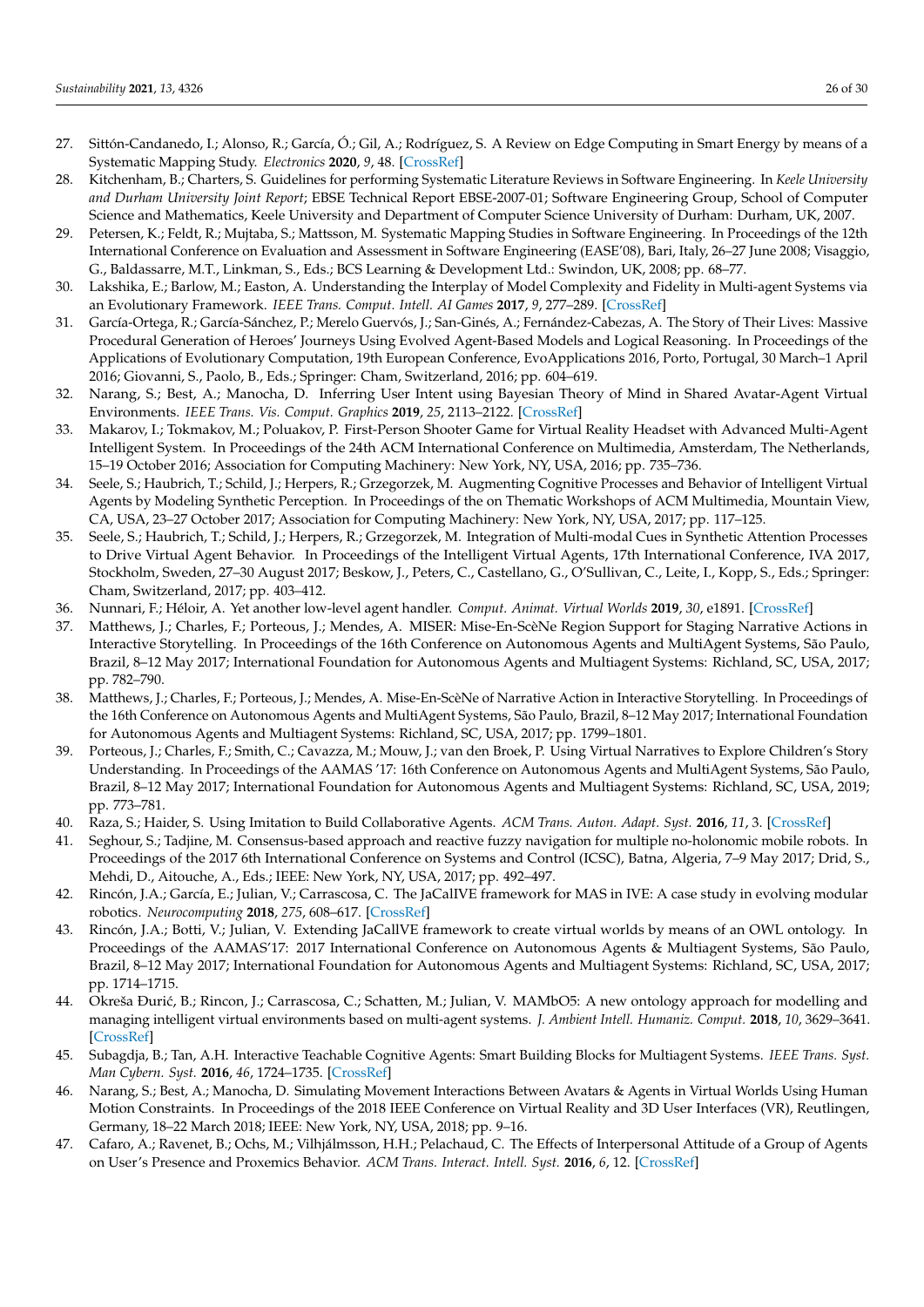- <span id="page-26-43"></span><span id="page-26-41"></span><span id="page-26-40"></span><span id="page-26-39"></span><span id="page-26-37"></span><span id="page-26-35"></span><span id="page-26-26"></span><span id="page-26-24"></span><span id="page-26-23"></span><span id="page-26-4"></span>48. Song, Y.; Niu, L.; Li, Y. Individual Behavior Simulation Based on Grid Object and Agent Model. *ISPRS Int. J. Geo-Inf.* **2019**, *8*, 388. [\[CrossRef\]](http://dx.doi.org/10.3390/ijgi8090388)
- <span id="page-26-30"></span><span id="page-26-5"></span>49. Starzyk, J.A.; Graham, J.; Puzio, L. Needs, Pains, and Motivations in Autonomous Agents. *IEEE Trans. Neural Netw. Learn. Syst.* **2017**, *28*, 2528–2540. [\[CrossRef\]](http://dx.doi.org/10.1109/TNNLS.2016.2596787)
- <span id="page-26-25"></span><span id="page-26-6"></span>50. Bönsch, A.; Vierjahn, T.; Shapiro, A.; Kuhlen, T. Turning anonymous members of a multiagent system into individuals. In Proceedings of the IEEE Virtual Humans and Crowds for Immersive Environments (VHCIE), Los Angeles, CA, USA, 19 March 2017; IEEE: New York, NY, USA, 2017; pp. 1–4.
- <span id="page-26-36"></span><span id="page-26-7"></span>51. Zhang, X.; Schaumann, D.; Haworth, B.; Faloutsos, P.; Kapadia, M. Coupling agent motivations and spatial behaviors for authoring multiagent narratives. *Comput. Animat. Virtual Worlds* **2019**, *30*, e1898. [\[CrossRef\]](http://dx.doi.org/10.1002/cav.1898)
- <span id="page-26-42"></span><span id="page-26-8"></span>52. Puig, X.; Ra, K.; Boben, M.; Li, J.; Wang, T.; Fidler, S.; Torralba, A. VirtualHome: Simulating Household Activities Via Programs. In Proceedings of the IEEE/CVF Conference on Computer Vision and Pattern Recognition, Salt Lake City, UT, USA, 18–23 June 2018; IEEE: New York, NY, USA, 2018; pp. 8494–8502.
- <span id="page-26-22"></span><span id="page-26-9"></span>53. Andelfinger, P.; Chen, Y.; Su, B.; Cai, W.; Zehe, D.; Eckhoff, D.; Knoll, A. Incremental calibration of seat selection preferences in agent-based simulations of public transport scenarios. In Proceedings of the Winter Simulation Conference (WSC), Gothenburg, Sweden, 9–12 December 2018; IEEE: New York, NY, USA, 2018; pp. 833–844.
- <span id="page-26-33"></span><span id="page-26-10"></span>54. Bera, A.; Randhavane, T.; Kubin, E.; Shaik, H.; Gray, K.; Manocha, D. Data-Driven Modeling of Group Entitativity in Virtual Environments. In Proceedings of the VRST '18: 24th ACM Symposium on Virtual Reality Software and Technology, Tokyo, Japan, 28 November–1 December 2018; Association for Computing Machinery: New York, NY, USA, 2018; pp. 1–10.
- <span id="page-26-34"></span><span id="page-26-11"></span>55. Ranjbartabar, H.; Richards, D. A Virtual Emotional Freedom Therapy Practitioner: (Demonstration). In Proceedings of the AAMAS '16: 2016 International Conference on Autonomous Agents & Multiagent Systems, Singapore, 9–10 May 2016; International Foundation for Autonomous Agents and Multiagent Systems: Richland, SC, USA, 2016; pp. 1471–1473.
- <span id="page-26-38"></span><span id="page-26-0"></span>56. Ohmoto, Y.; Marimoto, T.; Nishida, T. Effects of the Perspectives that Influenced on the Human Mental Stance in the Multiple-to-Multiple Human-Agent Interaction. *Procedia Comput. Sci.* **2017**, *112*, 1506–1515. [\[CrossRef\]](http://dx.doi.org/10.1016/j.procs.2017.08.046)
- <span id="page-26-28"></span><span id="page-26-1"></span>57. Kim, S.; Bera, A.; Best, A.; Chabra, R.; Manocha, D. Interactive and adaptive data-driven crowd simulation. In Proceedings of the 2016 IEEE Virtual Reality (VR), Greenville, SC, USA, 19–23 March 2016; Höllerer, T., Interrante, V., Lécuyer, A., Suma, E., Eds.; IEEE: New York, NY, USA, 2016; pp. 29–38.
- <span id="page-26-32"></span><span id="page-26-12"></span>58. Bera, A.; Kim, S.; Manocha, D. Interactive and adaptive data-driven crowd simulation: User study. In Proceedings of the 2016 IEEE Virtual Reality (VR), Greenville, SC, USA, 19–23 March 2016; Höllerer, T., Interrante, V., Lécuyer, A., Suma, E., Eds.; IEEE: New York, NY, USA, 2016; p. 325.
- <span id="page-26-29"></span><span id="page-26-13"></span>59. Phon-Amnuaisuk, S.; Rafi, A.; Au, T.W.; Omar, S.; Voon, N.H. Crowd Simulation in 3D Virtual Environments. In Proceedings of the Multi-disciplinary Trends in Artificial Intelligence, 10th International Workshop, MIWAI 2016, Chiang Mai, Thailand, 7–9 December 2016; Sombattheera, C., Stolzenburg, F., Lin, F., Nayak, A., Eds.; Springer: Cham, Switzerland, 2016; pp. 162–172.
- <span id="page-26-31"></span><span id="page-26-27"></span><span id="page-26-14"></span>60. Wang, X.; Liu, N.; Liu, S.; Wu, Z.; Zhou, M.; He, J.; Cheng, P.; Miao, C.; Thalmann, N.M. Crowd Formation via Hierarchical Planning. In Proceedings of the VRCAI '16: 15th ACM SIGGRAPH Conference on Virtual-Reality Continuum and Its Applications in Industry, Zhuhai, China, 3–4 December 2016; Association for Computing Machinery: New York, NY, USA, 2016.
- <span id="page-26-15"></span>61. A ˘gıl, U.; Güdükbay, U. A group-based approach for gaze behavior of virtual crowds incorporating personalities. *Comput. Animat. Virtual Worlds* **2018**, *29*, e1806. [\[CrossRef\]](http://dx.doi.org/10.1002/cav.1806)
- <span id="page-26-16"></span>62. Narang, S.; Best, A.; Randhavane, T.; Shapiro, A.; Manocha, D. PedVR: Simulating Gaze-Based Interactions between a Real User and Virtual Crowds. In Proceedings of the VRST '16: 22nd ACM Conference on Virtual Reality Software and Technology, Munich, Germany, 2–4 November 2016; Association for Computing Machinery: New York, NY, USA, 2016; pp. 91–100.
- <span id="page-26-17"></span>63. Novick, D.; Hinojos, L.J.; Rodriguez, A.E.; Camacho, A.; Afravi, M. The Market Scene: Physical Interaction with Multiple Agents. In Proceedings of the HAI '18: 6th International Conference on Human-Agent Interaction, Southampton, UK, 15–18 December 2018; Association for Computing Machinery: New York, NY, USA, 2018; pp. 387–388.
- <span id="page-26-18"></span>64. Randhavane, T.; Bera, A.; Manocha, D. F2Fcrowds: Planning Agent Movements to Enable Face-to-Face Interactions. *Presence Teleoperators Virtual Environ.* **2017**, *26*, 228–246. [\[CrossRef\]](http://dx.doi.org/10.1162/PRES_a_00294)
- <span id="page-26-19"></span>65. Dickinson, P.; Gerling, K.; Hicks, K.; Murray, J.; Shearer, J.; Greenwood, J. Virtual reality crowd simulation: Effects of agent density on user experience and behaviour. *Virtual Real.* **2019**, *23*, 19–32. [\[CrossRef\]](http://dx.doi.org/10.1007/s10055-018-0365-0)
- <span id="page-26-20"></span>66. Montana, L.; Maddock, S. A Sketch-based Interface for Real-time Control of Crowd Simulations that Use Navigation Meshes. In Proceedings of the 14th International Joint Conference on Computer Vision, Imaging and Computer Graphics Theory and Applications, Prague, Czech Republic, 25–27 February 2019; Cláudio, A.P., Bouatouch, K., Braz, J., Eds.; SciTePress: Setúbal, Portugal, 2018; pp. 41–52.
- <span id="page-26-21"></span>67. Jayalath, C.; Wimalaratne, P.; Karunananda, A. Modelling Goal Selection of Characters in Primary Groups in Crowd Simulations. *Int. J. Simul. Modell.* **2016**, *15*, 585–596. [\[CrossRef\]](http://dx.doi.org/10.2507/IJSIMM15(4)1.323)
- <span id="page-26-2"></span>68. Chen, H.; Wong, S.K. Transporting objects by multiagent cooperation in crowd simulation: Transporting Objects by Multi-Agent Cooperation. *Comput. Animat. Virtual Worlds* **2018**, *29*, e1826. [\[CrossRef\]](http://dx.doi.org/10.1002/cav.1826)
- <span id="page-26-3"></span>69. Li, Y.; Hu, B.; Zhang, D.; Gong, J.; Song, Y.; Sun, J. Flood evacuation simulations using cellular automata and multiagent systems -a human-environment relationship perspective. *Int. J. Geogr. Inf. Sci.* **2019**, *33*, 2241–2258. [\[CrossRef\]](http://dx.doi.org/10.1080/13658816.2019.1622015)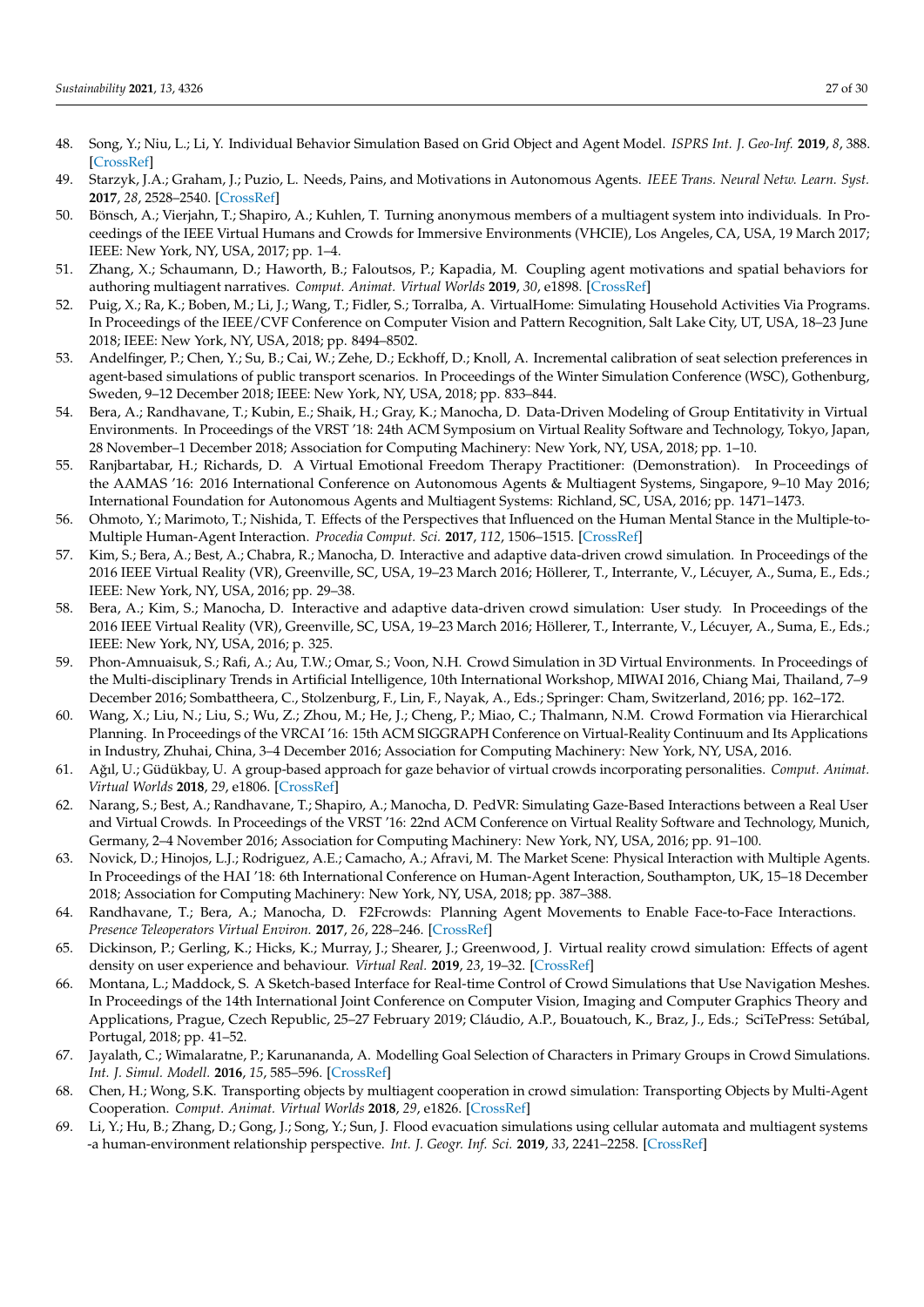- <span id="page-27-34"></span><span id="page-27-33"></span><span id="page-27-30"></span><span id="page-27-29"></span><span id="page-27-23"></span><span id="page-27-20"></span><span id="page-27-19"></span><span id="page-27-18"></span><span id="page-27-6"></span>70. Wang, Y.; Wang, L.; Liu, J. Object behavior simulation based on behavior tree and multi-agent model. In Proceedings of the 2017 IEEE 2nd Information Technology, Networking, Electronic and Automation Control Conference (ITNEC), Chengdu, China, 12–15 December 2017; IEEE: New York, NY, USA, 2017; pp. 833–836.
- <span id="page-27-26"></span><span id="page-27-7"></span>71. Mao, Y.; Yang, S.; Li, Z. Personality trait and group emotion contagion based crowd simulation for emergency evacuation. *Multimed. Tools Appl.* **2020**, *79*, 3077–3104. [\[CrossRef\]](http://dx.doi.org/10.1007/s11042-018-6069-3)
- <span id="page-27-0"></span>72. Montecchiari, G.; Bulian, G.; Gallina, P. Towards real-time human participation in virtual evacuation through a validated simulation tool. *J. Risk Reliab.* **2018**, *232*, 476–490. [\[CrossRef\]](http://dx.doi.org/10.1177/1748006X17705046)
- <span id="page-27-1"></span>73. Barriuso, A.; De La Prieta, F.; Villarrubia, G.; Hernández de la Iglesia, D.; Lozano Murciego, Á. MOVICLOUD: Agent-based 3D platform for the labor integration of disabled people. *Appl. Sci.* **2018**, *8*, 337. [\[CrossRef\]](http://dx.doi.org/10.3390/app8030337)
- <span id="page-27-21"></span><span id="page-27-8"></span>74. Zeng, Y.; Zhang, Z.; Han, T.A.; Spears, I.R.; Qin, S. Using Intention Recognition in a Simulation Platform to Assess Physical Activity Levels of an Office Building. In Proceedings of the AAMAS '17: Proceedings of the 16th Conference on Autonomous Agents and MultiAgent Systems, São Paulo, Brazil, 8–12 May 2017; International Foundation for Autonomous Agents and Multiagent Systems: Richland, SC, USA, 2017; pp. 1817–1819.
- <span id="page-27-32"></span><span id="page-27-25"></span><span id="page-27-9"></span>75. Antakli, A.; Hermann, E.; Zinnikus, I.; Du, H.; Fischer, K. Intelligent Distributed Human Motion Simulation in Human-Robot Collaboration Environments. In Proceedings of the IVA '18: Proceedings of the 18th International Conference on Intelligent Virtual Agents, Sydney, NSW, Australia, 2–5 July 2019; Association for Computing Machinery: New York, NY, USA, 2018; pp. 319–324.
- <span id="page-27-31"></span><span id="page-27-10"></span>76. Antakli, A.; Spieldenner, T.; Rubinstein, D.; Spieldenner, D.; Herrmann, E.; Sprenger, J.; Zinnikus, I. Agent-based Web Supported Simulation of Human-robot Collaboration. In Proceedings of the 15th International Conference on Web Information Systems and Technologies, Vienna, Austria, 18–20 September 2019; Bozzon, A., Domínguez Mayo, F., Filipe, J., Eds.; SciTePress: Setúbal, Portugal, 2019; pp. 88–99.
- <span id="page-27-28"></span><span id="page-27-11"></span>77. Antakli, A.; Zinnikus, I.; Klusch, M. ASP-Driven BDI-Planning Agents in Virtual 3D Environments. In Proceedings of the Multiagent System Technologies, 14th German Conference, MATES 2016, Klagenfurt, Österreich, Austria, 27–30 September 2016; Klusch, M., Unland, R., Shehory, O., Pokahr, A., Ahrndt, S., Eds.; Springer: Cham, Switzerland, 2016; pp. 198–214.
- <span id="page-27-22"></span><span id="page-27-2"></span>78. Cai, L.; Liu, B.; Yu, J.; Zhang, J. Human Behaviors Modeling in Multi-Agent Virtual Environment. *Multimed. Tools Appl.* **2017**, *76*, 5851–5871. [\[CrossRef\]](http://dx.doi.org/10.1007/s11042-015-2547-z)
- <span id="page-27-27"></span><span id="page-27-3"></span>79. Calvo, O.; Molina, J.; Patricio, M.A.; Berlanga, A. A Propose Architecture for Situated Multi-agent Systems and Virtual Simulated Environments Applied to Educational Immersive Experiences. In Proceedings of the Biomedical Applications Based on Natural and Artificial Computing, International Work-Conference on the Interplay Between Natural and Artificial Computation, IWINAC, Corunna, Spain, 19–23 June 2017; Ferrández Vicente, J.M., Álvarez Sánchez, J.R., De La Paz López, F., Toledo Moreo, J., Adeli, H., Eds.; Springer: Cham, Switzerland, 2017; pp. 413–423.
- <span id="page-27-24"></span><span id="page-27-12"></span>80. Baierle, I.L.F.; Gluz, J.C. Programming Intelligent Embodied Pedagogical Agents to Teach the Beginnings of Industrial Revolution. In Proceedings of the Intelligent Tutoring Systems, ITS 2018: International Conference on Intelligent Tutoring Systems, Montreal, QC, Canada, 11–15 June 2018; Nkambou, R., Azevedo, R., Vassileva, J., Eds.; Springer: Cham, Switzerland, 2018; pp. 3–12.
- <span id="page-27-13"></span>81. Tazouti, Y.; Boulaknadel, S.; Fakhri, Y. ImALeG: A Serious Game for Amazigh Language Learning. *Int. J. Emerg. Technol. Learn. (iJET)* **2019**, *14*, 28–38. [\[CrossRef\]](http://dx.doi.org/10.3991/ijet.v14i18.10854)
- <span id="page-27-14"></span>82. Boulaknadel, S.; Tazouti, Y.; Fakhri, Y. Towards a Serious Game for Amazigh Language Learning. In Proceedings of the 2019 IEEE/ACS 16th International Conference on Computer Systems and Applications (AICCSA), Abu Dhabi, United Arab Emirates, 3–7 November 2019; IEEE: New York, NY, USA, 2019; pp. 1–5.
- <span id="page-27-15"></span>83. Nilsson, J.; Klügl, F. Human-in-the-Loop Simulation of a Virtual Classroom. In Proceedings of the Multi-Agent Systems and Agreement Technologies, 13th European Conference on Multi-Agent Systems (EUMAS), Athens, Greece, 17–18 December 2015; Rovatsos, M., Vouros, G., Julian, V., Eds.; Springer: Cham, Switzerland, 2016; pp. 379–394.
- <span id="page-27-16"></span>84. Lugrin, J.L.; Charles, F.; Habel, M.; Matthews, J.; Dudaczy, H.; Oberdörfer, S.; Wittmann, A.; Seufert, C.; Porteous, J.; Grafe, S.; et al. Benchmark Framework for Virtual Students' Behaviours. In Proceedings of the AAMAS '18: Proceedings of the 17th International Conference on Autonomous Agents and MultiAgent Systems, Stockholm, Sweden, 10–15 July 2018; International Foundation for Autonomous Agents and Multiagent Systems: Richland, SC, USA, 2018; pp. 2236–2238.
- <span id="page-27-17"></span>Barange, M.; Saunier, J.; Pauchet, A. Pedagogical Agents as Team Members: Impact of Proactive and Pedagogical Behavior on the User. In Proceedings of the AAMAS '17: 16th Conference on Autonomous Agents and MultiAgent Systems, São Paulo, Brazil, 8–12 May 2017; International Foundation for Autonomous Agents and Multiagent Systems: Richland, SC, USA, 2017; pp. 791–800.
- <span id="page-27-4"></span>86. Fukuda, M.; Huang, H.H.; Nishida, T. Investigation of Class Atmosphere Cognition in a VR Classroom. In Proceedings of the HAI 2018—6th International Conference on Human-Agent Interaction, Southampton, UK, 15–18 December 2018; Association for Computing Machinery: New York, NY, USA, 2018; pp. 374–376.
- <span id="page-27-5"></span>87. Blankendaal, R.A.; Bosse, T. Using Run-Time Biofeedback During Virtual Agent-Based Aggression De-escalation Training. In Proceedings of the Advances in Practical Applications of Agents, Multi-Agent Systems, and Complexity: The PAAMS Collection, 16th International Conference, PAAMS 2018, Toledo, Spain, 20–22 June 2018; Demazeau, Y., An, B., Bajo, J., Fernández-Caballero, A., Eds.; Springer: Cham, Switzerland, 2018; pp. 97–109.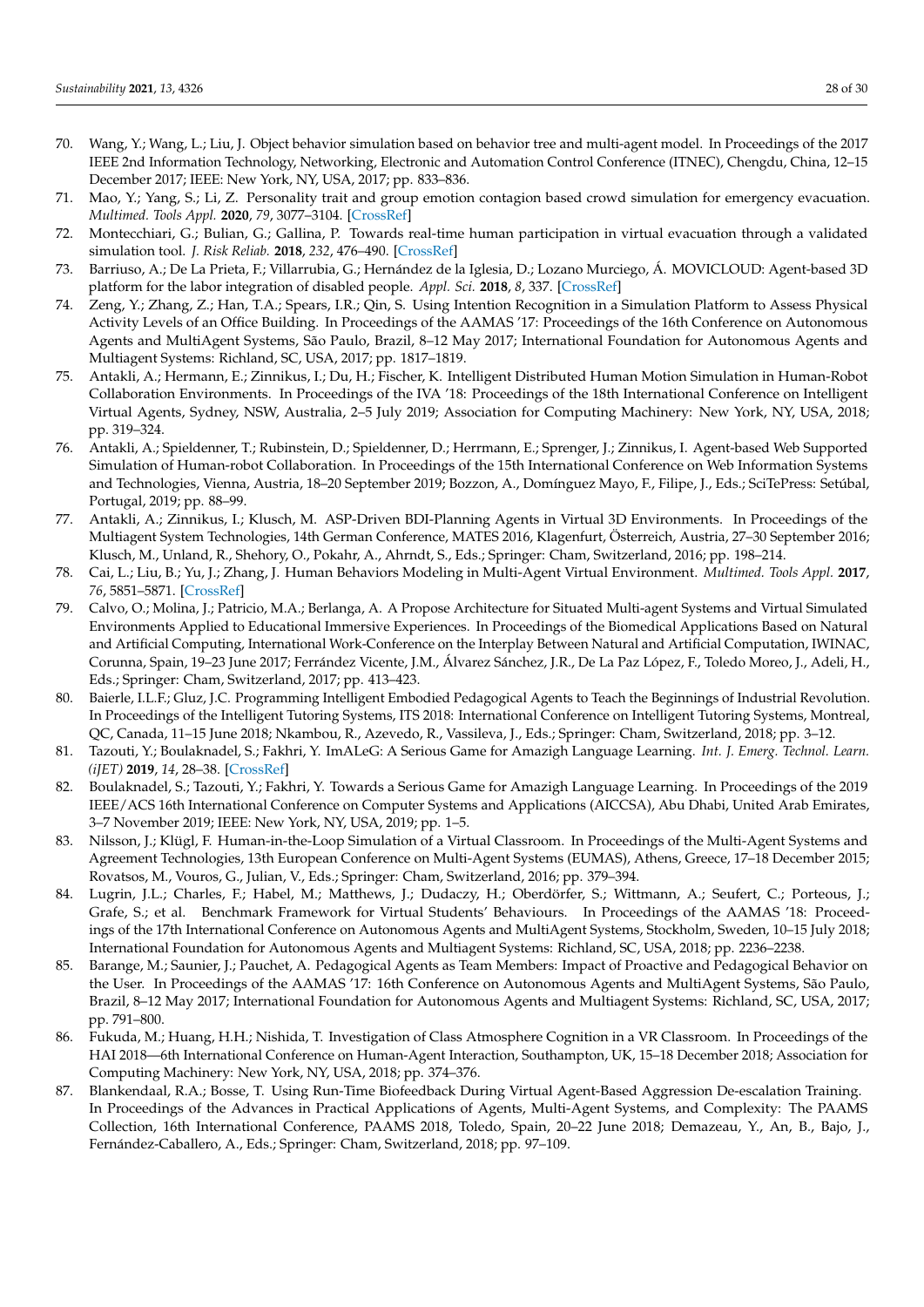- <span id="page-28-37"></span><span id="page-28-36"></span><span id="page-28-33"></span><span id="page-28-30"></span><span id="page-28-28"></span><span id="page-28-27"></span><span id="page-28-22"></span><span id="page-28-21"></span><span id="page-28-20"></span><span id="page-28-5"></span>88. Feng, D.; Jeong, D.; Krämer, N.; Miller, L.; Marsella, S. Is It Just Me?: Evaluating Attribution of Negative Feedback as a Function of Virtual Instructor's Gender and Proxemics. In Proceedings of the AAMAS '17: 16th Conference on Autonomous Agents and MultiAgent Systems, São Paulo, Brazil, 8–12 May 2017; International Foundation for Autonomous Agents and Multiagent Systems: Richland, SC, USA, 2017; pp. 810–818.
- <span id="page-28-23"></span><span id="page-28-6"></span>89. Johnson, E.; Gratch, J.; DeVault, D. Towards An Autonomous Agent That Provides Automated Feedback on Students' Negotiation Skills. In Proceedings of the AAMAS '17: 16th Conference on Autonomous Agents and MultiAgent, São Paulo, Brazil, 8–12 May 2017; International Foundation for Autonomous Agents and Multiagent Systems: Richland, SC, USA, 2017; pp. 410–418.
- <span id="page-28-7"></span>90. Tavcar, A.; Gams, M. Surrogate-agent modeling for improved training. *Eng. Appl. Artif. Intell.* **2018**, *74*, 280–293. [\[CrossRef\]](http://dx.doi.org/10.1016/j.engappai.2018.07.001)
- <span id="page-28-26"></span><span id="page-28-8"></span>91. Barthès, J.P.A.; Wanderley, G.M.P.; Lacaze-Labadie, R.; Lourdeaux, D. Designing training virtual environments supported by cognitive agents. In Proceedings of the 2018 IEEE 22nd International Conference on Computer Supported Cooperative Work in Design (CSCWD), Nanjing, China, 9–11 May 2018; Shen, W., Luo, J., Bartgès, J.P., Dong, F., Zhang, J., Zhu, H., Eds.; IEEE: New York, NY, USA, 2018; pp. 295–300.
- <span id="page-28-39"></span><span id="page-28-9"></span>92. De Lima, R.M.; De Medeiros Santos, A.; Mendes Neto, F.M.; França de Sousa Neto, A.; Leão, F.C.P.; de Macedo, F.T.; de Paula Canuto, A.M. A 3D serious game for medical students training in clinical cases. In Proceedings of the 2016 IEEE International Conference on Serious Games and Applications for Health (SeGAH), Orlando, FL, USA, 11–13 May 2016; IEEE: New York, NY, USA, 2016; pp. 1–9.
- <span id="page-28-38"></span><span id="page-28-10"></span>93. Benkhedda, S.; Bendella, F. FASim: A 3D Serious Game for the First Aid Emergency. *Simul. Gaming* **2019**, *50*, 690–710. [\[CrossRef\]](http://dx.doi.org/10.1177/1046878119865913)
- <span id="page-28-31"></span><span id="page-28-11"></span>94. Ooi, S.; Tanimoto, T.; Sano, M. Virtual Reality Fire Disaster Training System for Improving Disaster Awareness. In Proceedings of the ICEIT 2019: Proceedings of the 2019 8th International Conference on Educational and Information Technology, Cambridge, UK, 2–4 March 2019; Association for Computing Machinery: New York, NY, USA, 2019; pp. 301–307.
- <span id="page-28-34"></span><span id="page-28-0"></span>95. Tianwu, Y.; Changjiu, Z.; Jiayao, S. Virtual Reality Based Independent Travel Training System for Children with Intellectual Disability. In Proceedings of the UKSim-AMSS 2016: 10th European Modelling Symposium on Computer Modelling and Simulation, Pisa, Italy, 28–30 November 2016; IEEE: New York, NY, USA, 2016; pp. 143–148.
- <span id="page-28-35"></span><span id="page-28-32"></span><span id="page-28-1"></span>96. Best, A.; Narang, S.; Manocha, D. SPA: Verbal Interactions between Agents and Avatars in Shared Virtual Environments using Propositional Planning. In Proceedings of the 020 IEEE Conference on Virtual Reality and 3D User Interfaces (VR), Atlanta, GA, USA, 22–26 March 2020; IEEE: New York, NY, USA, 2020.
- <span id="page-28-25"></span><span id="page-28-2"></span>97. Braz, P.; Werneck, V.M.B.; de Souza Cunha, H.; da Costa, R.M.E.M. SMEC-3D: A Multi-agent 3D Game to Cognitive Stimulation. In Proceedings of the Highlights of Practical Applications of Agents, Multi-Agent Systems, and Complexity: The PAAMS Collection, International Workshops of PAAMS 2018, Toledo, Spain, 20–22 June 2018; Bajo, J., Corchado, J.M., Navarro Martínez, E.M., Osaba Icedo, E., Mathieu, P., Hoffa-Dabrowska, P., del Val, E., Giroux, S., Castro, A.J., Sánchez-Pi, N., et al. Eds.; Springer: Cham, Switzerland, 2018; pp. 247–258.
- <span id="page-28-29"></span><span id="page-28-3"></span>98. Christian, J.; Hansun, S. Simulating Shopper Behavior using Fuzzy Logic in Shopping Center Simulation. *J. ICT Res. Appl.* **2016**, *10*, 277–295. [\[CrossRef\]](http://dx.doi.org/10.5614/itbj.ict.res.appl.2016.10.3.6)
- <span id="page-28-24"></span><span id="page-28-4"></span>99. Zhao, Y.; Pour, F.; Golestan, S.; Stroulia, E. BIM Sim/3D: Multi-Agent Human Activity Simulation in Indoor Spaces. In Proceedings of the 2019 IEEE/ACM 5th International Workshop on Software Engineering for Smart Cyber-Physical Systems (SEsCPS), Montreal, QC, Canada, 25–31 May 2019; IEEE: New York, NY, USA, 2019; pp. 18–24.
- <span id="page-28-12"></span>100. Vosinakis, S.; Avradinis, N.; Koutsabasis, P. Dissemination of Intangible Cultural Heritage Using a Multi-agent Virtual World. In Proceedings of the Dvances in Digital Cultural Heritage, International Workshop, Funchal, Madeira, Portugal, 28 June 2017; Ioannides, M., Martins, J., Žarni´c, R., Lim, V., Eds.; Springer: Cham, Switzerland, 2018; Volume 10754, pp. 197–207.
- <span id="page-28-13"></span>101. Kiourt, C.; Pavlidis, G.; Koutsoudis, A.; Kalles, D. Multi-agents based virtual environments for cultural heritage. In Proceedings of the 2017 XXVI International Conference on Information, Communication and Automation Technologies (ICAT), Sarajevo, Bosnia-Herzegovina, 26–28 October 2017; IEEE: New York, NY, USA, 2017; pp. 1–6.
- <span id="page-28-14"></span>102. Ren, J.; Xiang, W.; Xiao, Y.; Yang, R.; Manocha, D.; Jin, X. Heter-Sim: Heterogeneous multi-agent systems simulation by interactive data-driven optimization. *IEEE Trans. Vis. Comput. Graph.* **2019**, *27*, 1953–1966. [\[CrossRef\]](http://dx.doi.org/10.1109/TVCG.2019.2946769) [\[PubMed\]](http://www.ncbi.nlm.nih.gov/pubmed/31613770)
- <span id="page-28-15"></span>103. Rivalcoba, I.; Toledo, L.; Rudomín, I. Towards urban crowd visualization. *Sci. Vis.* **2019**, *11*, 39–55. [\[CrossRef\]](http://dx.doi.org/10.26583/sv.11.2.04)
- <span id="page-28-16"></span>104. Okamoto, S.; Takematsu, S.; Matsumoto, S.; Otabe, T.; Tanaka, T.; Tokuyasu, T. Development of Design Support System of a Lane for Cyclists and Pedestrians. In Proceedings of the 2016 10th International Conference on Complex, Intelligent, and Software Intensive Systems (CISIS), Fukuoka, Japan, 6–8 July 2016; Barolli, L., Xhafa, F., Ikeda, M., Eds.; IEEE: New York, NY, USA, 2016; pp. 385–388.
- <span id="page-28-17"></span>105. Chen, A.Y.; Chen, J.H. Urban rail transit operation simulation based on virtual reality technology. In Proceedings of the 17th COTA International Conference of Transportation Professionals, Shanghai, China, 7–9 July 2017; ASCE: Reston, VA, USA, 2017; pp. 1736–1745.
- <span id="page-28-18"></span>106. Garg, D.; Chli, M.; Vogiatzis, G. Traffic3D: A new traffic simulation paradigm. In Proceedings of the AAMAS '19: Proceedings of the 18th International Conference on Autonomous Agents and MultiAgent Systems, Montreal, QC, Canada, 13–17 May 2019; International Foundation for Autonomous Agents and Multiagent Systems: Richland, SC, USA, 2019; pp. 2354–2356.
- <span id="page-28-19"></span>107. Chen, Y.; Chen, S.; Zhang, T.; Zhang, S.; Zheng, N. Autonomous Vehicle Testing and Validation Platform: Integrated Simulation System with Hardware in the Loop\*. In Proceedings of the 2018 IEEE Intelligent Vehicles Symposium (IV), Changshu, China, 26–30 June 2018; IEEE: New York, NY, USA, 2018; pp. 949–956.